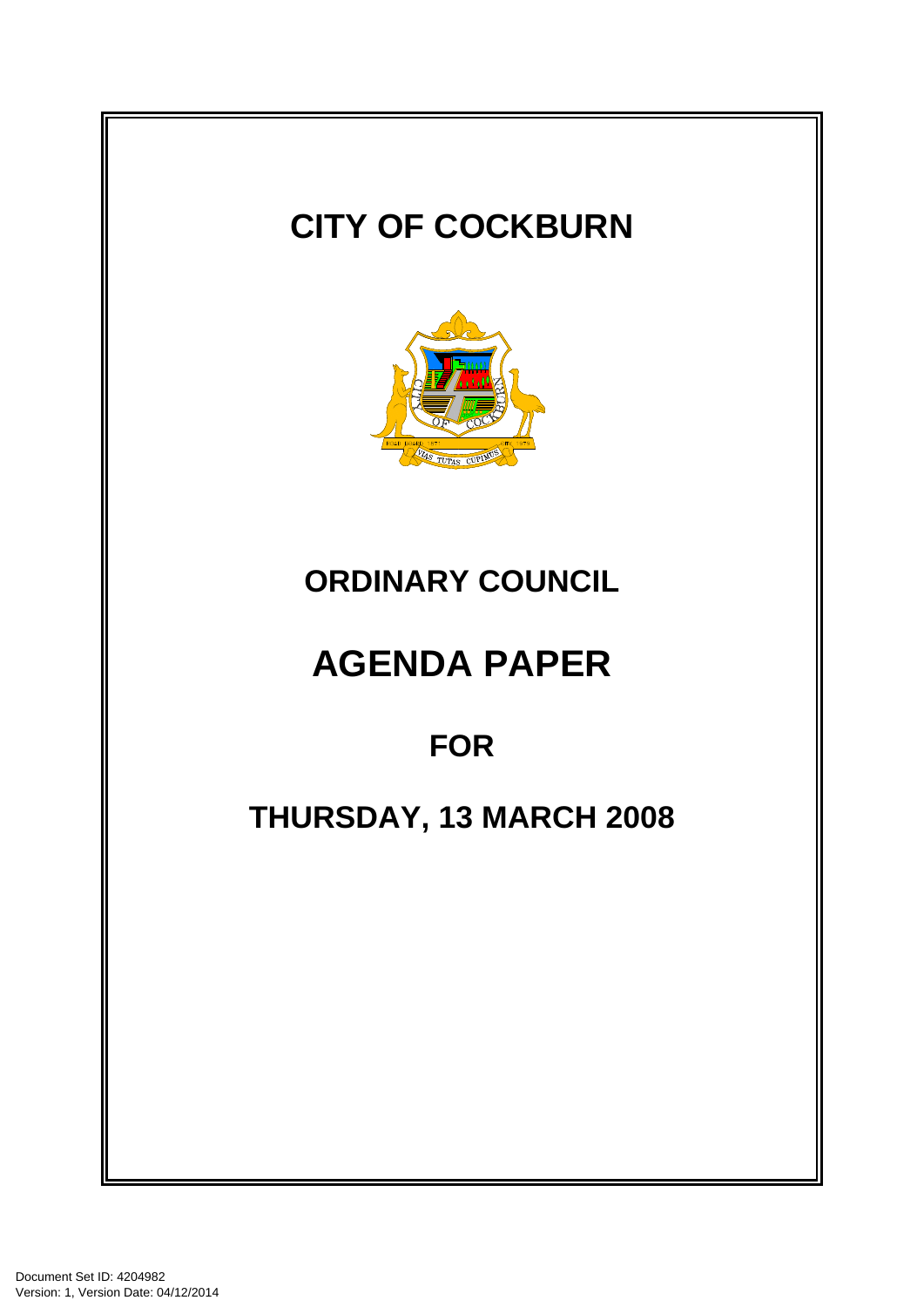# **CITY OF COCKBURN**

# **SUMMARY OF AGENDA TO BE PRESENTED TO THE ORDINARY COUNCIL MEETING TO BE HELD ON THURSDAY, 13 MARCH 2008 AT 7:00 PM**

# **Page**

\_\_\_\_\_

| 1.               |                                                                                                                     |                                                                                                                                                            |  |  |  |  |  |
|------------------|---------------------------------------------------------------------------------------------------------------------|------------------------------------------------------------------------------------------------------------------------------------------------------------|--|--|--|--|--|
| 2.               | APPOINTMENT OF PRESIDING MEMBER (IF REQUIRED)1                                                                      |                                                                                                                                                            |  |  |  |  |  |
| 3.               | DISCLAIMER (TO BE READ ALOUD BY PRESIDING MEMBER) 1                                                                 |                                                                                                                                                            |  |  |  |  |  |
| $\overline{4}$ . | ACKNOWLEDGEMENT OF RECEIPT OF WRITTEN DECLARATIONS OF<br>FINANCIAL INTERESTS AND CONFLICT OF INTEREST (BY PRESIDING |                                                                                                                                                            |  |  |  |  |  |
| 5.               |                                                                                                                     |                                                                                                                                                            |  |  |  |  |  |
| 6.               |                                                                                                                     | ACTION TAKEN ON PREVIOUS PUBLIC QUESTIONS TAKEN ON                                                                                                         |  |  |  |  |  |
| 7 <sub>1</sub>   |                                                                                                                     |                                                                                                                                                            |  |  |  |  |  |
| 8.               |                                                                                                                     |                                                                                                                                                            |  |  |  |  |  |
|                  | 8.1                                                                                                                 | (OCM 13/3/2008) - ORDINARY COUNCIL MEETING - 14/02/20081                                                                                                   |  |  |  |  |  |
| 9.               |                                                                                                                     |                                                                                                                                                            |  |  |  |  |  |
| 10               |                                                                                                                     |                                                                                                                                                            |  |  |  |  |  |
| 11.              | BUSINESS LEFT OVER FROM THE PREVIOUS MEETING (IF                                                                    |                                                                                                                                                            |  |  |  |  |  |
| 12.              |                                                                                                                     | DECLARATION OF COUNCILLORS WHO HAVE NOT GIVEN DUE                                                                                                          |  |  |  |  |  |
| 13.              |                                                                                                                     |                                                                                                                                                            |  |  |  |  |  |
|                  | 13.1                                                                                                                | (OCM 13/3/2008) - MEMBERSHIP - COCKBURN SOUND                                                                                                              |  |  |  |  |  |
|                  | 13.2                                                                                                                | (OCM 13/3/2008) - PROPOSED AMENDMENT TO LOCALITY<br>BOUNDARIES OF COOGEE, MUNSTER, HENDERSON, BEELIAR,<br>SUCCESS AND WATTLEUP (1050) (D GREEN) (ATTACH) 4 |  |  |  |  |  |
|                  | 13.3                                                                                                                | (OCM 13/3/2008) - CODE OF CONDUCT FOR STAFF (1054) (D                                                                                                      |  |  |  |  |  |
|                  | 13.4                                                                                                                | (OCM 13/3/2008) - STATUTORY COMPLIANCE AUDIT RETURN                                                                                                        |  |  |  |  |  |
| 14.              |                                                                                                                     |                                                                                                                                                            |  |  |  |  |  |
|                  | 14.1                                                                                                                | (OCM 13/3/2008) - HOME OCCUPATION - BEAUTY THERAPY -<br>LOCATION: 10 MAGPIE COURT YANGEBUP -<br>OWNER/APPLICANT: IVANA SULENTA (4413935) (B HOGARTH-       |  |  |  |  |  |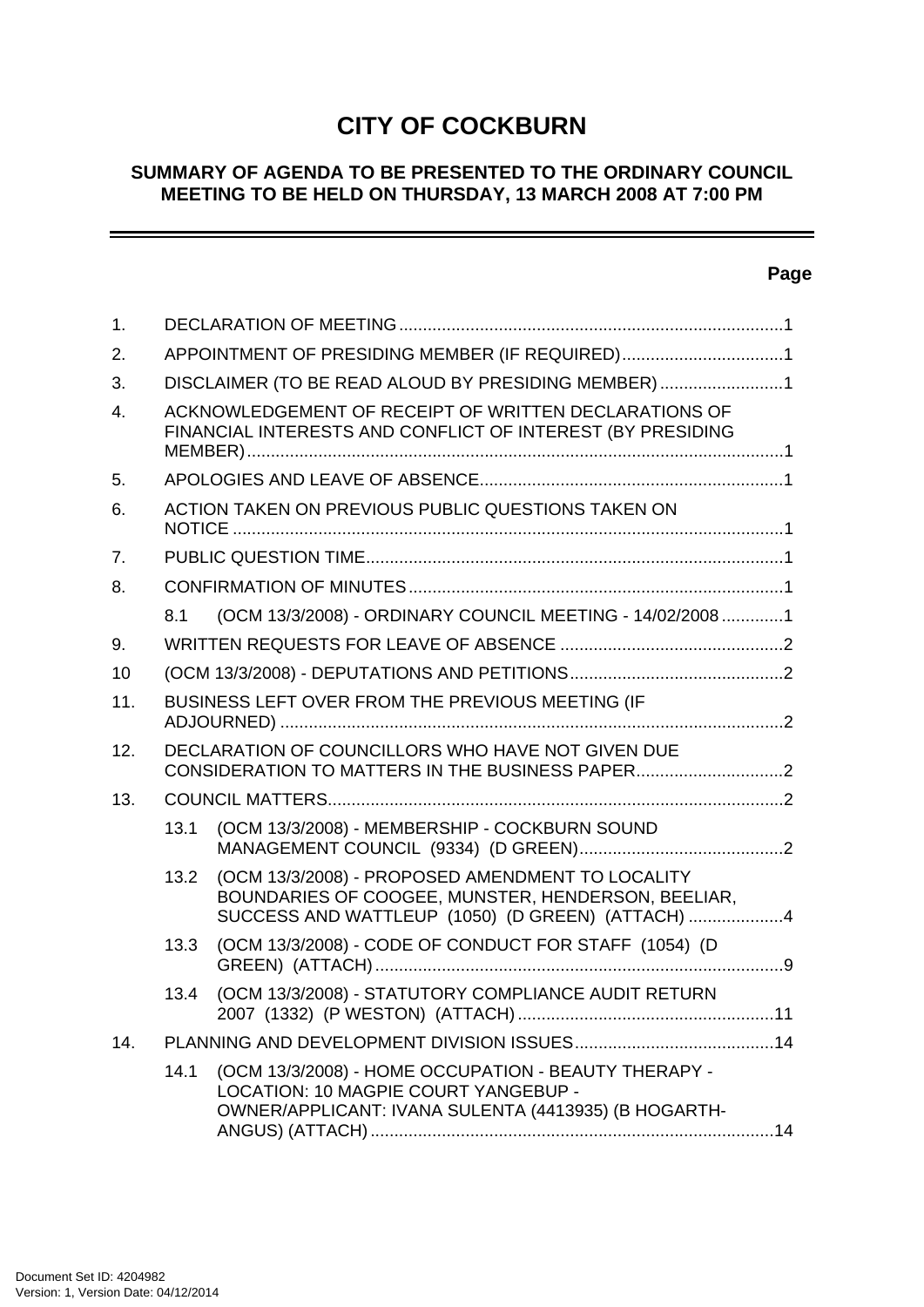# **Page**

|     |                                                    | 14.2 (OCM 13/3/2008) - REQUEST TO ADVERTISE THE STRUCTURE<br>PLAN FOR THE MUNSTER URBAN DEFERRED AREA -<br>LOCATION: FAWCETT ROAD MUNSTER-OWNER: VARIOUS -<br>APPLICANT: MRS R O'BRIEN - (8688) (A BLOOD) (ATTACH) 19                                                                                                          |  |  |  |
|-----|----------------------------------------------------|--------------------------------------------------------------------------------------------------------------------------------------------------------------------------------------------------------------------------------------------------------------------------------------------------------------------------------|--|--|--|
|     | 14.3                                               | (OCM 13/3/2008) - DETAILED AREA PLANS FOR STAGES 2A, 2B<br>AND STAGE 8 PORT COOGEE, NORTH COOGEE - PREPARED<br>BY: TAYLOR BURRELL BARNETT - PROPONENT: AUSTRALAND                                                                                                                                                              |  |  |  |
|     | 14.4                                               | (OCM 13/3/2008) - BRANCH CIRCUS STRUCTURE PLAN -<br>DEVELOPMENT AREA 13 - LOCATION: BRANCH CIRCUS<br>SUCCESS - OWNER: VARIOUS - (9673) (A BLOOD) (ATTACH)25                                                                                                                                                                    |  |  |  |
|     | 14.5                                               | (OCM 13/3/2008) - STATE ADMINISTRATIVE APPEAL TRIBUNAL<br>MEDIATION OUTCOMES - LOT 29, NO. 9 TANUNDA ROAD,<br>COOGEE - OWNER: NICK & JOANNE LEE - APPLICANT: JOHN<br>KIRKNESS ARCHITECT (3309129) (V LUMMER) (ATTACH)                                                                                                          |  |  |  |
|     | 14.6                                               | (OCM 13/3/2008) - INITIATION OF PROPOSED AMENDMENT NO.<br>65 TO TOWN PLANNING SCHEME NO. 3 - LOCATION: LOTS 453<br>AND 454 MACQUARIE BOULEVARD, HAMMOND PARK - OWNER:<br>AUSTRALAND HOLDINGS (CURRENTLY SUBJECT TO<br>CONTRACTUAL PURCHASE BY THE CCI GROUP) - APPLICANT:<br>BURGESS DESIGN GROUP (93065) (R DONG) (ATTACH) 31 |  |  |  |
|     | 14.7                                               | (OCM 13/3/2008) - MODIFIED STRUCTURE PLAN FOR LOTS 9501<br>AND 500 HAMMOND ROAD, SUCCESS - OWNER/APPLICANT:                                                                                                                                                                                                                    |  |  |  |
| 15. |                                                    | FINANCE AND CORPORATE SERVICES DIVISION ISSUES40                                                                                                                                                                                                                                                                               |  |  |  |
|     | 15.1                                               | (OCM 13/3/2008) - LIST OF CREDITORS PAID - JANUARY 2008                                                                                                                                                                                                                                                                        |  |  |  |
|     | 15.2                                               | (OCM 13/3/2008) - STATEMENT OF FINANCIAL ACTIVITY -                                                                                                                                                                                                                                                                            |  |  |  |
| 16. |                                                    |                                                                                                                                                                                                                                                                                                                                |  |  |  |
|     | 16.1                                               | (OCM 13/3/2008) - TEMPORARY CLOSURE OF BUFFER LANE IN<br>COCKBURN CENTRAL TO THE PASSAGE OF VEHICLES (3)                                                                                                                                                                                                                       |  |  |  |
|     | 16.2                                               | (OCM 13/3/2008) - TENDER RFT 05/2008 - ROAD CONSTRUCTION<br>SERVICES - RUSSELL ROAD REALIGNMENT (EAST)<br>(RFT05/2008) (450011) (4286) (J RADAICH) (ATTACH) 47                                                                                                                                                                 |  |  |  |
| 17. |                                                    |                                                                                                                                                                                                                                                                                                                                |  |  |  |
|     | 17.1                                               | (OCM 13/3/2008) - DEVELOPMENT MASTER PLAN - POORE                                                                                                                                                                                                                                                                              |  |  |  |
| 18. |                                                    |                                                                                                                                                                                                                                                                                                                                |  |  |  |
| 19. | MOTIONS OF WHICH PREVIOUS NOTICE HAS BEEN GIVEN 55 |                                                                                                                                                                                                                                                                                                                                |  |  |  |
| 20. |                                                    | NOTICES OF MOTION GIVEN AT THE MEETING FOR CONSIDERATION                                                                                                                                                                                                                                                                       |  |  |  |
| 21. |                                                    | NEW BUSINESS OF AN URGENT NATURE INTRODUCED BY                                                                                                                                                                                                                                                                                 |  |  |  |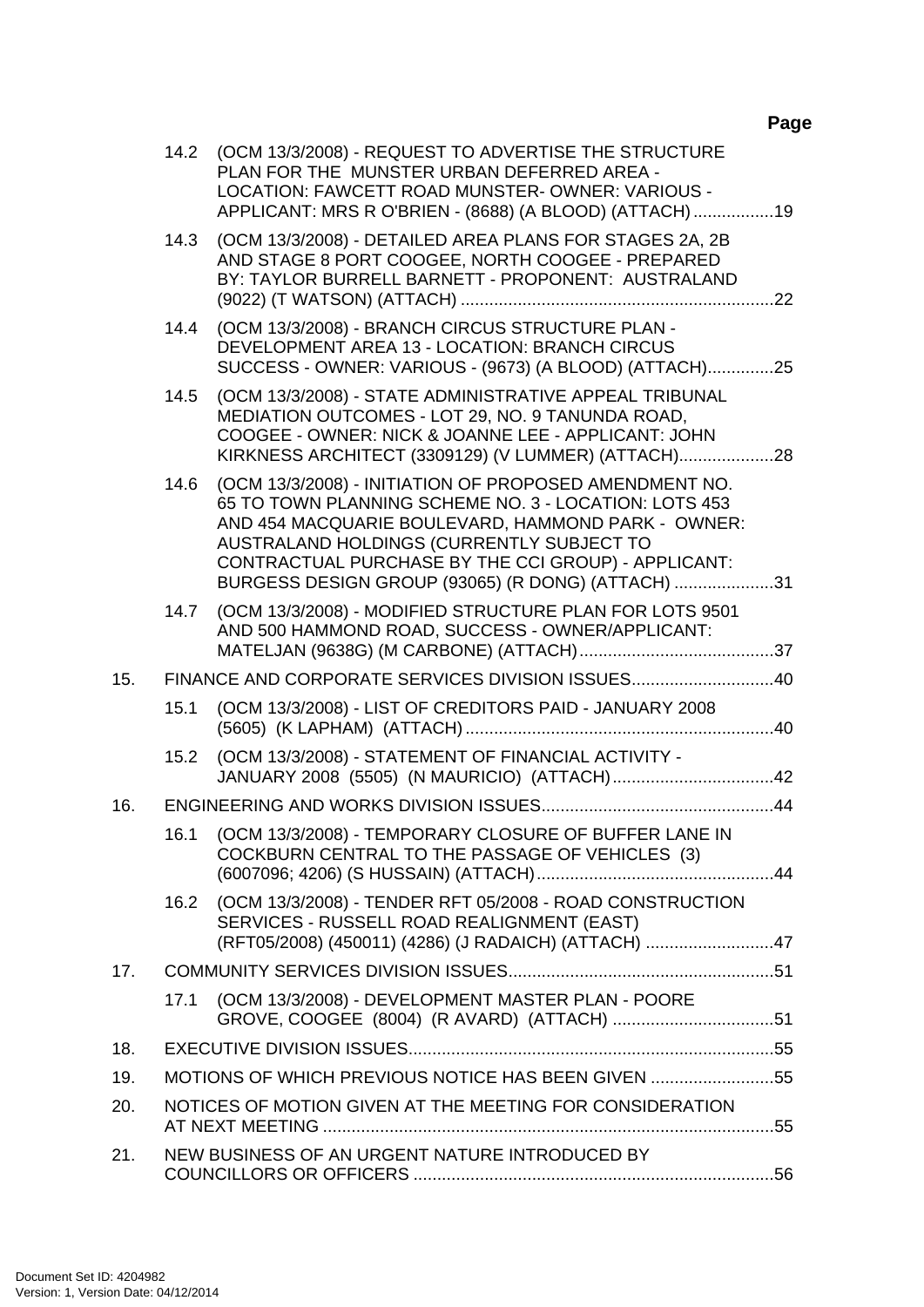# **Page**

| 22. MATTERS TO BE NOTED FOR INVESTIGATION, WITHOUT DEBATE 56     |  |
|------------------------------------------------------------------|--|
|                                                                  |  |
| 24. (OCM 13/3/2008) - RESOLUTION OF COMPLIANCE (SECTION 3.18(3), |  |
|                                                                  |  |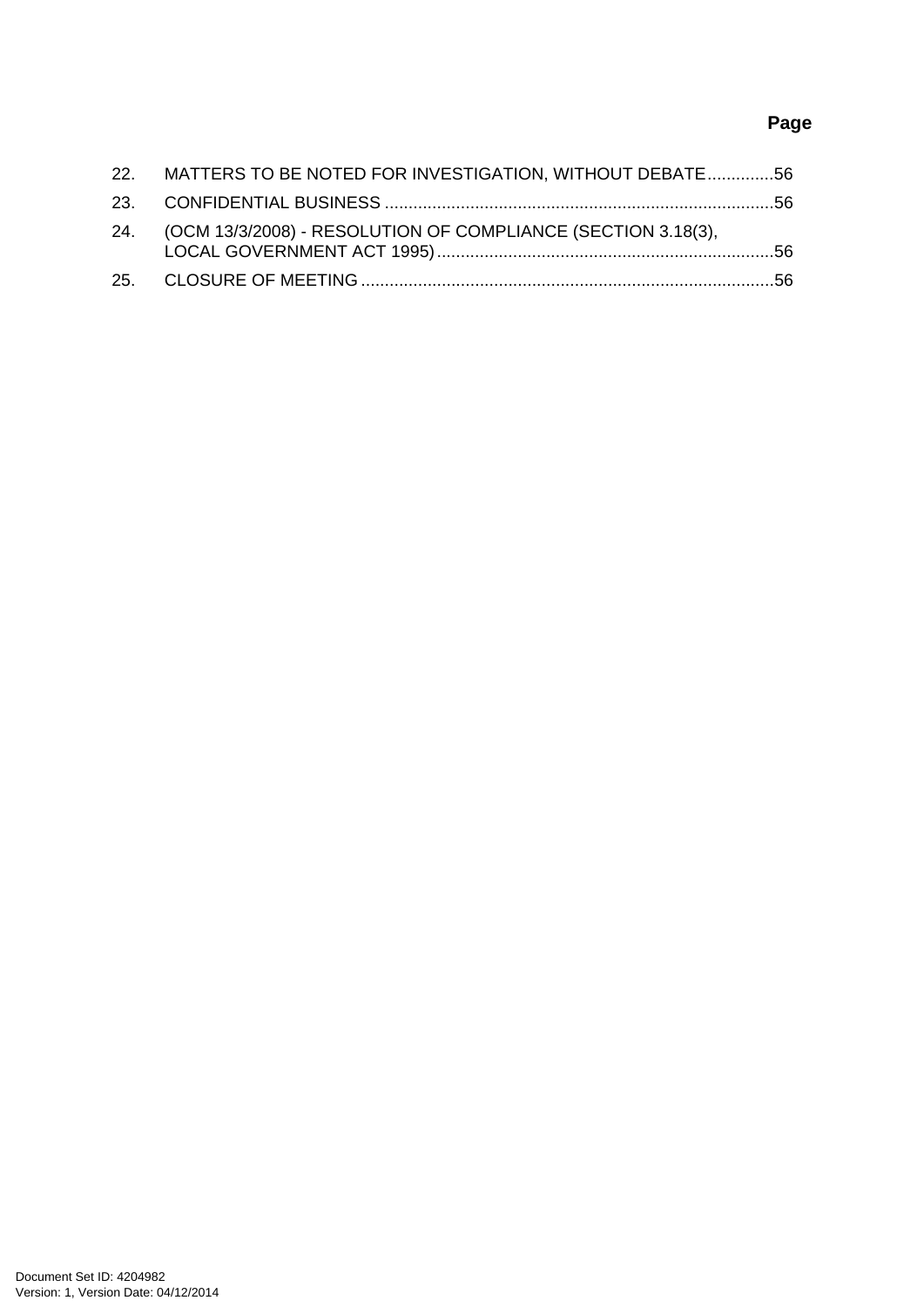# **CITY OF COCKBURN**

# <span id="page-4-0"></span>**AGENDA TO BE PRESENTED TO THE ORDINARY COUNCIL MEETING TO BE HELD ON THURSDAY, 13 MARCH 2008 AT 7:00 PM**

# **1. DECLARATION OF MEETING**

# **2. APPOINTMENT OF PRESIDING MEMBER (If required)**

# **3. DISCLAIMER (To be read aloud by Presiding Member)**

Members of the public, who attend Council Meetings, should not act immediately on anything they hear at the Meetings, without first seeking clarification of Council's position. Persons are advised to wait for written advice from the Council prior to taking action on any matter that they may have before Council.

# **4. ACKNOWLEDGEMENT OF RECEIPT OF WRITTEN DECLARATIONS OF FINANCIAL INTERESTS AND CONFLICT OF INTEREST (by Presiding Member)**

# **5. APOLOGIES AND LEAVE OF ABSENCE**

# **6. ACTION TAKEN ON PREVIOUS PUBLIC QUESTIONS TAKEN ON NOTICE**  Nil

# **7. PUBLIC QUESTION TIME**

# **8. CONFIRMATION OF MINUTES**

**8.1 (OCM 13/3/2008) - ORDINARY COUNCIL MEETING - 14/02/2008** 

### **RECOMMENDATION**

That the Minutes of the Ordinary Council Meeting held on 14 February 2008, be adopted as a true and accurate record.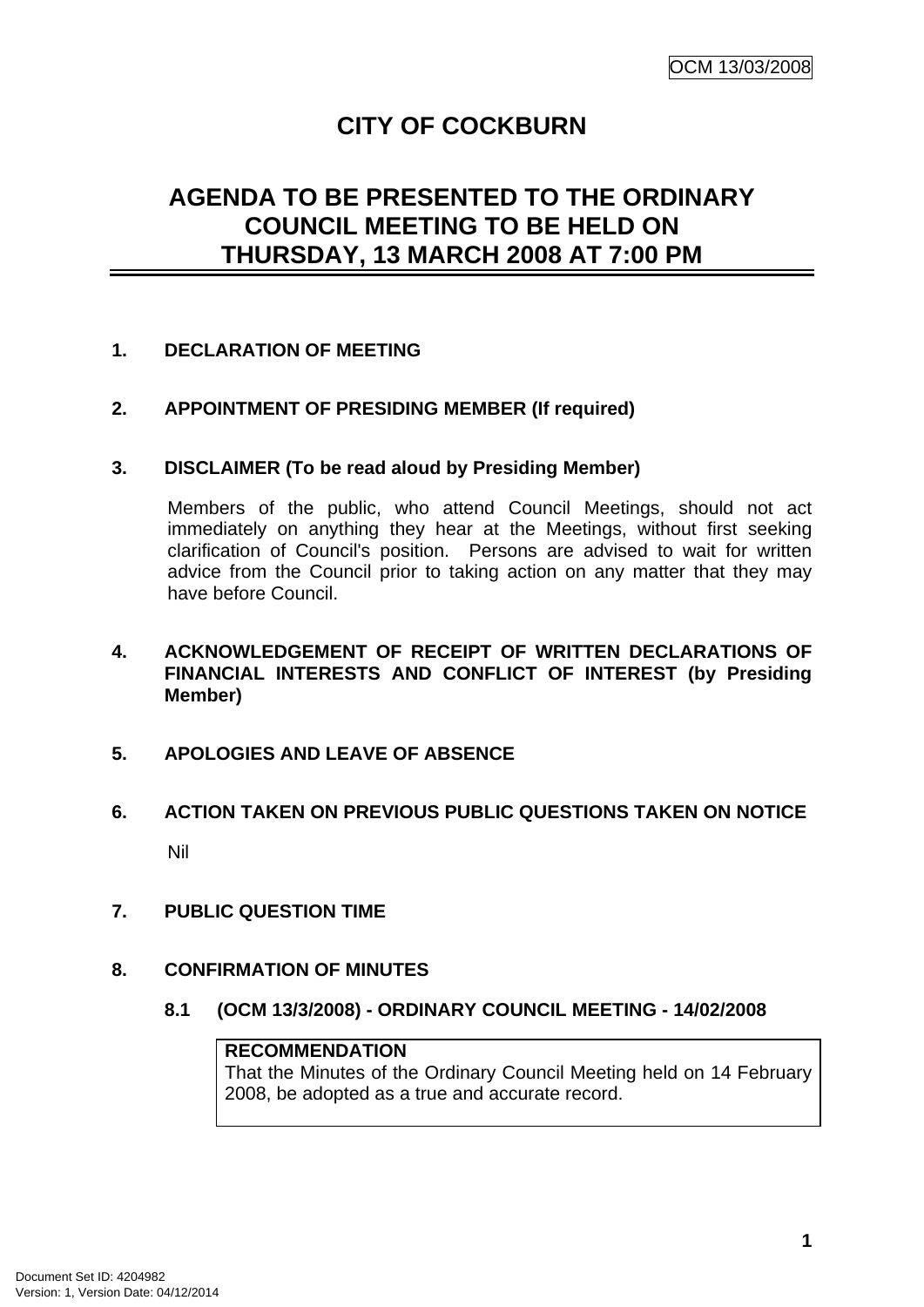# <span id="page-5-0"></span>**COUNCIL DECISION**

# **9. WRITTEN REQUESTS FOR LEAVE OF ABSENCE**

#### **10 (OCM 13/3/2008) - DEPUTATIONS AND PETITIONS**

A deputation from Mrs R. O'Brien and representation from BSD Cardno on behalf of Mrs O'Brien regarding Item 14.2 – Munster Urban Deferred Area.

#### **11. BUSINESS LEFT OVER FROM THE PREVIOUS MEETING (If adjourned)**

Nil

# **12. DECLARATION OF COUNCILLORS WHO HAVE NOT GIVEN DUE CONSIDERATION TO MATTERS IN THE BUSINESS PAPER**

#### **13. COUNCIL MATTERS**

# **13.1 (OCM 13/3/2008) - MEMBERSHIP - COCKBURN SOUND MANAGEMENT COUNCIL (9334) (D GREEN)**

#### **RECOMMENDATION**

That Council appoints Clr Carol Reeve-Fowkes as its delegate to the Cockburn Sound Management Council.

# **COUNCIL DECISION**

#### **Background**

Council's current representative on the Cockburn Sound Management Council is Clr Kevin Allen. As he is unable to continue the role, he has recently submitted a letter of resignation to the Chairperson of the Management Council.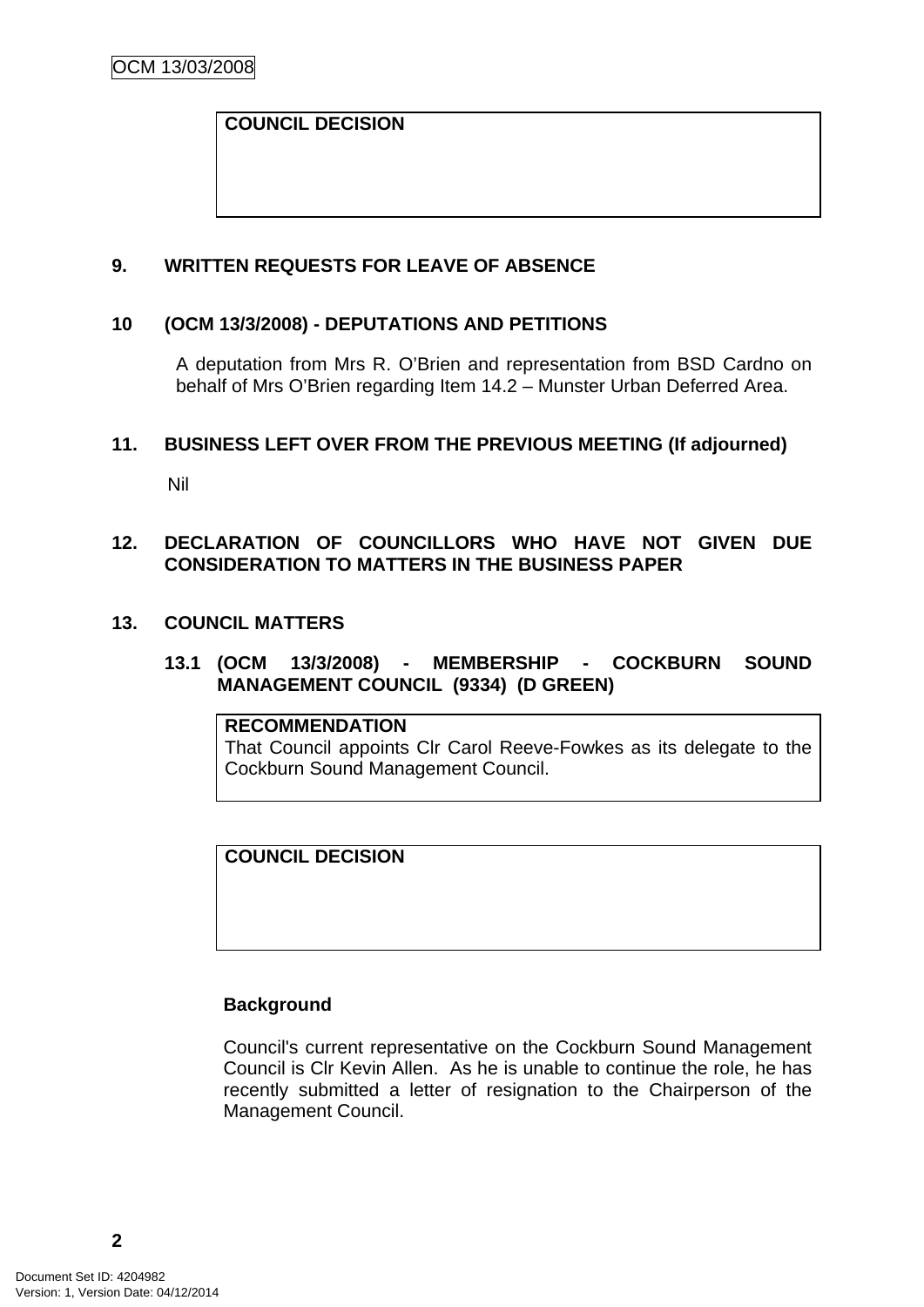# **Submission**

N/A

# **Report**

The Cockburn Sound Management Council is a State Government organisation responsible for management of activities within Cockburn Sound and surrounding areas. As Clr Allen, as the City of Cockburn delegate is unable to continue in this role, Council is able to nominate another representative on this body. Clr Reeve-Fowkes has expressed an interest in this role.

# **Strategic Plan/Policy Implications**

# **Natural Environmental Management**

• To conserve, preserve and where required remediate the quality, extent and uniqueness of the natural environment that exists within the district.

# **Budget/Financial Implications**

N/A

# **Legal Implications**

N/A

# **Community Consultation**

N/A

# **Attachment(s)**

N/A

# **Advice to Proponent(s)/Submissioners**

N/A

# **Implications of Section 3.18(3) Local Government Act, 1995**

Nil.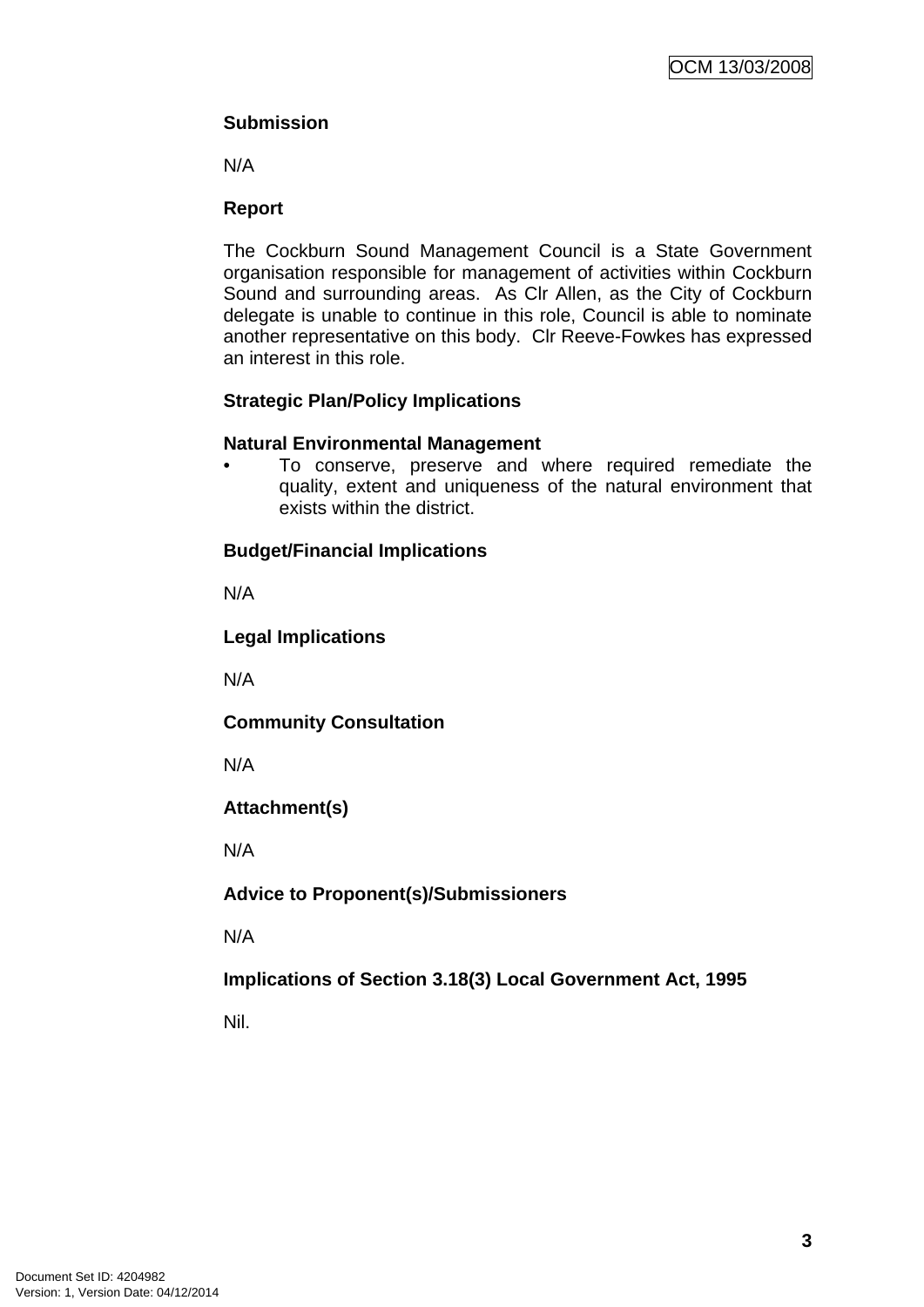# <span id="page-7-0"></span>**13.2 (OCM 13/3/2008) - PROPOSED AMENDMENT TO LOCALITY BOUNDARIES OF COOGEE, MUNSTER, HENDERSON, BEELIAR, SUCCESS AND WATTLEUP (1050) (D GREEN) (ATTACH) Item\_13\_2**

# **RECOMMENDATION**

That Council submits an application to the Geographic Names Committee (GNC) requesting amendments to the boundaries of the localities of Coogee, Munster, Henderson, Beeliar, Success and Wattleup, as shown in the attachments to the Agenda.

# **COUNCIL DECISION**

# **Background**

At the Council Meeting held on 13 December 2007, the following resolution was passed:

#### *That Council:*

- *(1) conducts a survey of landowners affected by the proposal to change the boundaries of the localities of Coogee, Munster, Henderson, Beeliar, Success and Wattleup, as shown in the attachments to the Agenda; and*
- *(2) subject to majority of affected responding landowners in*  each of the proposed realigned localities and a majority *overall of respondents supporting the proposed locality changes, submit an application to the Geographic Names Committee requesting the recommended amendments.*

As **some of** the responses are not entirely in accord with the Council decision, the matter is referred back to Council for further consideration.

#### **Submission**

N/A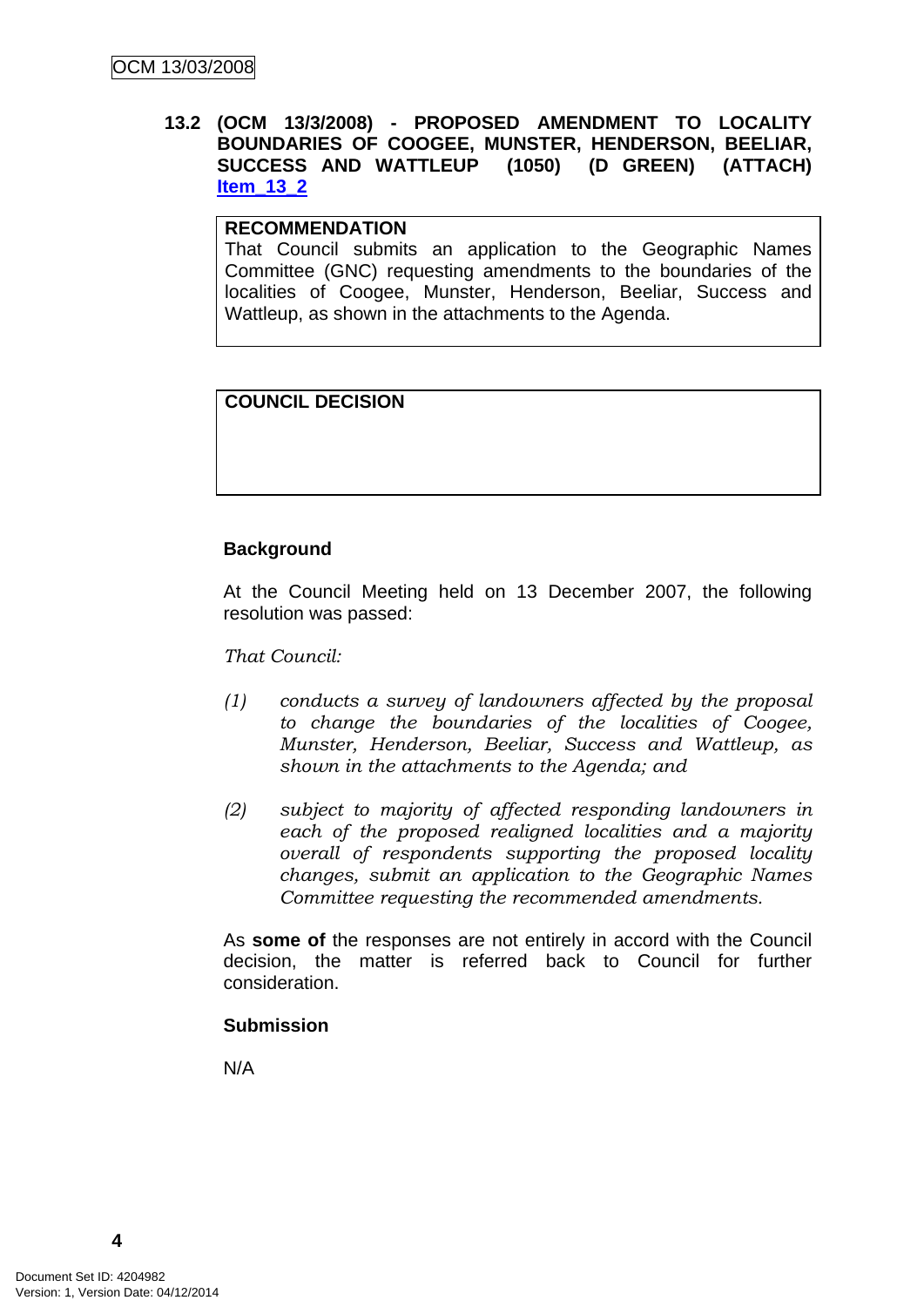# **Report**

With regard to the responses to the survey, there is majority affected responding landowner support for the proposals to amend the following locality boundaries:

- Munster to Beeliar
- Beeliar to Success
- Munster to Coogee
- Munster to Henderson
- Munster to Wattleup
- Wattleup to Hammond Park

In addition, a further submission from a landowner in Wattleup has suggested a minor extension to the proposal to include future urban deferred zoned land into Hammond Park. This proposal is a rational one and is supported on this basis. Accordingly, it is the purpose of this report to address those issues raised in the responses to amend that part of Munster to include it in Beeliar and the proposal to incorporate part of Henderson into Wattleup.

# Munster to Beeliar

This proposal focuses on 95 lots, bound by Russell Road (East), Holmes Road, Cockburn Cement (eastern boundary), Fanstone Avenue, Water Corporation Reservoir (northern boundary) and Lorimer Road.

The area has 70 individual land owners, who were surveyed on the proposal to amend the locality name. 53 responses were received, 27 of which support this proposal and 26 oppose.

In accordance with Council's decision, this does represent majority support of responding land owners. However, it is re-submitted for Council's consideration on the basis of the number of respondents opposing the change. Primary objections to the proposal tended to focus on three key issues:

- 1. Potential change of land use to accommodate future development.
- 2. Requirement to notify service providers of change of address.
- 3. Potential rise in insurance premiums, due to change of post code (from 6166 to 6164).

It is considered appropriate to address each of these concerns in more detail.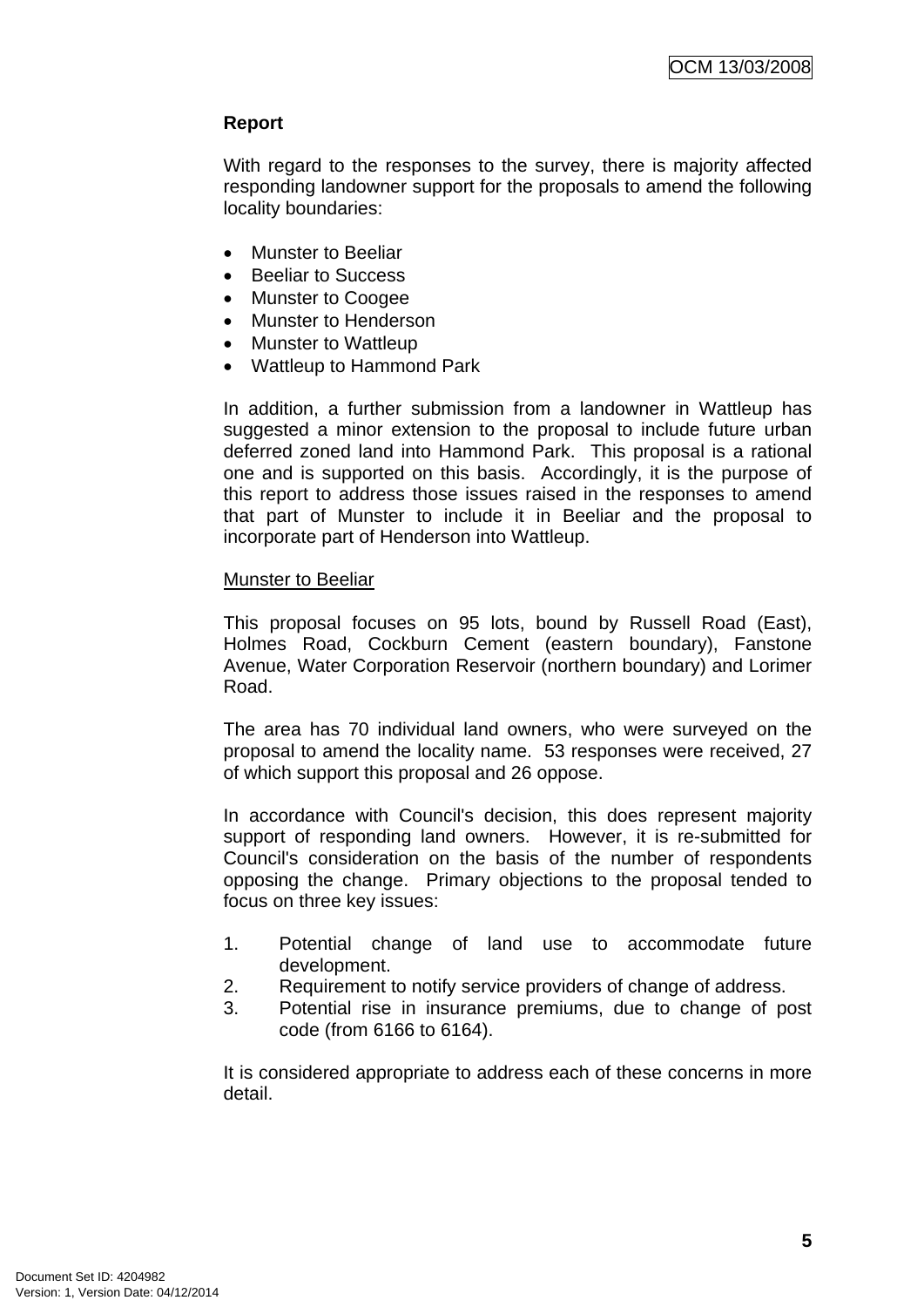# 1. Potential change of land use

The subject land is primarily used for two purposes, being rural pursuits and Water Corporation, which occupies all of the land between Henderson Road, Holmes Road and Lorimer Road.

The privately owned rural zoned land was originally included in the State Government's Hope Valley-Wattleup Redevelopment Area (Latitude 32 Industry Zone) but was subsequently excluded from the final adopted plan. In terms of future land uses for this land, there is no intention for the City of Cockburn to change the zoning of the land to integrate with adjacent residential or industrial areas. Therefore, from the City of Cockburn's view point the land tenure of these lots will remain for the foreseeable future. The fact that a Bush Forever site is located within the area should also support the premise that there is no intention to re-visit the land usage issue in this area.

In addition, there are 18 freehold rural zoned properties immediately east of Lorimer Road, and otherwise bound by Russell Road and Pearse Road, which are already included in the suburb of Beeliar. These properties have not been identified as being subject to any changes in land use because of their association with the name 'Beeliar'. Of course, the adjoining Thomsons Lake and the Parks and Recreation Reserve immediately to the north of the Lake, are also contained within the suburb of Beeliar.

#### 2. Requirement to notify service providers of change

It is a requirement of Australia Post, which is represented on the Geographic Names Committee, to notify all utility providers which service each affected property of the change of address. While this does not extend to private mail, it does account for a considerable proportion of each property's incoming mail and significantly reduces any associated workload to be undertaken by the land owner.

In addition, Australia Post has a policy of re-directing mail which is incorrectly addressed because of such changes to cause minimum inconvenience to its customers, from both a sending and receiving perspective.

Considering all of these matters there would appear to be no validity is objecting to the name change on this basis.

# 3. Potential rise in insurance premiums

Some objections appear to be based on statements from the land owners insurers that their respective premiums for policies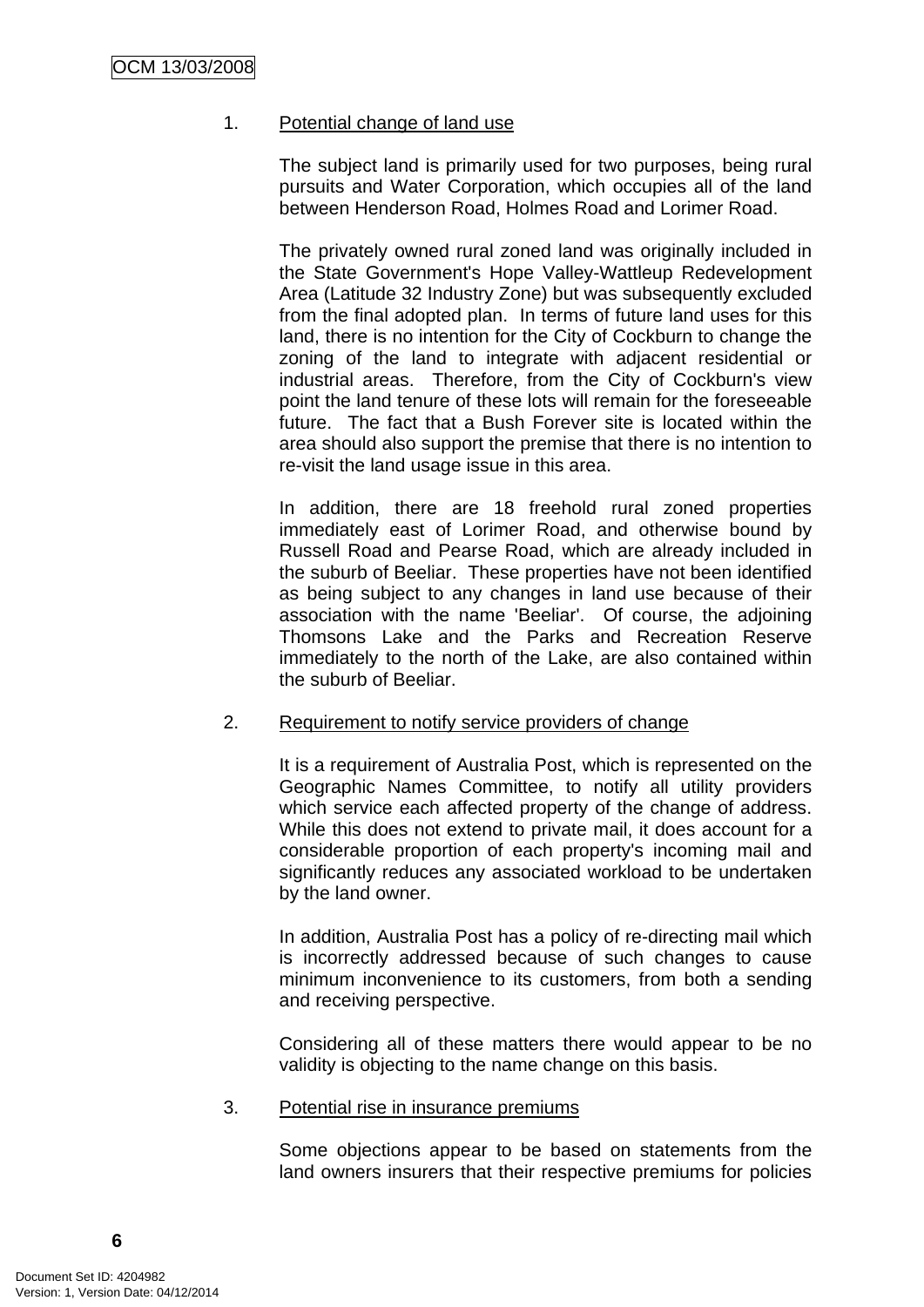held will rise as a result of the new post code being deemed to have a higher risk associated with it and therefore justifies an increase in premiums payable. This notion was put to Council's insurance brokers, who advised that, while some areas are assessed as being in higher risk categories because of their location (and by association their post code) it would be unusual for this to be the case where there has been no change to a location of a landholding which is the subject of an insurance policy. This has been verbally confirmed by a commercial insurer; however, they stressed that this was not a firm practice and that individual cases would be dealt with on their merits. They would also not confirm that this was a standard practice amongst insurance companies.

If persons were being confronted with these circumstances by their insurers, they would be strongly advised to take the matter up with the company, or with the State Government's Department of Consumer and Employment Protection, which investigates legitimate complaints on such matters.

Another issue which has led to opposition to the name change is that people operating businesses in the area would be responsible for reprinting stationery which included the current suburb name of Munster. While it is acknowledged that this may be the case, such costs would be relatively minor.

# **Conclusion**

It is acknowledged that some of the residents in this affected area may have suspicions on the motives for the proposed suburb name changes, based on their previous experience with the State Government, which at one stage had identified this land for inclusion in an industrial zone. With that outcome now not possible, it can only be re-iterated that Council has no wish to change the purpose of these landholdings on the foreseeable horizon. With this in mind, it is hoped that any such notion of re-zoning this land can be allayed as a major issue.

The proposal to include this land in the adjoining suburb of Beeliar then becomes the only logical alternative, as it forms boundaries to the east and north. There is no rational reason why land with such disconnected land uses as residential, rural and Parks and Recreation cannot feature together in one suburb location. Therefore, on balance, it is recommended that the proposal be supported.

# Henderson to Wattleup

This proposal is in relation to 36 lots, bound by Rockingham Road, Russell Road (East), the railway line and Dalison Avenue to the south. The area has 23 individual land owners who were surveyed on the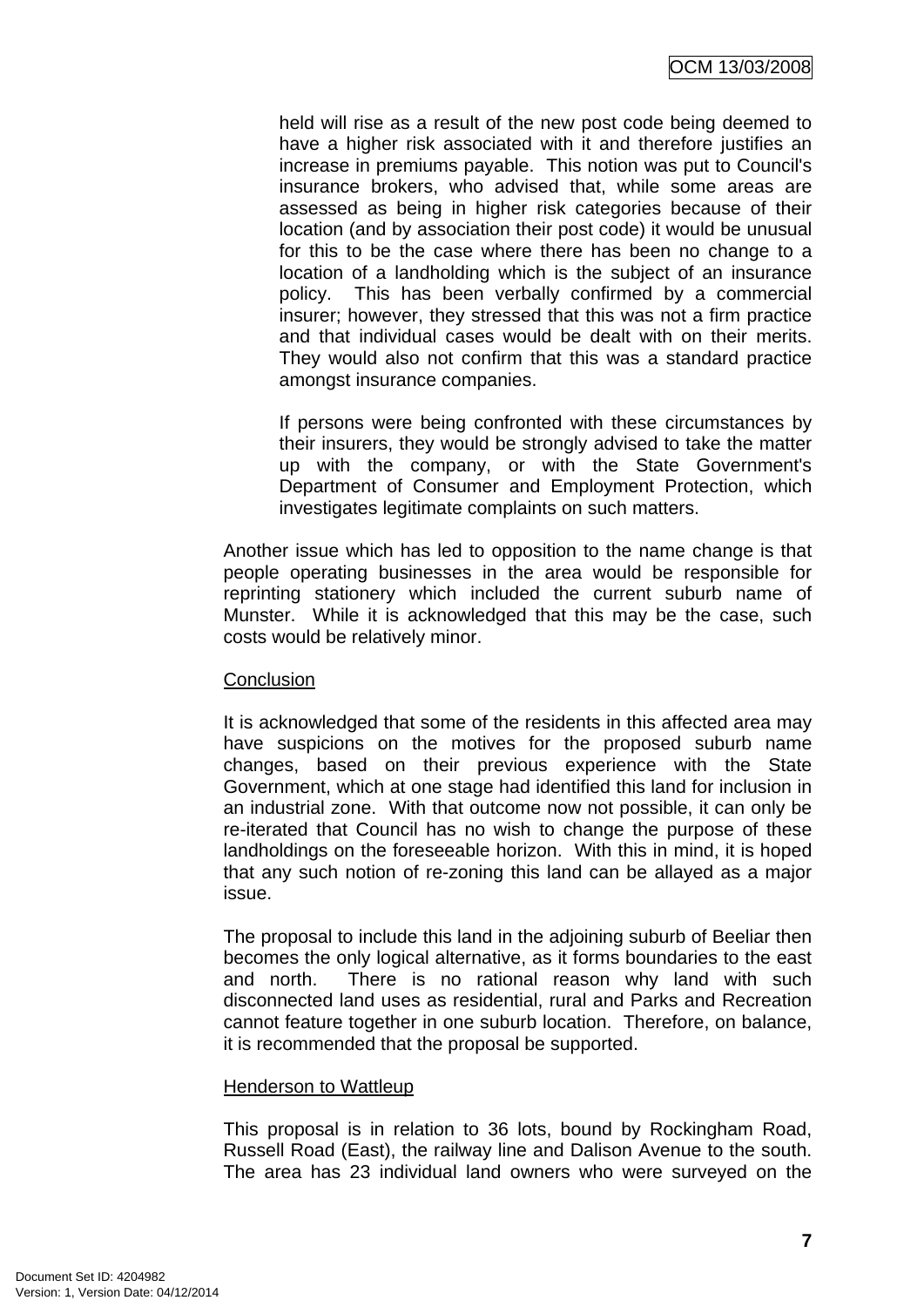proposed locality name changes. 11 responses were received, 4 supporting the change and 6 opposed, noting that 1 objector was sent and returned two survey forms.

There were no reasons given in objection to the proposal, only that one response proposed and alternative, based loosely on amalgamating parts of the suburbs of Henderson and Wattleup to form two new suburbs. One stretching from the southern City of Cockburn boundary north to Torgoyle Road and across to the coast, to be called Wattleup and the other north of that line to Frobisher Road, to be called Henderson. No rational reason has been given to support this proposition, and it is therefore difficult to provide any favourable assessment of its potential and is not supported on that basis.

In the draft proposal considered by Council in December, the land subject to the change in locality name was identified as being entirely contained within the Hope Valley-Wattleup (Latitude 32) Area, to be developed by the State Government for industrial uses. Therefore, it seems incongruous for the Latitude 32 area to be known as anything else other than Wattleup, for that part of the development planned for the Cockburn district. In the absence of any realistic comment to the contrary it is recommended that Council supports this view.

# **Strategic Plan/Policy Implications**

#### **Governance Excellence**

• To conduct Council business in open public forums and to manage Council affairs by employing publicly accountable practices.

# **Budget/Financial Implications**

N/A

# **Legal Implications**

The Department of Planning and Infrastructure, through the Geographic Names Committee, is the responsible authority for approving amendments to suburb boundaries.

# **Community Consultation**

151 affected land owners were surveyed in the areas affected by the proposal to amend locality boundaries.

# **Attachment(s)**

- 1. Summary of responses to survey.
- 2. Maps identifying current and proposed locality boundaries x 4.

**8**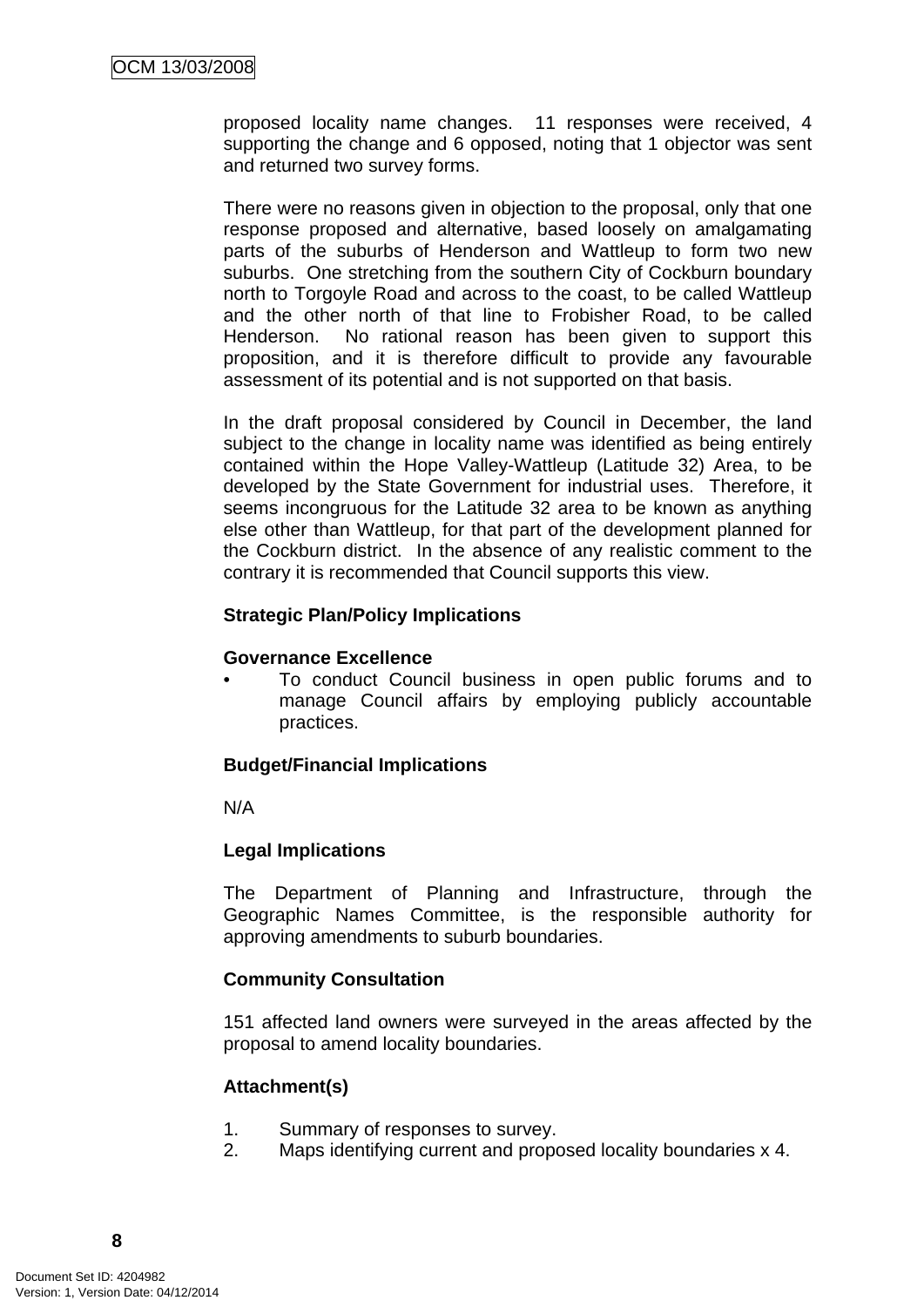# <span id="page-12-0"></span>**Advice to Proponent(s)/Submissioners**

Those who lodged a response to the survey have been advised that this matter is to be considered at the 13 March 2008 Council Meeting.

### **Implications of Section 3.18(3) Local Government Act, 1995**

Nil.

# **13.3 (OCM 13/3/2008) - CODE OF CONDUCT FOR STAFF (1054) (D GREEN) (ATTACH) Item\_13\_3**

# **RECOMMENDATION**

That Council adopts the Code of Conduct for Staff as contained in the attachment to the Agenda.

# **COUNCIL DECISION**

# **Background**

All Councils in this State are required to adopt a Code of Conduct for its Elected Members and employees.

Until recently, it was necessary to review these Codes following each biennial election cycle. However, from 21 October 2007, the Local Government (Administration) Regulations 34B and 34C 2007, became effective. These Regulations prescribe mandatory behavioural and conduct matters which apply uniformly to all Staff of Local Governments across the State.

The Regulations supersede any other form of standards imposed on Staff by the Code of Conduct, which, in itself, is a list of voluntary obligations with no capacity for enforcement. Notwithstanding, it is considered appropriate to amend the Code to amend any statements which have the capacity to conflict with the new Regulations and enabling the remaining clauses to be observed as voluntary standards of conduct and behaviour for Staff.

# **Submission**

N/A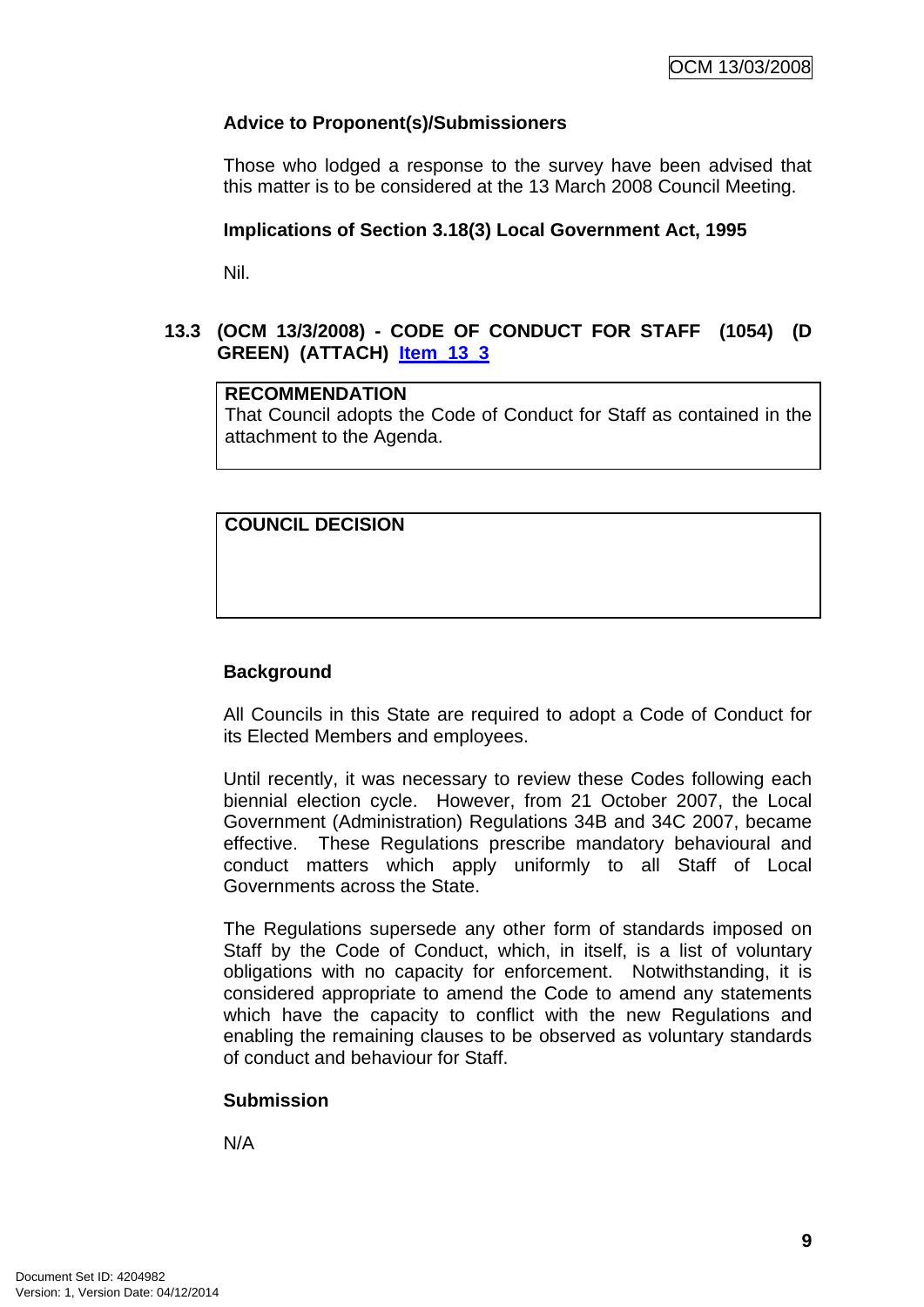# **Report**

It is proposed that the Code be amended in the following manner to reflect the introduction of the Regulations:

- 1. Addition of Clause 1.3 in the "Introduction".
- 2. (1) Delete Paragraph 1 of Clause 3.6 and substitute the requirements of Regulation 34C, as shown in the attachment.
	- (2) Amend Paragraphs 2 and 3 of Clause 3.6 to become new Clause 3.7
	- (3) Amend current Clause 3.7 to 3.8.
	- (4) Include new Clause 3.9 to reflect the requirements of Regulation 34B, as shown in the attachments.

Accordingly, with the amendments shown on the attachment, it is recommended that Council adopt this document as the Code required, pursuant to Sec. 5.103 (1) of the Act.

# **Strategic Plan/Policy Implications**

# **Governance Excellence**

• To conduct Council business in open public forums and to manage Council affairs by employing publicly accountable practices.

# **Budget/Financial Implications**

N/A

# **Legal Implications**

Sec. 5.103 (1) and (2) of the Local Government Act, 1995, refers.

# **Community Consultation**

N/A

# **Attachment(s)**

- 1. Draft Code of Conduct for Staff (showing proposed amendments from current version).
- 2. Regulations 34B and 34C of the Local Government (Administration) Amendment Regulations, 1997.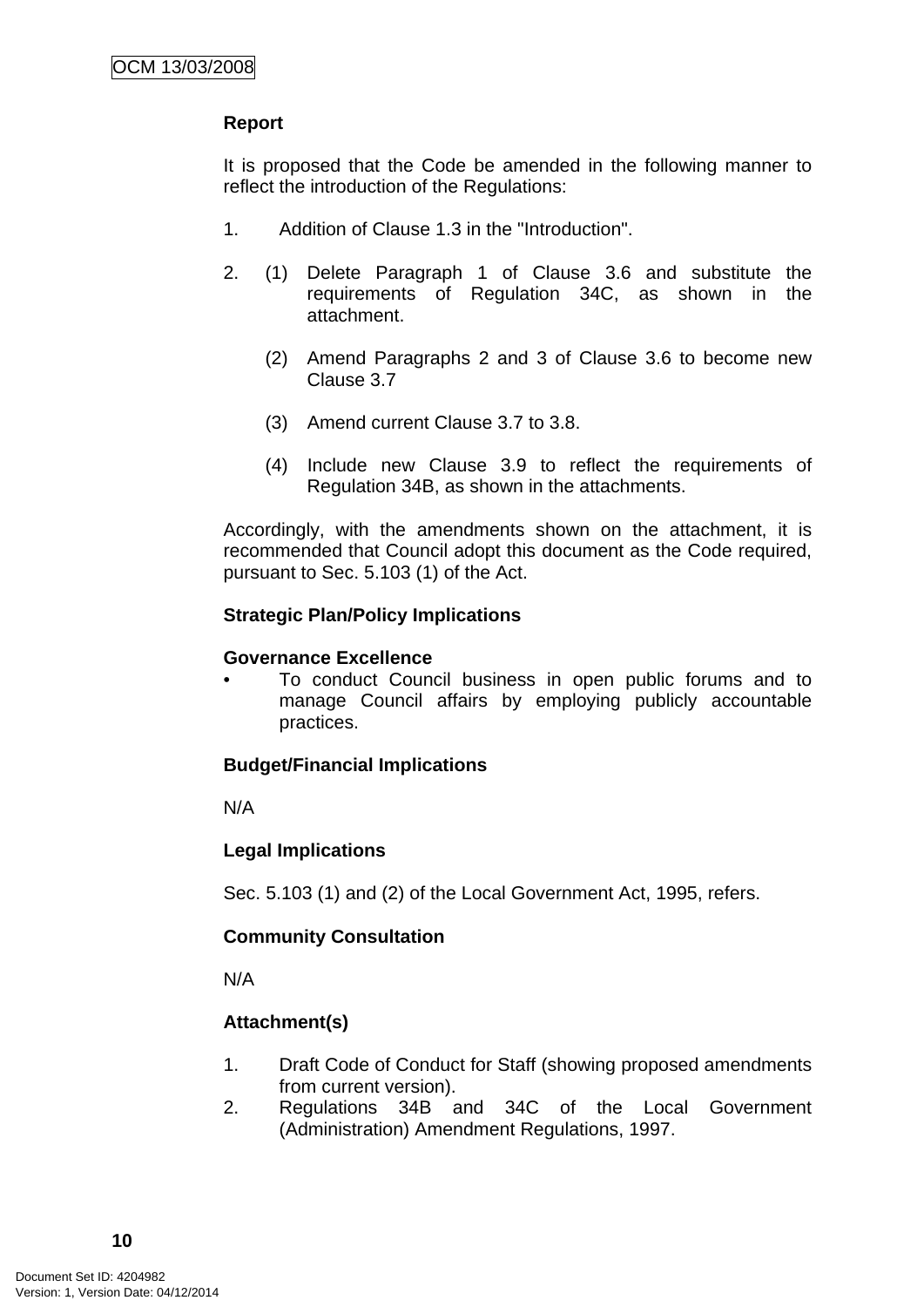# <span id="page-14-0"></span>**Advice to Proponent(s)/Submissioners**

N/A

**Implications of Section 3.18(3) Local Government Act, 1995**

Nil.

# **13.4 (OCM 13/3/2008) - STATUTORY COMPLIANCE AUDIT RETURN 2007 (1332) (P WESTON) (ATTACH) Item\_13\_4**

# **RECOMMENDATION**

That Council adopts the Statutory Compliance Audit Return for the period 1 January 2007 to 31 December 2007, as attached to the Agenda.

# **COUNCIL DECISION**

# **Background**

Since 2000, completion of the Local Government Compliance Audit Return has been mandatory for all local governments in this State in accordance with Regulations 14 and 15 of the Local Government (Audit) Regulations 1996.

# **Submission**

To adopt the Return in its submitted form.

# **Report**

The annual Compliance Audit Return is to be presented to, and adopted by, a meeting of Council.

Following adoption by Council, a certified copy of the Return, signed by the Mayor and Chief Executive Officer, along with a copy of the relevant section of the Council Minutes, is submitted to the Director General, Department of Local Government and Regional Development in accordance with Regulations 14 and 15 of the Local Government (Audit) Regulations 1996.

The Return indicates a conformity rating of 99% for the year.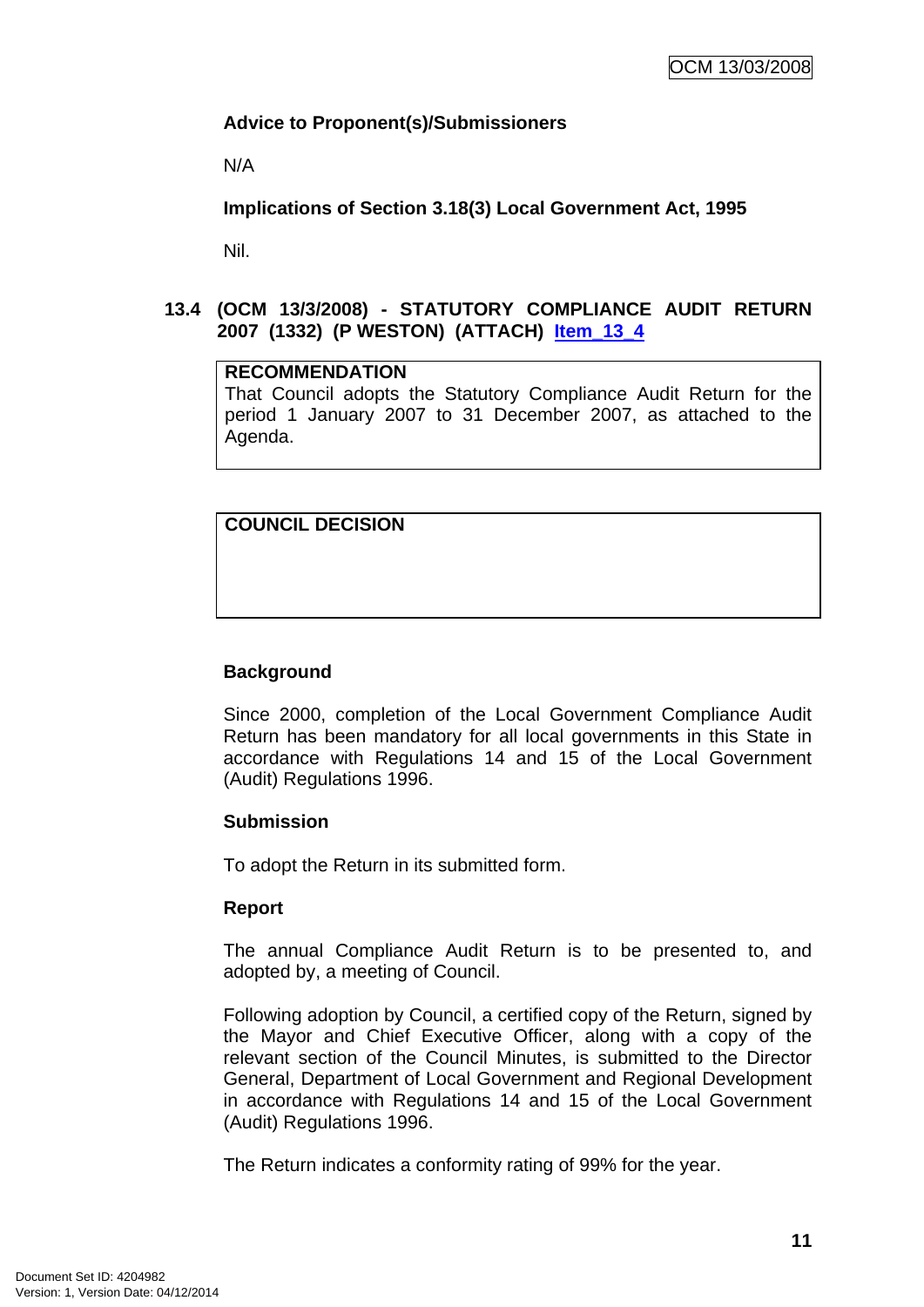Several issues were raised in relation to Tenders for Providing Goods and Services.

1. Electrical Services – Administration Building

Quotations for Electrical Services required as part of the Administration Building's southern end refurbishment/fit-out were obtained in May 2007 but for the labour component only. Subsequent variations to the purchase order (022794) included the supply of materials that increased the contract value with SMB Electrical Services to a total of \$133,077.29 GST exclusive.

T & Z Architects supplied the City of Cockburn with a complete specification (i.e. labour and material requirements) together with drawings for these electrical services.

2. Stormwater Drainage System

Two (2) purchase orders (024905 and 024906) were issued on 1 October 2007 to Cubic Solutions for the supply of a stormwater drainage system in two different locations for \$42,655.00 and \$25,250.00 respectively with a total contract value of \$67,905.00 GST Exclusive. A subsequent third order (025366) increased this to \$72,883.64 GST exclusive.

Whilst the above stated value is less than the tender threshold of \$100,000.00 the quotation comparison report provided to the Purchasing Office detailed four (4) projects that quotations were sourced for, with a potential total contract value of \$173,610.93 GST exclusive but only two (2) of the projects have been undertaken.

3. Earthmoving/Excavating Equipment Hire

A purchase order (No. 025679) was issued on 29 November 2007 to Micson Pty Ltd for \$126,967.00 GST Exclusive. The bulk of this works related to services already supplied between March and July 2007. Micson were engaged to assist the City in a response to a substantial landfill fire and were retained to supplement the machinery failures experienced by the City's contractors, Canning Vale Earthmoving.

The Purchasing Office was advised in September 2007 that the existing contractor, Canning Vale Earthmoving, contracts' (RFT 33/2005 and RFT 34/2005) were pending termination. These contracts were terminated in October 2007 and tenders called on 24 November 2007 and awarded in December 2007.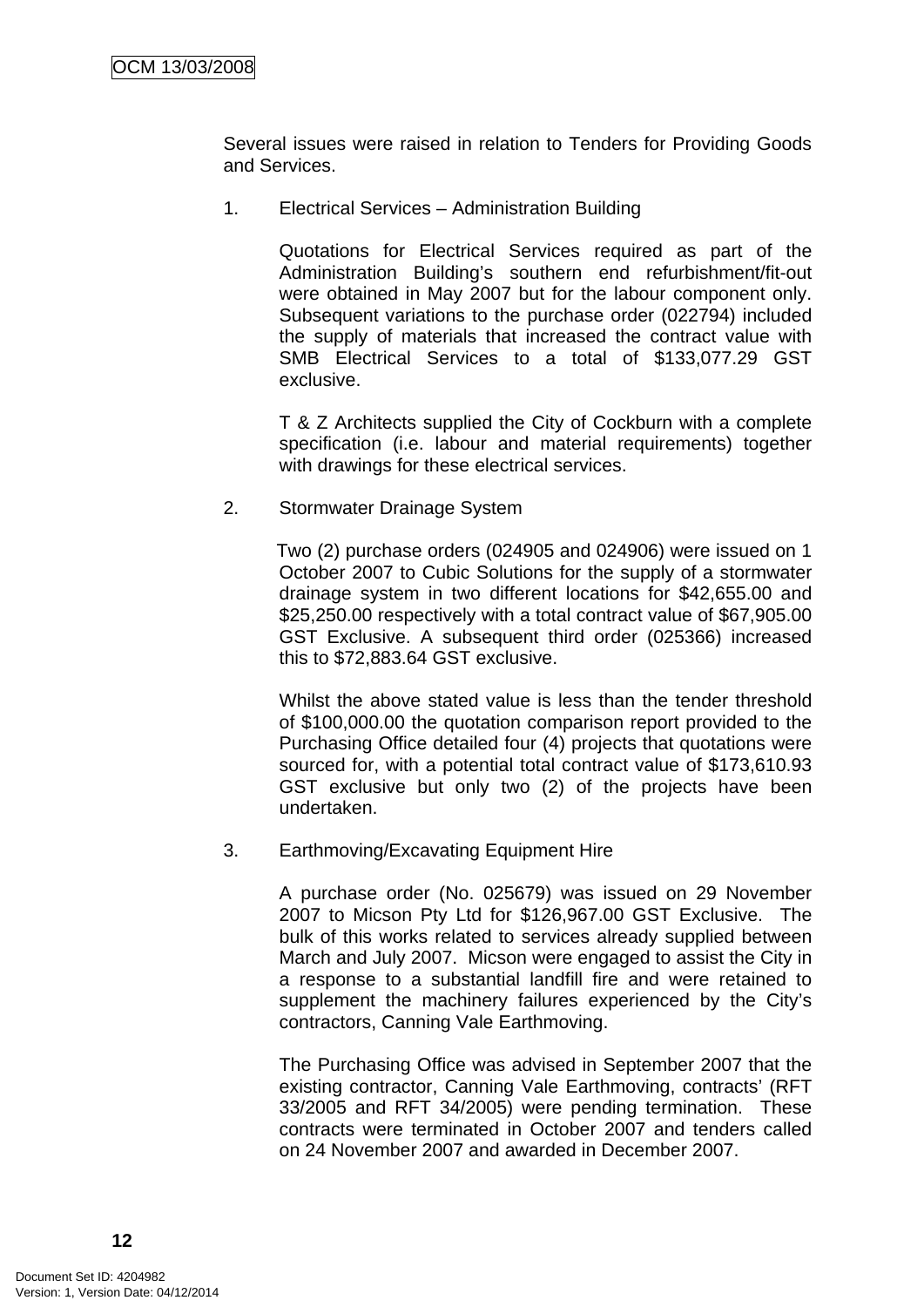# 4. Concrete Services – Dual Use Paths

The Purchasing Office sourced quotations in October 2007 for concreting services for the supply and installation of a 500 lineal metre concrete dual use path.

These quotations were subsequently used to issue three (3) Purchase Orders (Nos. 025442, 025595 and 025645) to Dowsing Concrete in November 2007 for \$32,236.00, \$134,454.55 and \$33,335.00 respectively for a total contract value of \$200,025.55 GST exclusive.

Sample tender documentation for concrete paths was provided by the Purchasing Office in January 2007 but no tenders were called. The calling of tenders for concreting services has now been included in the Purchasing and Tenders Coordinator's task schedule for 2008.

5. The other issue of non-compliance was in relation to the submission of the annual financial statements to Council's Auditors by 30 September 2007. This was not done in accordance with requirements, however, will be attended to by the statutory date in 2008.

#### **Strategic Plan/Policy Implications**

# **Governance Excellence**

• To conduct Council business in open public forums and to manage Council affairs by employing publicly accountable practices.

# **Budget/Financial Implications**

N/A

# **Legal Implications**

Regulations 14 and 15 of the Local Government (Audit) Regulations 1996 refer.

# **Community Consultation**

N/A

# **Attachment(s)**

Compliance Audit Return 2007.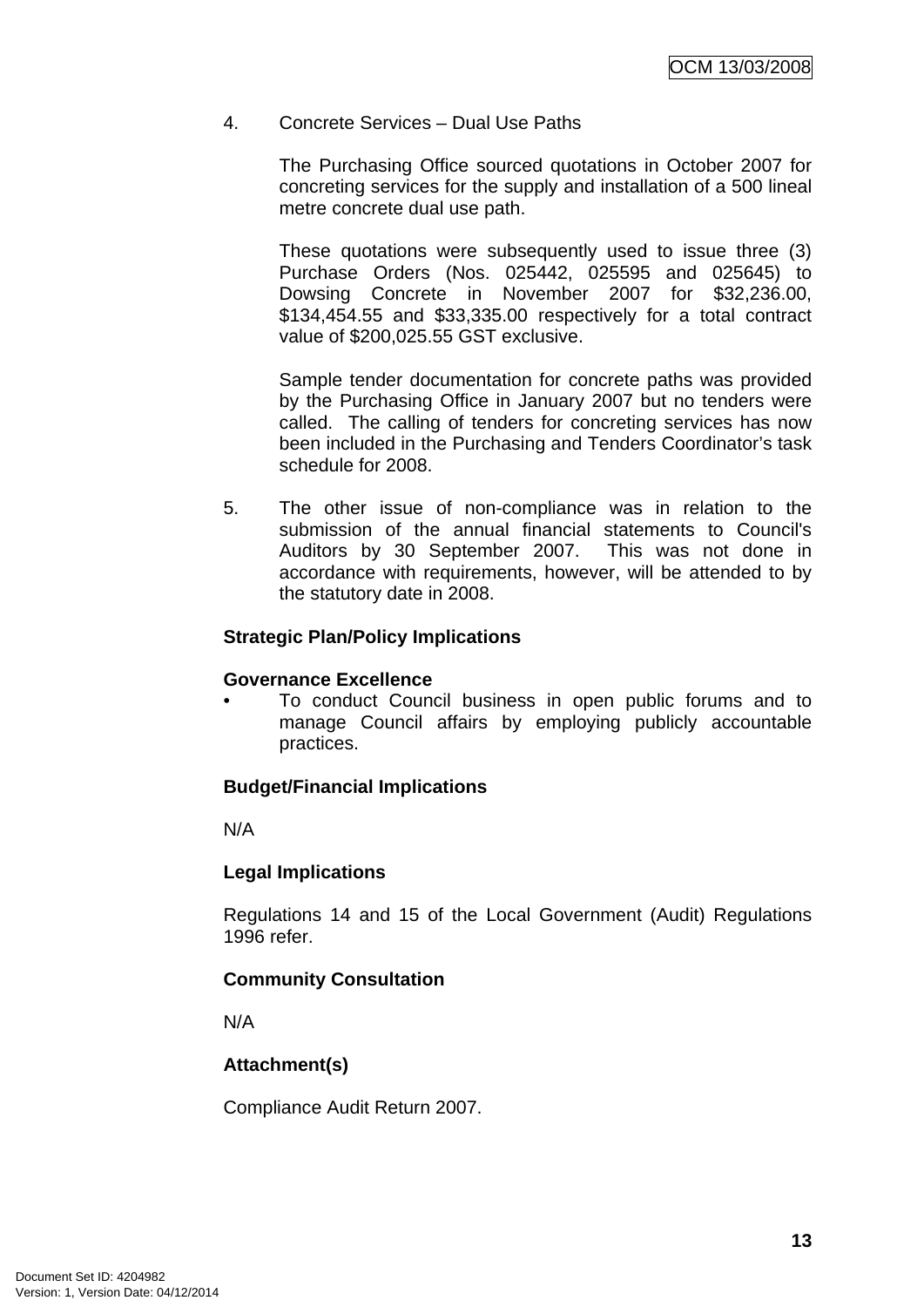# <span id="page-17-0"></span>**Advice to Proponent(s)/Submissioners**

N/A

**Implications of Section 3.18(3) Local Government Act, 1995**

Nil.

# **14. PLANNING AND DEVELOPMENT DIVISION ISSUES**

**14.1 (OCM 13/3/2008) - HOME OCCUPATION - BEAUTY THERAPY -**  LOCATION: 10 MAGPIE COURT YANGEBUP **OWNER/APPLICANT: IVANA SULENTA (4413935) (B HOGARTH-ANGUS) (ATTACH) Item\_14\_1**

# **RECOMMENDATION**

That Council:-

(1) grant its approval to the proposed Home Occupation in accordance with the approved plan subject to the following conditions:-

# STANDARD CONDITIONS

- 1. The home occupation can only be undertaken in accordance with the terms of the application as approved herein and any approved plans.
- 2. Nothing in the approval or these conditions shall excuse compliance with all relevant written laws in the commencement and carrying out of development.
- 3. The development complying with the Home Occupation provisions and definition set out in the Town Planning Scheme
- 4. All materials and/or equipment used in relation to the Home Occupation shall be stored within the residence or an approved outbuilding.
- 5. The Home Occupation can only be undertaken by the owner of the land and is not transferable pursuant to clause 5.8.5 (a) (ii) of Town Planning Scheme No. 3.
- 6. On the sale of the property or change in ownership of the land the home occupation entitlement ceases pursuant to clause 5.8.5 (a) (iii) of Town Planning Scheme No. 3.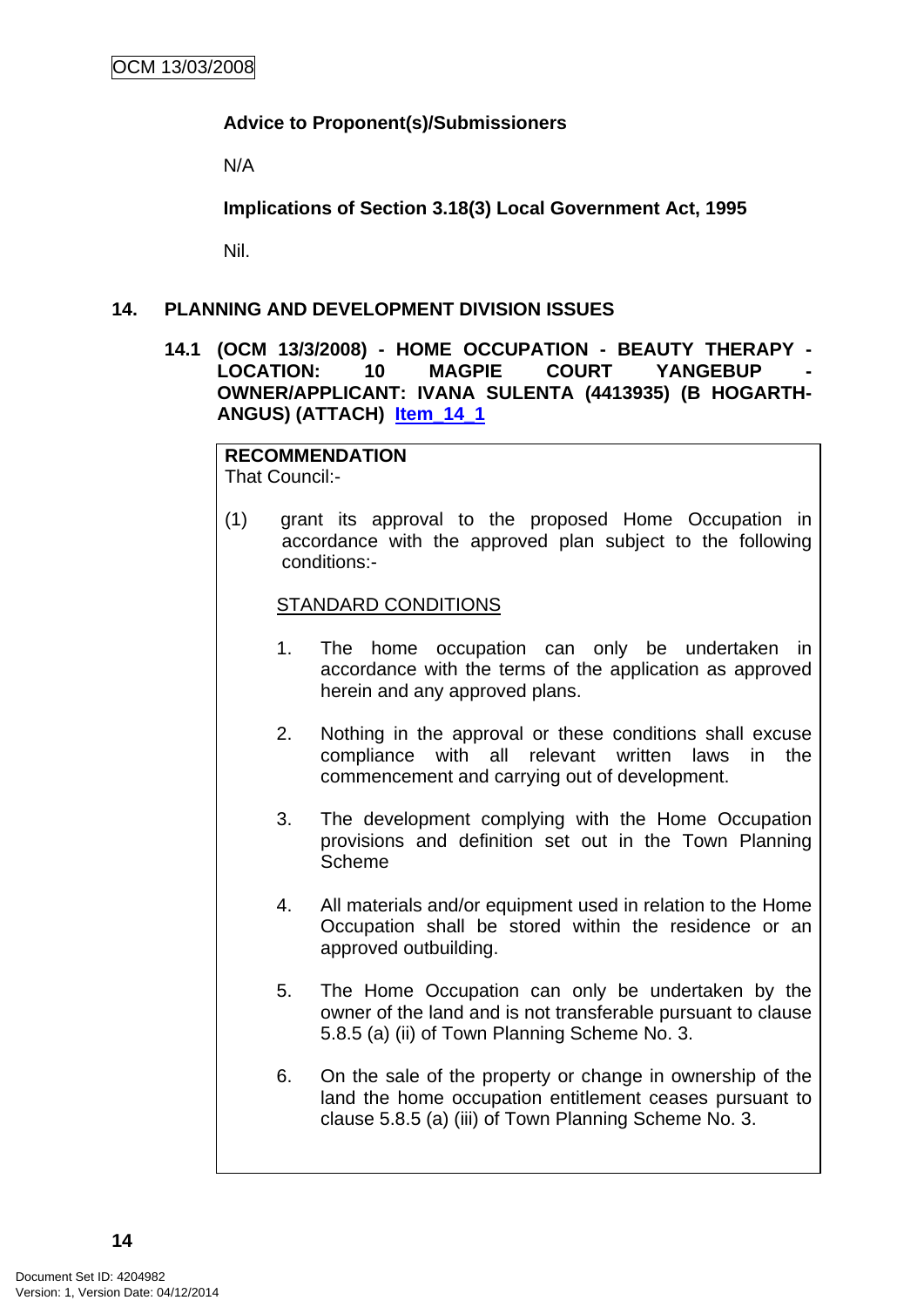# SPECIAL CONDITIONS

- 7. The maximum number of clients being restricted to 4 per day with at least 15 minutes between each appointment.
- 8. The hours of operation being restricted to 10am 6pm Monday to Friday, 10am-2pm Saturdays and not at all on Sundays or Public Holidays.
- 9. All parking is to be contained completely within the Lot. Clients are required to park on the driveway of the property and NOT on the verge, to preserve the amenity and convenience for the adjoining neighbours.
- 10. In the instance that the City receives substantiated complaints regarding the operation being run contrary to the conditions of this approval, the City reserves the right to revoke this approval notice.
- 11. This home occupation approval is for a hairdresser and does not permit ear piercing and skin penetration.

# FOOTNOTE

- 1. "Home Occupation" means an occupation carried out in a dwelling or on land around a dwelling by an occupier of the dwelling which:-
	- (a) does not employ any person not a member of the occupier's household;
	- (b) will not cause injury to or adversely affect the amenity of the neighbourhood;
	- (c) does not occupy an area greater than 20 square metres;
	- (d) does not display a sign exceeding 0.2 square metres;
	- (e) does not involve the retail sale, display or hire of goods of any nature;
	- (f) in relation to vehicles and parking, does not result in the requirement for a greater number of parking facilities than normally required for a single dwelling or an increase in traffic volume in the neighbourhood, does not involve the presence, use or calling of a vehicle more than 2 tonnes tare weight, and does not include provision for the fuelling, repair or maintenance of motor vehicles; and
	- (g) does not involve the use of an essential service of greater capacity than normally required in the zone.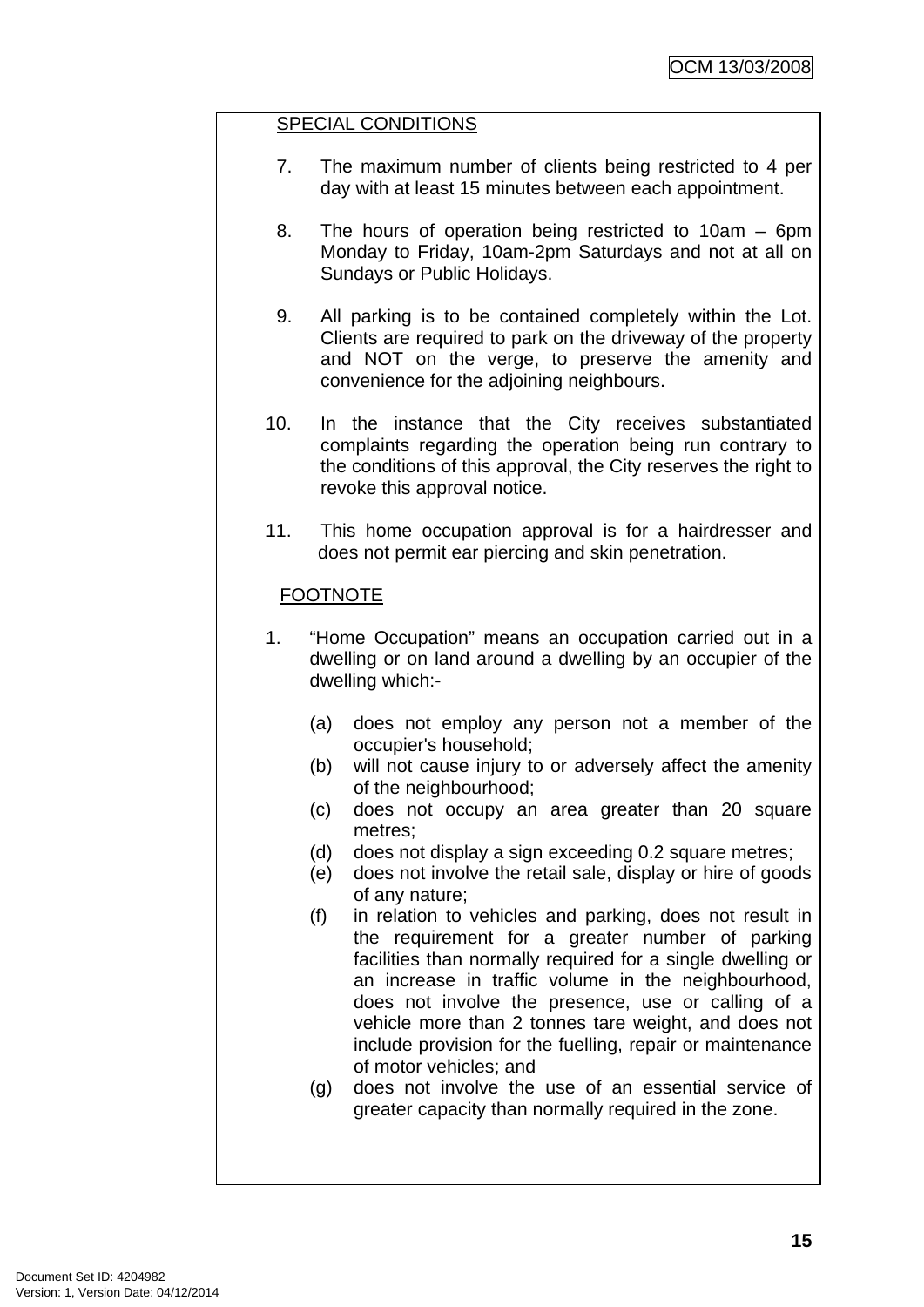(2) issue a Schedule 9 Notice of Determination on Application for Planning Approval – Approval (inclusive of MRS Form 2 Notice of Approval).

# **COUNCIL DECISION**

# **Background**

| Zoning:    | MRS:              | Urban           |
|------------|-------------------|-----------------|
|            | TPS3              | R <sub>20</sub> |
| Land Use:  | Residential       |                 |
| Lot Size:  | 427 <sub>m²</sub> |                 |
| Use Class: | <u>"D"</u>        |                 |

The application has been made for a hairdressing salon at 10 Magpie Court. The subject land is a rear battleaxe lot, serviced by a 3.1m wide accessway. This accessway runs for 32m from the front boundary to the front of the dwelling, with a single carport sitting approximately half way up this driveway. The crossover for the subject lot is shared with 9 Magpie Court at the verge, with each driveway tapering into separate accessway's 2m from this verge.

# **Submission**

The applicant has provided the following justification in support of the proposal which has been summarised accordingly:-

- A hairdressing operation from the premises functioning between the hours of 10am – 6pm Monday to Friday and 10am - 2pm on Saturdays.
- A maximum number of 4 clients per day, with a minimum of 15 minutes break in-between appointments.
- Parking can be adequately contained along the accessway.
- The business is to be contained in the front workshop of the house, measuring 18.25m². This room has a sink, air conditioning and laminate flooring.

A copy of the applicant's full submission should be read in conjunction with this report and is contained in the agenda attachments.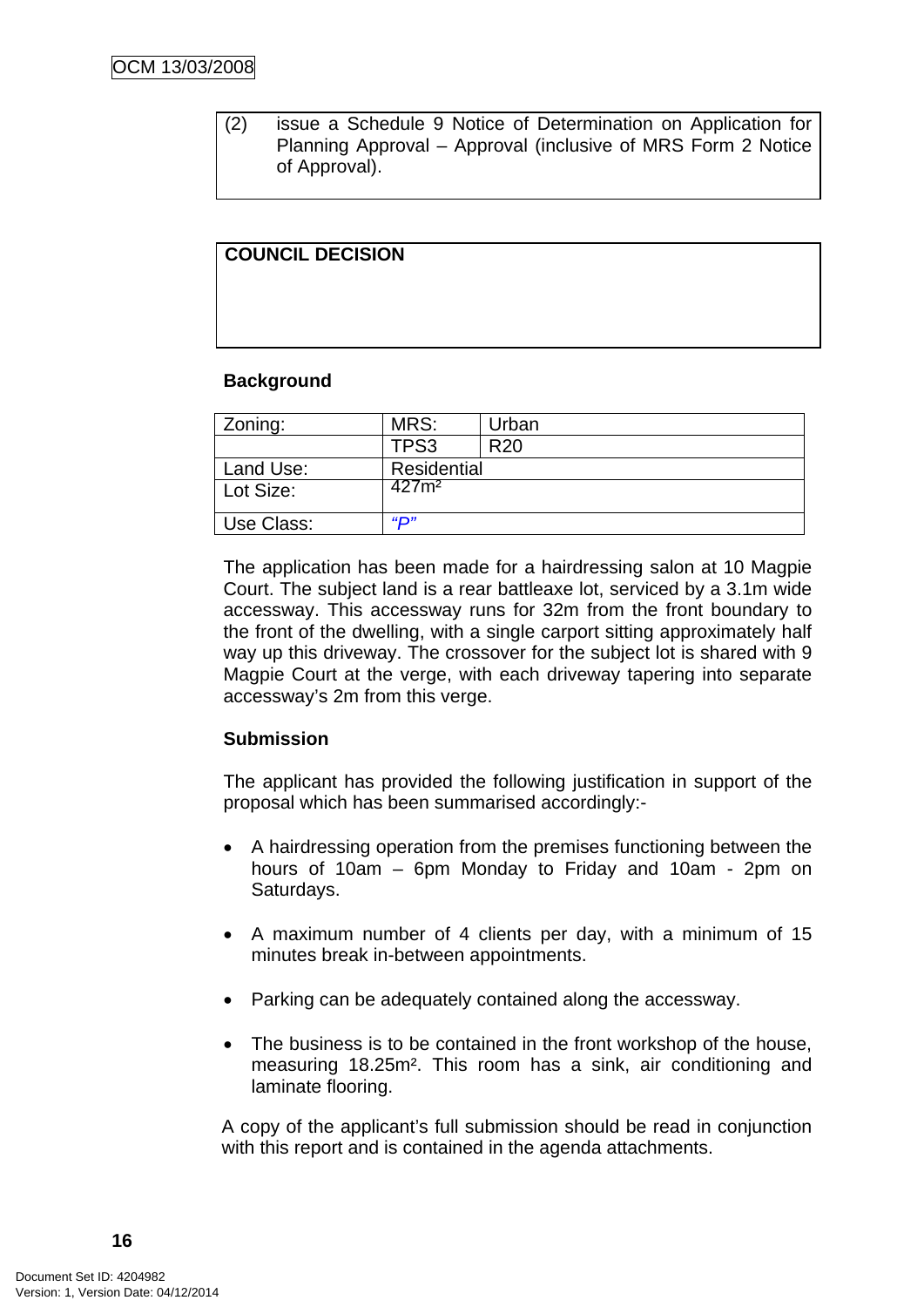# **Report**

The subject land is zoned R20 under the City of Cockburn Town Planning Scheme No. 3. Council has the discretion to either approve (with or without conditions) or to refuse the application. As the City has received a number of objections from surrounding landowners, the matter has been referred to Council for consideration.

### Scheme Requirements

The application seeking a home occupation on the subject property complies with the requirements stipulated under Clause 5.8.5 (a) (Home Occupation and Home Business in Residential Zones) of the City's Town Planning Scheme No. 3.

#### Amenity

It is considered that the establishment of a home occupation in this location can be sufficiently managed so as to not adversely impact on the amenity of the street. The City believes that there exists more than enough room on the driveway to provide parking for the occupants and daily clients. The approval has been accordingly conditioned to ensure that all clients' parking will be catered for on the subject lot, (albeit in tandem) and it is the applicant's responsibility that these conditions are adhered to at all times.

As covered in the conditions, if the street amenity is compromised by the applicant or clients parking elsewhere, the approval can be revoked.

# **Discussion**

The concerns raised in the submissions are addressed below:-

Whilst previously there may have been parking issues in the street, the responsibility for parking solely on the subject lot will rest with the applicant. Seemingly, private visitors and / or occupants were parking on the verge causing traffic problems. The approval conditions provide an instrument by which to control and monitor parking whilst additionally outlining possible revocation of the approval if the applicant does not abide by the relevant conditions.

The accessway is 32m long, which allows ample space for occupant and client parking. The City believes the home occupation will not significantly increase the traffic in the street, as the hours of operation are limited and only a maximum of 4 clients per day are permitted.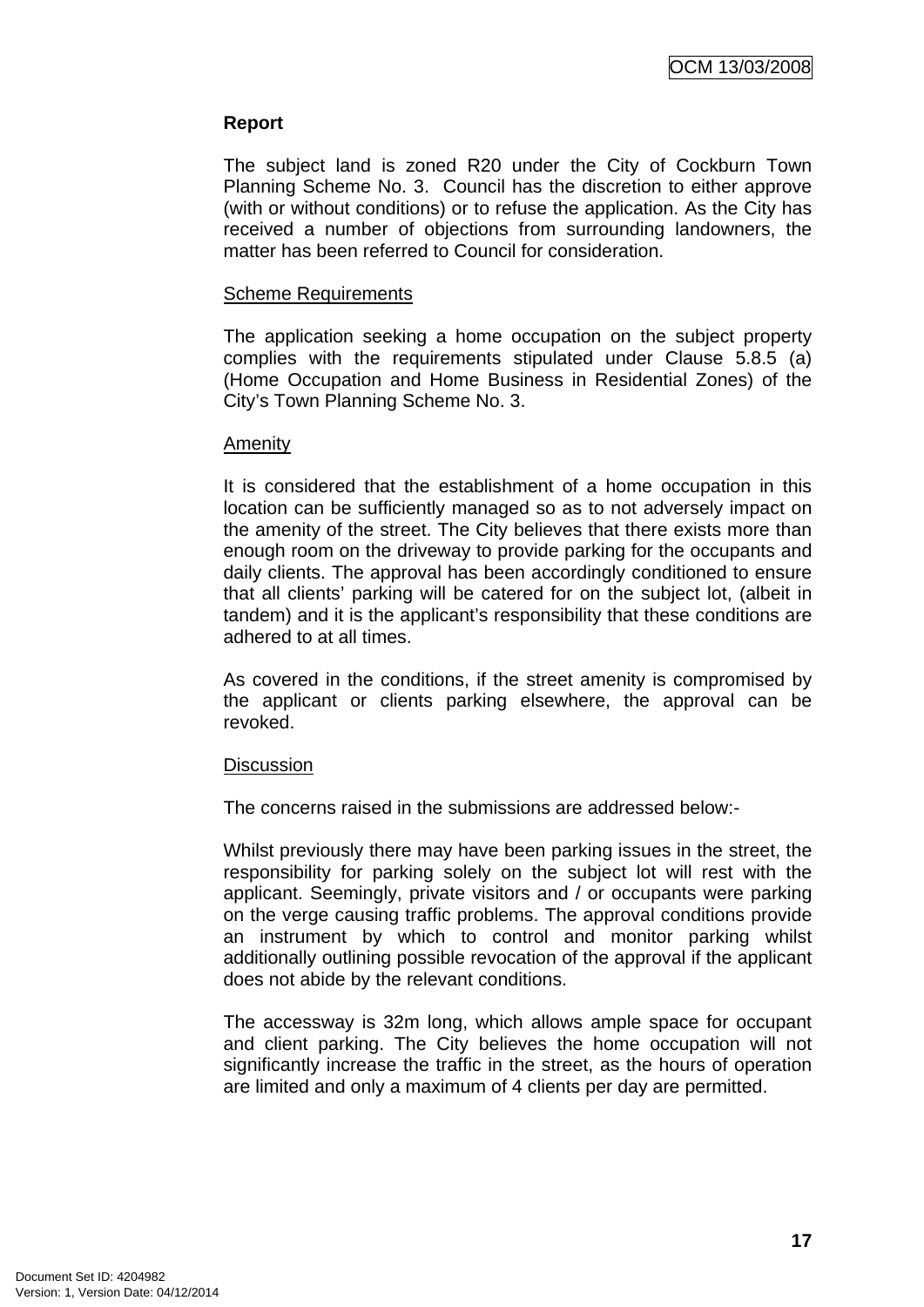# Recommendation

In light of all the above, it is recommended that Council conditionally approve this proposal. The conditions of approval are thorough enough to ensure the adjoining properties are not negatively affected by this home occupation and present clear guidance to the applicant to guarantee all parking remains on their lot without interfering with their neighbours.

# **Strategic Plan/Policy Implications**

# **Demographic Planning**

- To ensure the planning of the City is based on an approach that has the potential to achieve high levels of convenience and prosperity for its citizens.
- To ensure development will enhance the levels of amenity currently enjoyed by the community.

# **Budget/Financial Implications**

N/A

# **Legal Implications**

Town Planning Scheme No. 3 Planning and Development Act 2005 State Administrative Tribunal Regulations

# **Community Consultation**

In accordance with provision 9.4 of the Scheme, the proposal was advertised for public comment to six (6) adjoining neighbours. At the conclusion of the advertising period, three (3) letters of objection were received, one (1) letter of support, one (1) letter of no objection and one (1) neighbour did not respond. The location of each response/no response can be seen on the attached annotated map. The following table is a summary of these submissions:-

| <b>Submissioner</b>   | <b>Objection/Support/</b><br><b>No Response</b> | <b>Issues</b>                         |  |  |
|-----------------------|-------------------------------------------------|---------------------------------------|--|--|
| Mr & Mrs Nodari       | Objection                                       | Parking concerns<br>$\bullet$         |  |  |
| Magpie<br>9<br>Court, |                                                 | People blocking in<br>$\bullet$       |  |  |
| Yangebup              |                                                 | their driveway                        |  |  |
| <b>Gary Marsh</b>     | Objection                                       | Vehicles being<br>$\bullet$           |  |  |
| Magpie<br>3<br>Court, |                                                 | parked in the cul-                    |  |  |
| Yangebup              |                                                 | de-sac                                |  |  |
| John McCance          | Objection                                       | <b>Vehicles</b><br>being<br>$\bullet$ |  |  |
| Court,<br>Magpie      |                                                 | parked in the cul-                    |  |  |
| Yangebup              |                                                 | de-sac                                |  |  |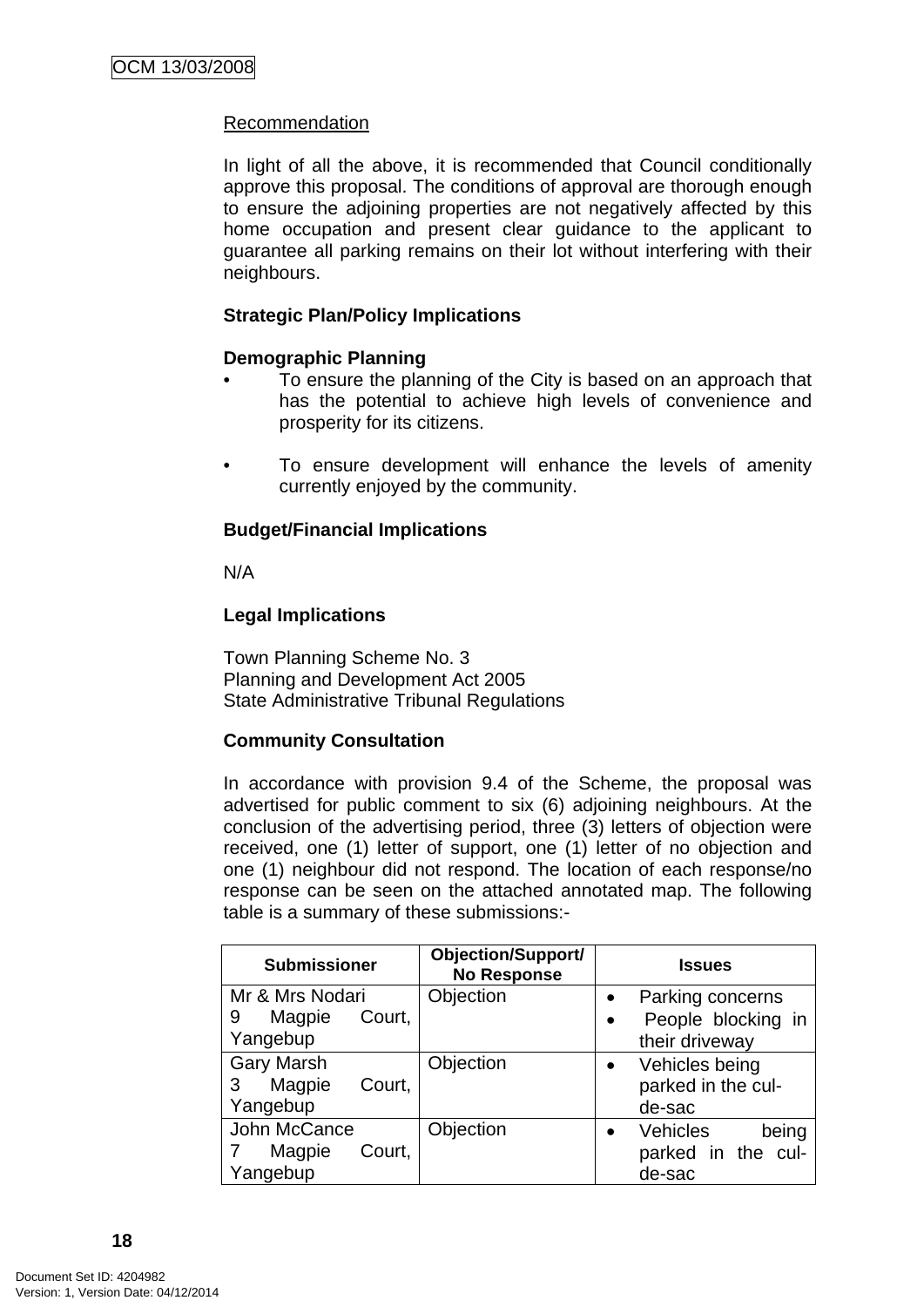<span id="page-22-0"></span>

| Barry & John Halton    | Support      |  |
|------------------------|--------------|--|
| Magpie<br>23<br>Court, |              |  |
| Yangebup               |              |  |
| E.M Way                | No Objection |  |
| Magpie<br>5<br>Court,  |              |  |
| Yangebup               |              |  |
| <b>G</b> Stevens       | No Response  |  |
| Magpie<br>Court,       |              |  |
| Yangebup               |              |  |

# **Attachment(s)**

- 1. Location Plan Mark where Submissions of Objection and Support have been received.
- 2. Site Plan
- 3. Floor Plan
- 4. Applicant's justification

# **Advice to Proponent(s)/Submissioners**

The Proponent(s) and those who lodged a submission on the proposal have been advised that this matter is to be considered at the 13 March 2008 Council Meeting.

# **Implications of Section 3.18(3) Local Government Act, 1995**

**Nil.** 

**14.2 (OCM 13/3/2008) - REQUEST TO ADVERTISE THE STRUCTURE PLAN FOR THE MUNSTER URBAN DEFERRED AREA LOCATION: FAWCETT ROAD MUNSTER- OWNER: VARIOUS - APPLICANT: MRS R O'BRIEN - (8688) (A BLOOD) (ATTACH)** 

#### **RECOMMENDATION** That Council:-

- (1) not agree to the advertising of the Structure Plan for the Munster Urban Deferred Area; and
- (2) not agree to withdraw from the appeal at the State Administrative Tribunal.

**COUNCIL DECISION**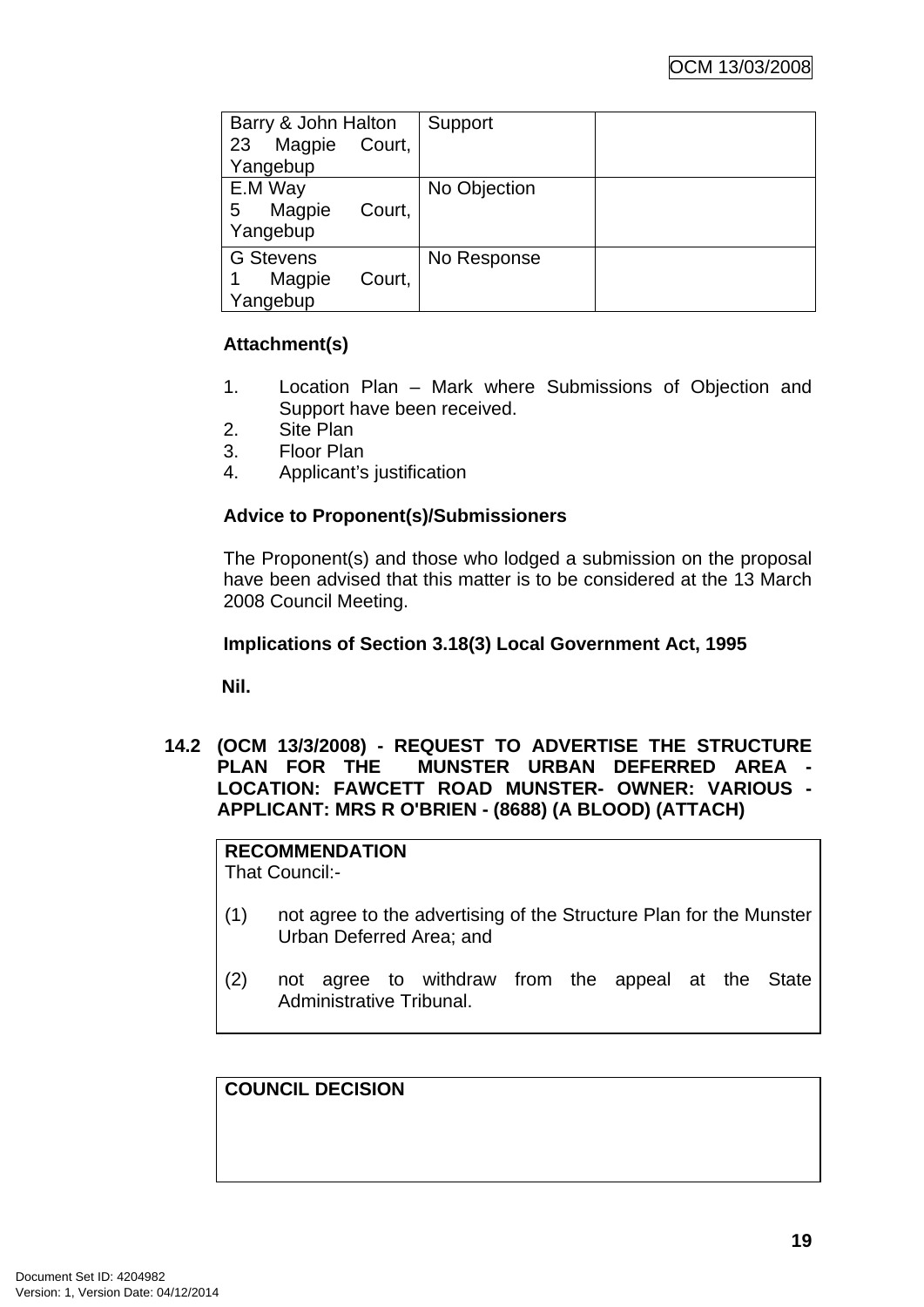# **Background**

At the Annual General Meeting of Electors held on 5 February 2008 the following motions proposed by Mrs O'Brien were passed;

- 1. The residents who live in the Urban Deferred Area request that Council agree to allow the Munster Structure Plan for the Urban Deferred Area to be advertised for public comment as soon as possible and agree that Council withdraw its objection to advertising at the State Administrative Tribunal.
- 2. That Council allow our planners (BSD Cardno) and myself to make a 20 minute presentation to the Council Meeting 13 March 2008 before the agenda item is debated.

At the meeting the Mayor advised he agreed to a 10 minute presentation to the March meeting of the Council in accordance with Standing Orders.

#### **Submission**

N/A

# **Report**

At the Annual General Meeting of Electors Mrs O'Brien read out a prepared submission in support of her motion. By email dated 7 February 2008 the Manager Planning Services requested a copy of the submission so that the matters raised could be reported on to Council. At the time of preparing this Agenda report Mrs O'Brien had not responded to the request.

The submission read to the Annual General Meeting of Electors by Mrs O'Brien and the motion was essentially the same as that contained in a letter from Mrs O'Brien to Elected Members dated 29 November 2007. Accordingly in the absence of the actual submission, detailed comments have been prepared in respect to the matters raised in Mrs O'Brien's letter dated 29 November 2007 which have been circulated under separate cover.

Also a confidential attachment has been separately forwarded to Elected Members containing a letter from McLeods which sets out the potential consequences if the City agrees to advertise the proposal and withdraws from the appeal at the State Administrative Tribunal.

For the reasons outlined in the Agenda attachments it is recommend that Council not agree to the advertising of the Munster Structure Plan for the Urban Deferred Area and not agree to withdraw its objection to advertising of the structure plan at the State Administrative Tribunal.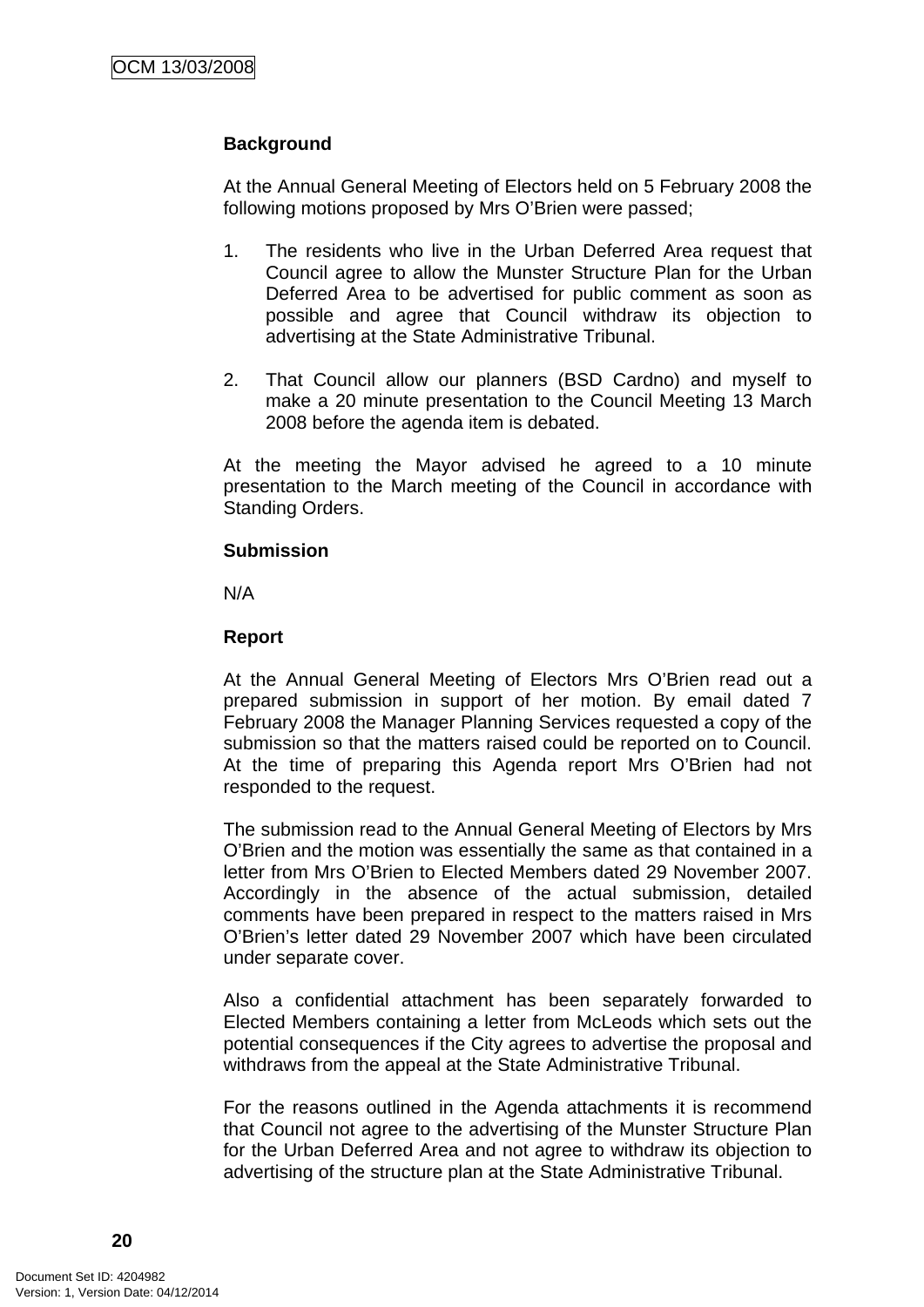# **Strategic Plan/Policy Implications**

# **Demographic Planning**

To ensure development will enhance the levels of amenity currently enjoyed by the community.

### **Governance Excellence**

• To conduct Council business in open public forums and to manage Council affairs by employing publicly accountable practices.

# **Budget/Financial Implications**

The City's solicitor has identified that there could be potential costs orders issued against the City by the State Administrative Tribunal if it withdraws from the appeal.

# **Legal Implications**

Section 5.33 of the Local Government Act 1995, requires all decisions made at the Electors Meetings to be formally considered by Council. Provisions of TPS 3 set out the procedure for the processing and advertising of Structure Plans and the need to determine the proposal is in accordance with proper and orderly planning before advertising.

# **Community Consultation**

The motion was carried at a legally convened meeting attended by approximately eighty (80) electors.

# **Attachment(s)**

- 1. Response to letter from Mrs O'Brien to Elected Members dated 29 November 2007 **(confidential attachment**).
- 2. Legal advice from McLeods (confidential attachment).

# **Advice to Proponent(s)/Submissioners**

The mover of the motion has been advised that this item is to be considered at 13 March 2008 Council Meeting.

# **Implications of Section 3.18(3) Local Government Act, 1995**

Nil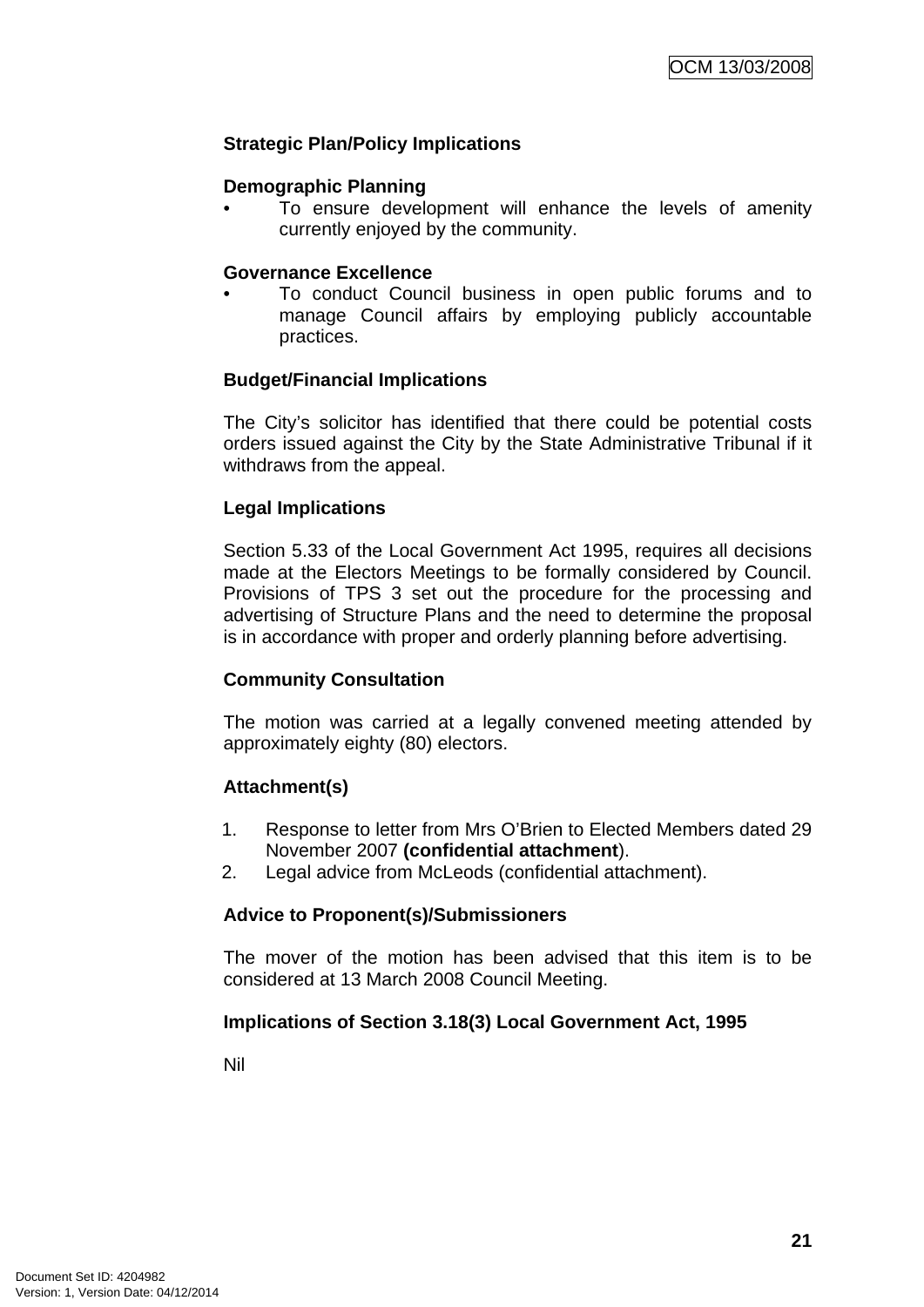<span id="page-25-0"></span>**14.3 (OCM 13/3/2008) - DETAILED AREA PLANS FOR STAGES 2A, 2B AND STAGE 8 PORT COOGEE, NORTH COOGEE - PREPARED BY: TAYLOR BURRELL BARNETT - PROPONENT: AUSTRALAND (9022) (T WATSON) (ATTACH) Item\_14\_3**

# **RECOMMENDATION**

That Council:

- (1) approve the Detailed Area Plans presented for Stages 2A, 2B and 8 Port Coogee, North Coogee, prepared by Taylor Burrell Barnett for Australand, pursuant to the provisions contained under Clause 6.2.15 of the City of Cockburn Town Planning Scheme No. 3, subject to:-
	- 1. the inclusion of a note in all the 'Standard Lot' DAP's encouraging the use of a 4.5 metre garage setback; Specific mention being made of the Bin Pad Location for Lot 955 (in the DAP for Stage 2B 'Laneway Lots'); and
	- 2. the garage location for Lots 524, 531, 960 and 962 being identified as "Designated" (in the DAP for Stage 8B 'Laneway Lots').
- (2) advise the applicant accordingly.



# **Background**

The land covered by the subject Detailed Area Plans (DAP's) is within the Port Coogee development area. Under the Structure Plan, the affected land is identified for low to medium density residential development (R20-40), within the southern and eastern parts of the 'Dry Land Residential' precinct. In recognition of the different access arrangements within the stages, the DAP's are divided into those for 'Standard' lots and 'Laneway' lots. In total, six (6) DAP's are proposed for the three stages.

# **Submission**

The attached DAP's address amongst matters:

1. Key elements to be considered in the design of dwellings.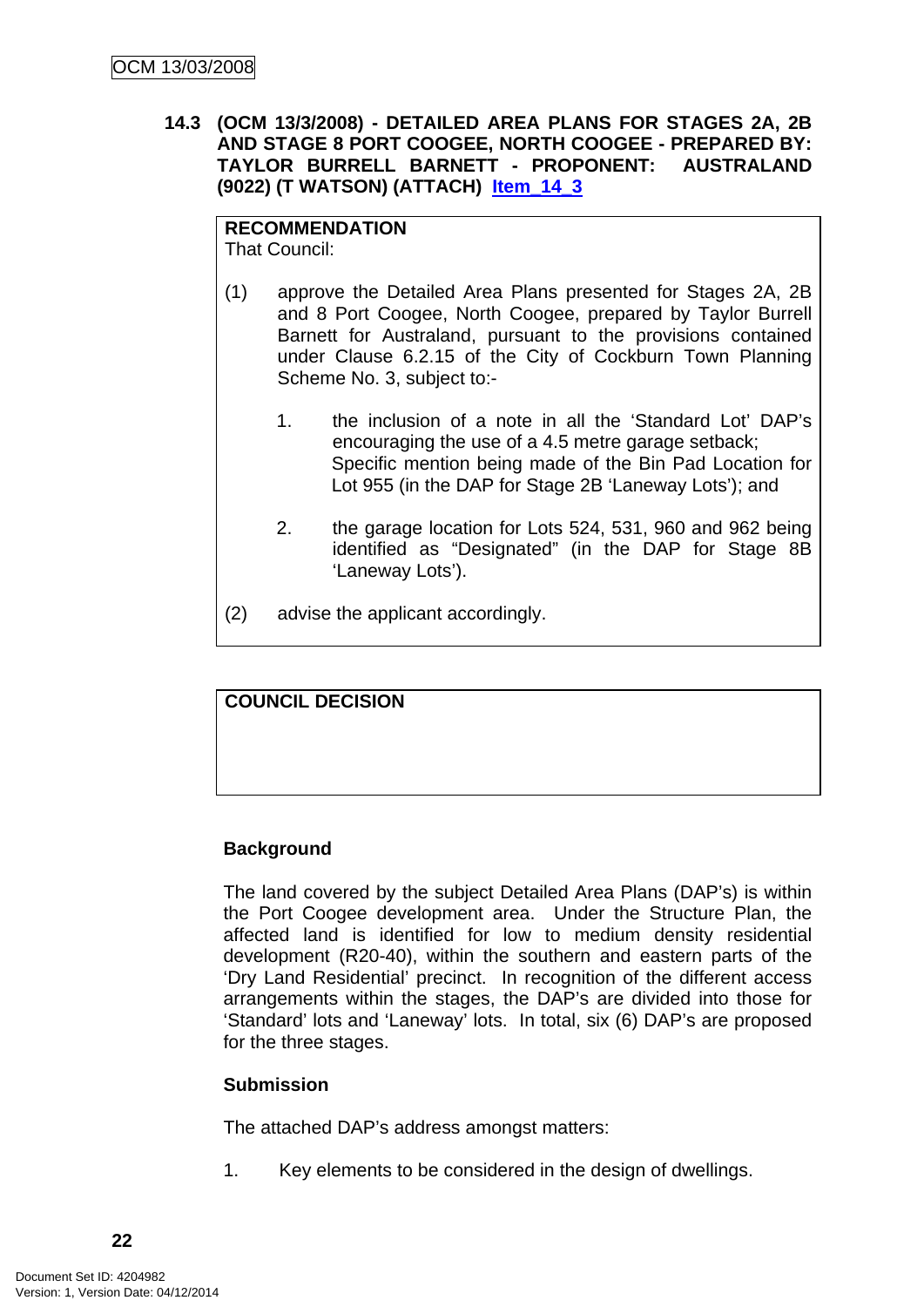- 2. Dwelling setback requirements, including the extent to which parapet walls can be erected on side boundaries.
- 3. Dwelling height.
- 4. Access and garage requirements.

Particular provisions apply to lots that sit adjacent to realigned Cockburn Road. In these instances, the design and construction of proposed dwellings need to satisfy 'Quiet House' design requirements.

Where the DAP's do not refer to an alternate standard, the applicable standard/s are those prescribed in the Residential Design Codes (R-Codes) and Town Planning Scheme No. 3 where the R-Codes do not apply.

# **Report**

The Stage 2 and 8 DAP's provide a site-specific layer of planning information, to be considered in the design and development of the lots in question. The information is to be considered within the framework of the Structure Plan adopted by Council for Port Coogee, as well as the R-Codes and the City's Planning Scheme.

Presentation of the DAP's to the City was by the planning consultant for Port Coogee. Subsequent to an initial assessment, several changes have been made to the documents for the benefit of all stakeholders. These include future purchasers and the City (when application is made for assessment and determination). The changes included:

- 1. A specific note requiring exposed sections of parapet wall to be appropriately finished.
- 2. All dwellings to be setback a minimum of 1.0 metre from a secondary street and/or a laneway (nil setbacks previously proposed).
- 3. Clarification that nil setbacks are permissible to one (1) side boundary only on larger lots.

# **Conclusion**

The amended DAP's provide detailed controls for small lot development identified in the Structure Plan for the land in question. It is, therefore, recommended that the DAP's be adopted by Council. Adoption of the documents is recommended subject to the following additional changes:

1. The inclusion of a note in all the 'Standard Lot' DAP's encouraging the use of a 4.5 metre garage setback. At 4.5 metres, visitors can park in tandem behind the two vehicles in the garage (without extending in part across the front lot boundary).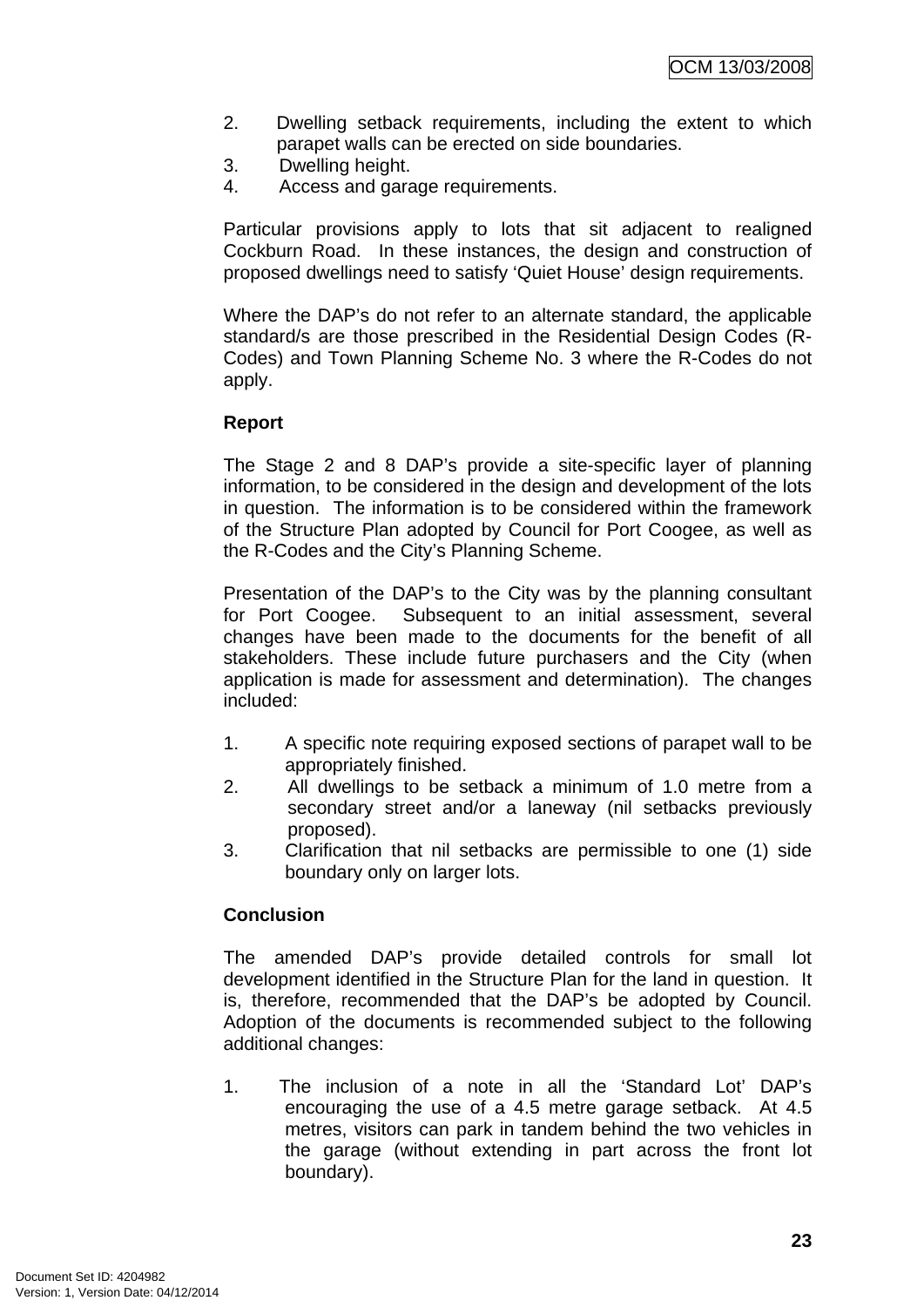- 2. Specific mention being made of the Bin Pad Location for Lot 955 (in the DAP for Stage 2B 'Laneway Lots').
- 3. The garage location for Lots 524, 531, 960 and 962 being identified as "Designated" (in the DAP for Stage 8B 'Laneway Lots').

The approval of the DAP's is in accordance with the provisions of 6.2.15 of the Scheme. The provisions identify planning considerations to be included in DAP's and the process for adopting such. Where a DAP may affect landowners other than the owner of the land subject of the plan, the City may undertake consultation.

As Australand owns the majority of surrounding land, this has not occurred. Furthermore, the DAP's reflect the content of the Structure Plan (and future development should occur as anticipated, precluding the need for consultation). Clause 6.2.15.8 provides scope for a DAP to be amended.

# **Strategic Plan/Policy Implications**

APD 31 Detailed Area Plans

# **Demographic Planning**

- To ensure the planning of the City is based on an approach that has the potential to achieve high levels of convenience and prosperity for its citizens.
- To ensure development will enhance the levels of amenity currently enjoyed by the community.

# **Lifestyle and Aspiration Achievement**

• To foster a sense of community spirit within the district generally and neighbourhoods in particular.

# **Governance Excellence**

• To conduct Council business in open public forums and to manage Council affairs by employing publicly accountable practices.

Council Policies that apply are:-

APD 31 - Detailed Area Plans

# **Budget/Financial Implications**

N/A

# **Legal Implications**

Town Planning Scheme No. 3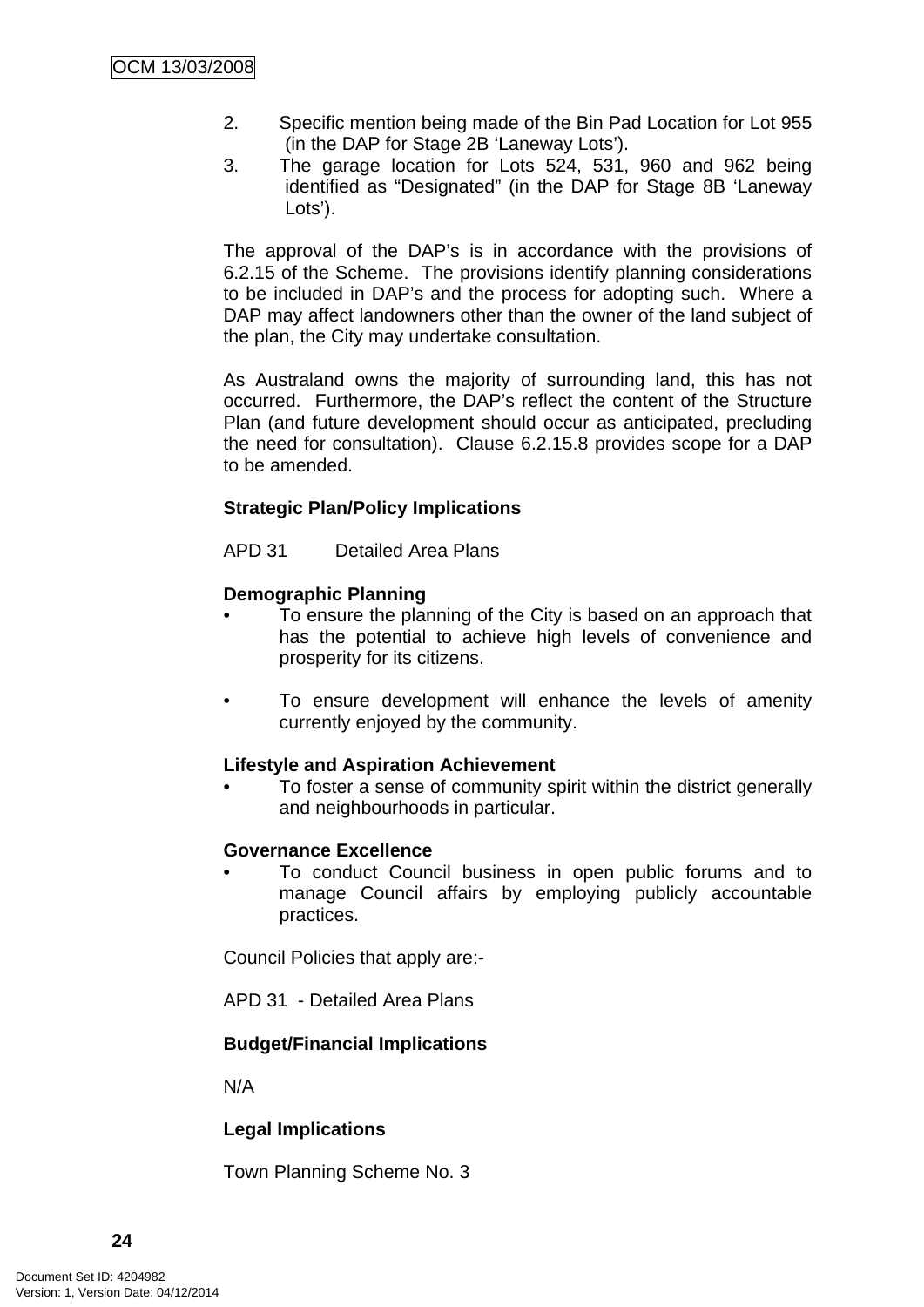<span id="page-28-0"></span>Planning and Development Act 2005

#### **Community Consultation**

The DAP has not been the subject of consultation. The DAP sits within the framework of the Port Coogee Structure Plan which has been through a comprehensive public consultation program, including workshops.

# **Attachment(s)**

- (1) Location Plan
- (2) Staging Plan
- (3) Detailed Area Plans

# **Advice to Proponent(s)/Submissioners**

The Proponent has been advised that this matter is to be considered at the 13 March 2008 Council Meeting.

# **Implications of Section 3.18(3) Local Government Act, 1995**

Nil.

# **14.4 (OCM 13/3/2008) - BRANCH CIRCUS STRUCTURE PLAN - DEVELOPMENT AREA 13 - LOCATION: BRANCH CIRCUS SUCCESS - OWNER: VARIOUS - (9673) (A BLOOD) (ATTACH) Item\_14\_4**

#### **RECOMMENDATION**

That Council endorse the draft Structure Plan for Development Area No. 13 – Branch Circus for the purpose of undertaking public consultation.

**COUNCIL DECISION**

# **Background**

The subject land is zoned Urban Deferred in the Metropolitan Region Scheme and Development Zone (DA 13) in the City of Cockburn TPS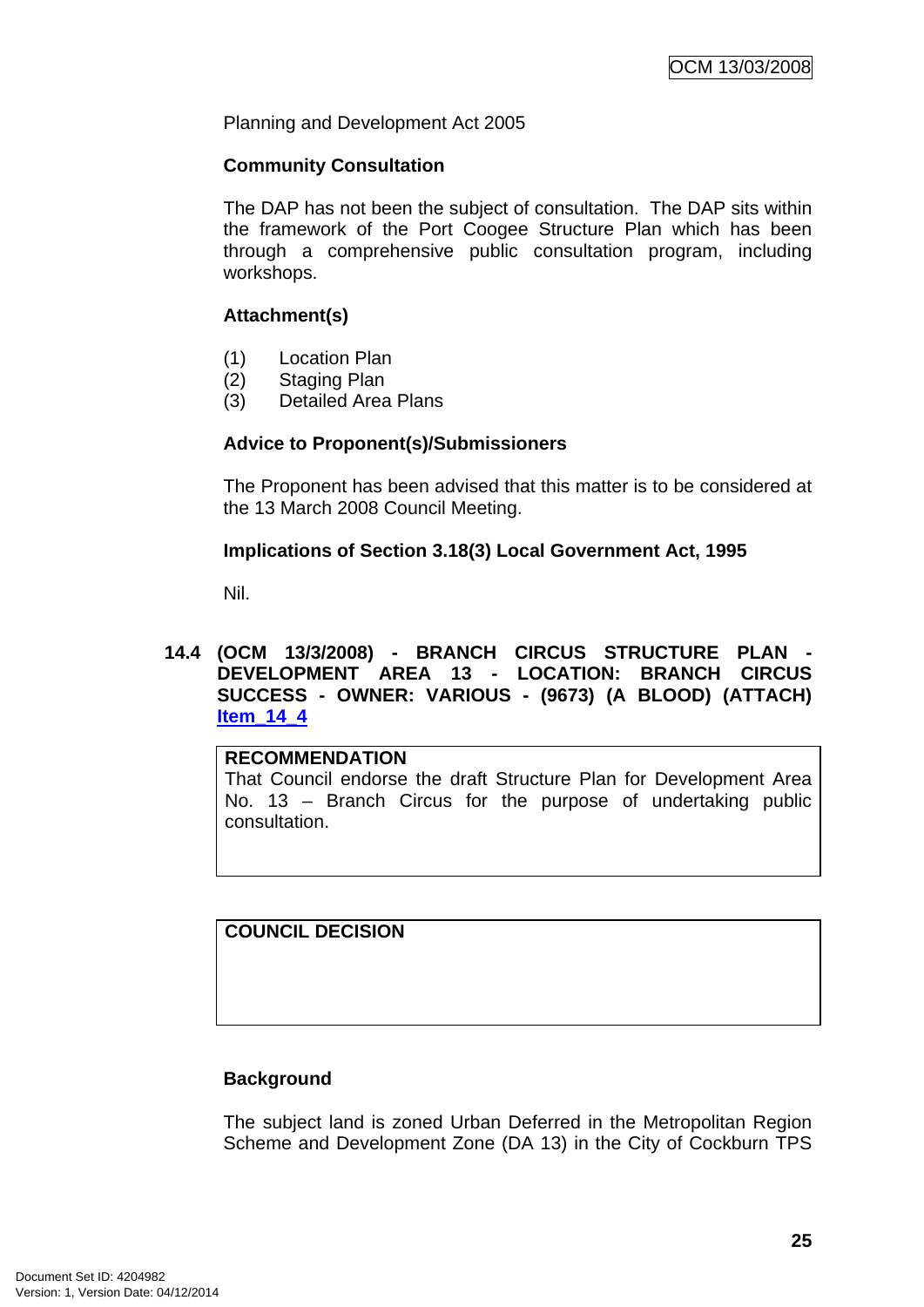No. 3. To facilitate development of the area it is necessary to progress the approval of a structure plan.

# **Submission**

Nil.

### **Report**

The Branch Circus structure plan area - Development Area 13 (DA 13) is that land generally bounded by Branch Circus and Hammond Road Success. Land to the north and west is part of the Beeliar Regional Park (Thomsons Lake) whilst the Bartram Road buffer lake is located at the southern boundary of the area.

DA 13 has an area of some 34.7ha comprising 12 lots which range between 2 ha and 5 ha in area. The lots are in individual ownership and have been developed for a range of rural lifestyle uses.

Prior to the area being able to be subdivided or developed, it is necessary for the land to be transferred to the urban zone in the MRS and the requirements of DA 19 satisfied. Given the multiplicity of land ownership it was considered that the most practical way of progressing the planning of the area and enable its potential to be realised was for the City to take a lead role in the preparation of a district level structure plan for the area. This has been done in conjunction with Koltasz Smith who acts on behalf of some landowners in the area. The draft structure plan was developed at a joint meeting comprising officers from strategic planning, parks, environment and engineering and planners/designers from Koltasz Smith.

The structure plan area abuts the Beeliar Regional Park and contains several wetlands. Accordingly there has been a need to undertake a detailed environmental assessment of the site. This has been prepared by RPS Bowman Bishaw Gorham. One of the key requirements of the environmental brief was to review the values, extent and status of the wetlands as a basis of ensuring that they are appropriately accommodated within the structure plan. A site survey was undertaken as part of the environmental brief.

The submitted draft structure plan reflects the recommendations of the environmental consultant. It is considered that the incorporation of the wetlands in public open space and designation as Conservation Zone adequately accommodates and protects the wetlands. The wetland in the north western corner of the structure plan area which is an extension of the wetland that extends between Branch Circus and Hammond Road on the northern boundary of the structure plan area is shown as Conservation zone which would allow the land to be retained in private ownership but managed by the owners in accordance with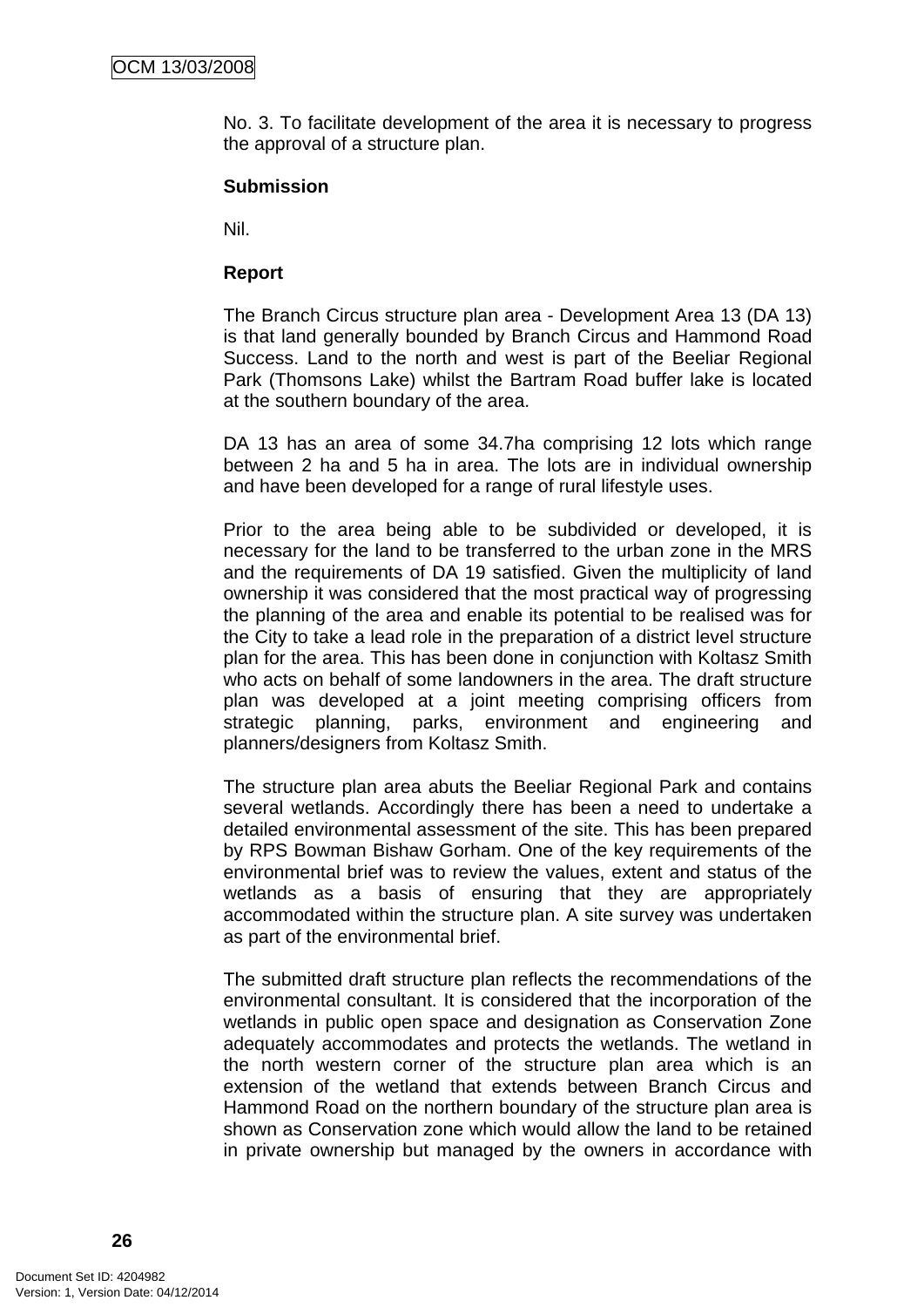the newly adopted scheme provisions for land designated Conservation zone.

An alternative to Conservation zone would be for the land to be included in the Beeliar Regional Park. This would have financial implications for the Western Australian Planning Commission and accordingly is raised in the structure plan report as an alternative strategy for consideration and comment by both the owners and the relevant government agencies.

The proposed draft structure plan has been prepared in accordance with the principles of the Planning Commissions Liveable Neighbourhoods and is considered to appropriately respond to the sites opportunities and constraints. Accordingly it is recommended that the draft structure plan (see Agenda attachments) be endorsed by Council for the purpose of advertising for comment by landowners, the community, servicing authorities and government agencies.

The environmental report prepared by RPS Bowman Bishaw Gorham and servicing report by SKM is to be advertised as part information supporting the structure plan. During the advertising period consultants will be appointed to prepare a Local Water Management Strategy which will be referred to the Department of Water for consideration.

#### **Strategic Plan/Policy Implications**

#### **Demographic Planning**

• To ensure the planning of the City is based on an approach that has the potential to achieve high levels of convenience and prosperity for its citizens.

#### **Lifestyle and Aspiration Achievement**

• To foster a sense of community spirit within the district generally and neighbourhoods in particular.

#### **Natural Environmental Management**

• To ensure development of the district is undertaken in such a way that the balance between the natural and human environment is maintained.

# **Budget/Financial Implications**

Nil.

# **Legal Implications**

Nil.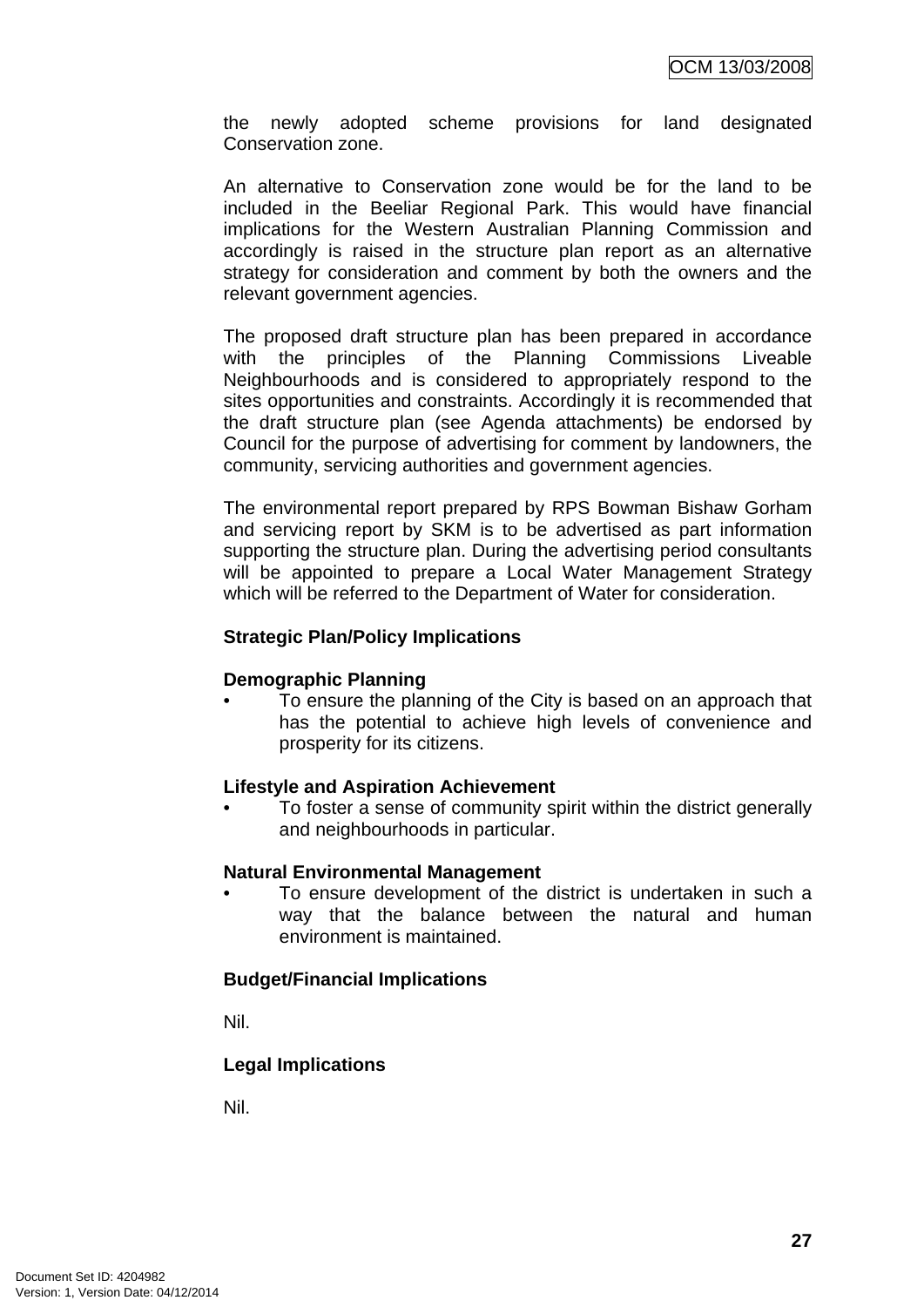# <span id="page-31-0"></span>**Community Consultation**

Community, service authority and government agency consultation will be undertaken subsequent to endorsement of the draft structure plan by Council.

# **Attachment(s)**

Draft Structure Plan

# **Advice to Proponent(s)/Submissioners**

Nil.

**Implications of Section 3.18(3) Local Government Act, 1995**

Nil.

**14.5 (OCM 13/3/2008) - STATE ADMINISTRATIVE APPEAL TRIBUNAL MEDIATION OUTCOMES - LOT 29, NO. 9 TANUNDA ROAD, COOGEE - OWNER: NICK & JOANNE LEE - APPLICANT: JOHN KIRKNESS ARCHITECT (3309129) (V LUMMER) (ATTACH)** 

**RECOMMENDATION** That Council:

- (1) refuses the proposal from the applicant as submitted following the mediation process on the basis that the overall wall and ridge height of the development would create an adverse impact on the amenity of the locality and an undesirable precedent in the locality; and
- (2) advises the State Administrative Tribunal accordingly.

**COUNCIL DECISION**

# **Background**

(MINUTE NO. 3540) On 13 September 2007 Council considered an application for Additions to the dwelling at the above address, and resolved as follows: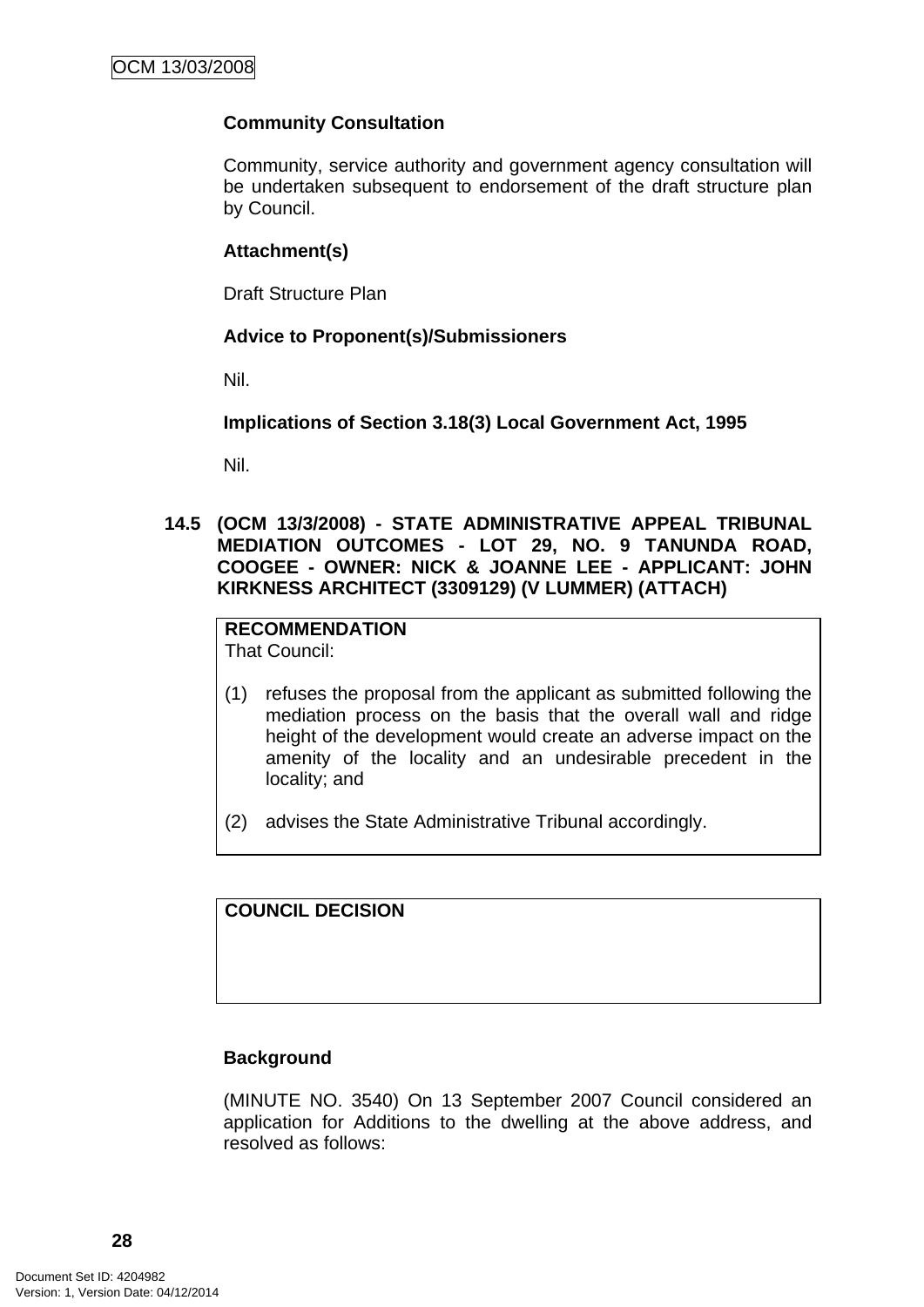# *That:*

- *(1) Council refuse to grant its approval to the proposed additions to the existing single residence on No 9 Tanunda Road, Coogee for the following reasons:-* 
	- *1. The proposed development does not comply with the Acceptable Development requirements of the Residential Design Codes (RDC) under the Clause 3.7.1 (A1.1) – Building Height;*
	- *2. The proposed development does not satisfy Performance Criteria of the RDC under the Clause 3.7.1 (P1) – Building Height;*
	- *3. The proposed development is inconsistent with the desired height of buildings in the locality and would negatively affect the amenity of the adjoining properties;*
	- *4. The proposed reduced front setback is not in accordance with the Acceptable Development Standards of the RDC under the Clause 3.2.1 (A1);*
	- *5. The proposed structures within the front setback area do not satisfy the performance Criteria of the Clause 3.2.1 (P1) and it is considered that the proposal would negatively affect the existing streetscape;*
	- *6. The front setback of the garage does not comply with the Acceptable Development Standards of the RDC under the Clause 3.2.3;*
	- *7. The proposed reduced front setback to the garage together with other proposed structures in the front setback would detract from the existing streetscape;*
	- *8. The proposed development does not satisfy the general objectives of the RDC under the Clause 2.1.1 to protect the amenity of adjoining residential properties due to its excessive height and bulk and its negative impact on the existing streetscape and the views available to adjoining properties.*
- *(2) Council issue a Schedule 9 Notice of Determination on Application for Planning Approval – Refusal and an MRS Form 2 Notice of Refusal; and*
- *(3) the following issues should be rectified and addressed by the applicant if a new amended application is lodged:*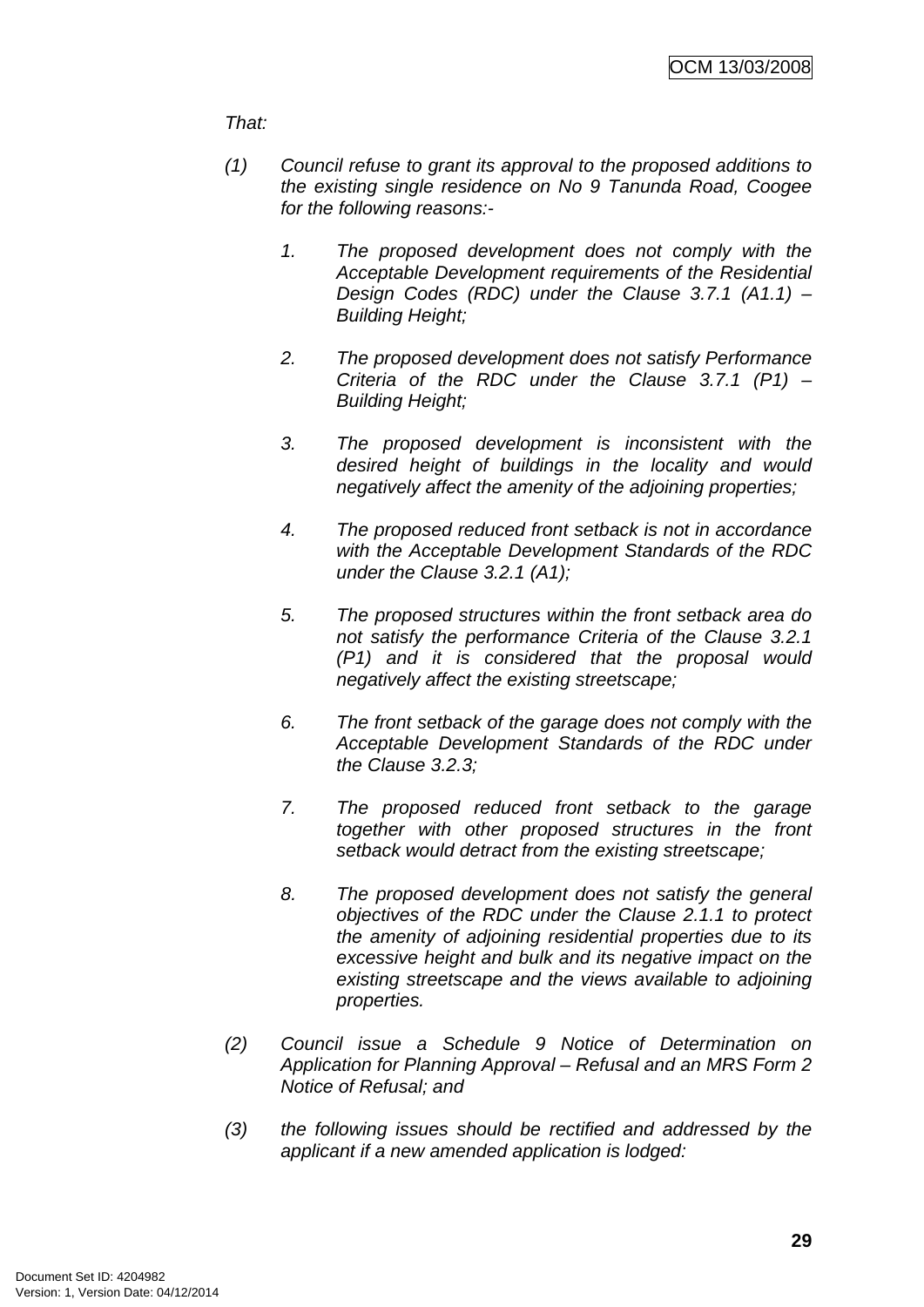- *1. The proposed staircase within the front setback being deleted or setback behind the 6.0m front setback line.*
- *2. The proposed parallel parking garage being setback 3.0m from the front boundary.*
- *3. The applicant to specifically address overlooking of the major openings and outdoor living areas of the adjoining properties from the proposed development by showing cones of vision in accordance with the RDC and providing a letter justifying compliance under the relevant criteria.*
- *4. The height of the walls of the proposed residence being a maximum 6.0m measured from the natural ground level (excluding the existing site works).*
- *5. The height to the top of the roof being a maximum of 9.0m (or required height for shorter ridges under the RDC) measured from the natural ground levels (excluding the existing site works).*
- *6. The applicant to provide a streetscape elevation to demonstrate how the proposed new residence fits in within the existing streetscape.*

Rather than submitting a revised application, the applicant has lodged an application for review at the State Administrative Tribunal (an appeal).

Mediation sessions were held on 7 December 2007 and 8 January 2008, at which the issues raised in Councils refusal were discussed. The major issue to emerge was the height of the proposed building and the method of determining the height.

# **Submission**

Nil

# **Report**

The issues in this matter are discussed in the confidential attachment.

# **Strategic Plan/Policy Implications**

# **Demographic Planning**

• To ensure the planning of the City is based on an approach that has the potential to achieve high levels of convenience and prosperity for its citizens.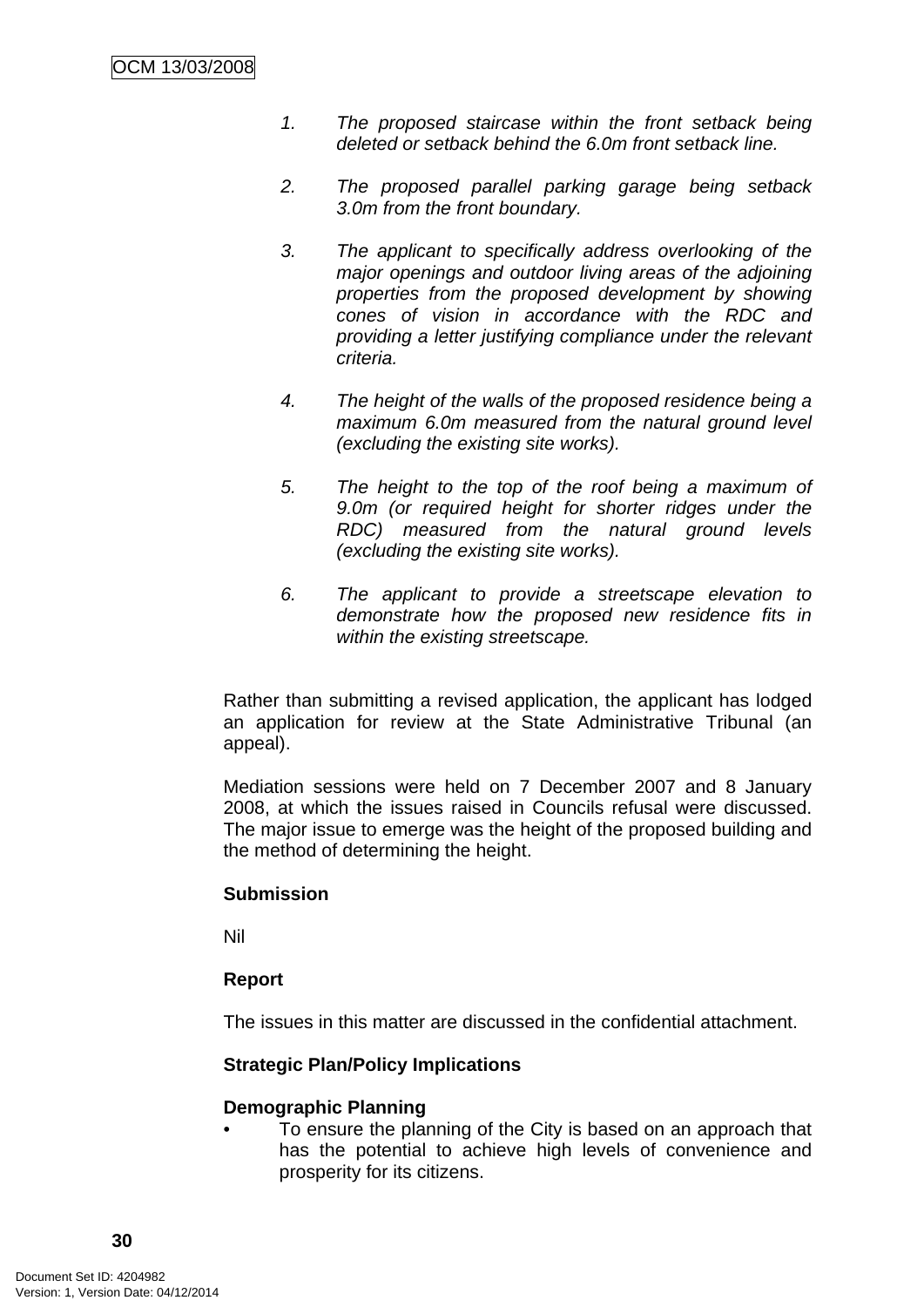<span id="page-34-0"></span>To ensure development will enhance the levels of amenity currently enjoyed by the community.

# **Budget/Financial Implications**

Nil.

# **Legal Implications**

Residential Design Codes of WA City of Cockburn Town Planning Scheme No. 3 Planning and Development Act 2005

# **Community Consultation**

The mediated outcome has not been advertised as it is a confidential negotiation between the applicant and the City.

#### **Attachment(s)**

Confidential attachments sent under separate cover.

#### **Advice to Proponent(s)/Submissioners**

The Proponent(s) and those who lodged a submission on the proposal have been advised that this matter is to be considered at the 13 March 2008 Council Meeting.

#### **Implications of Section 3.18(3) Local Government Act, 1995**

Nil.

**14.6 (OCM 13/3/2008) - INITIATION OF PROPOSED AMENDMENT NO. 65 TO TOWN PLANNING SCHEME NO. 3 - LOCATION: LOTS 453 AND 454 MACQUARIE BOULEVARD, HAMMOND PARK - OWNER: AUSTRALAND HOLDINGS (CURRENTLY SUBJECT TO CONTRACTUAL PURCHASE BY THE CCI GROUP) - APPLICANT: BURGESS DESIGN GROUP (93065) (R DONG) (ATTACH) Item\_14\_6**

# **RECOMMENDATION**

That Council:

- (1) receive the report;
- (2) initiate the following amendment:-

PLANNING AND DEVELOPMENT ACT 2005 RESOLUTION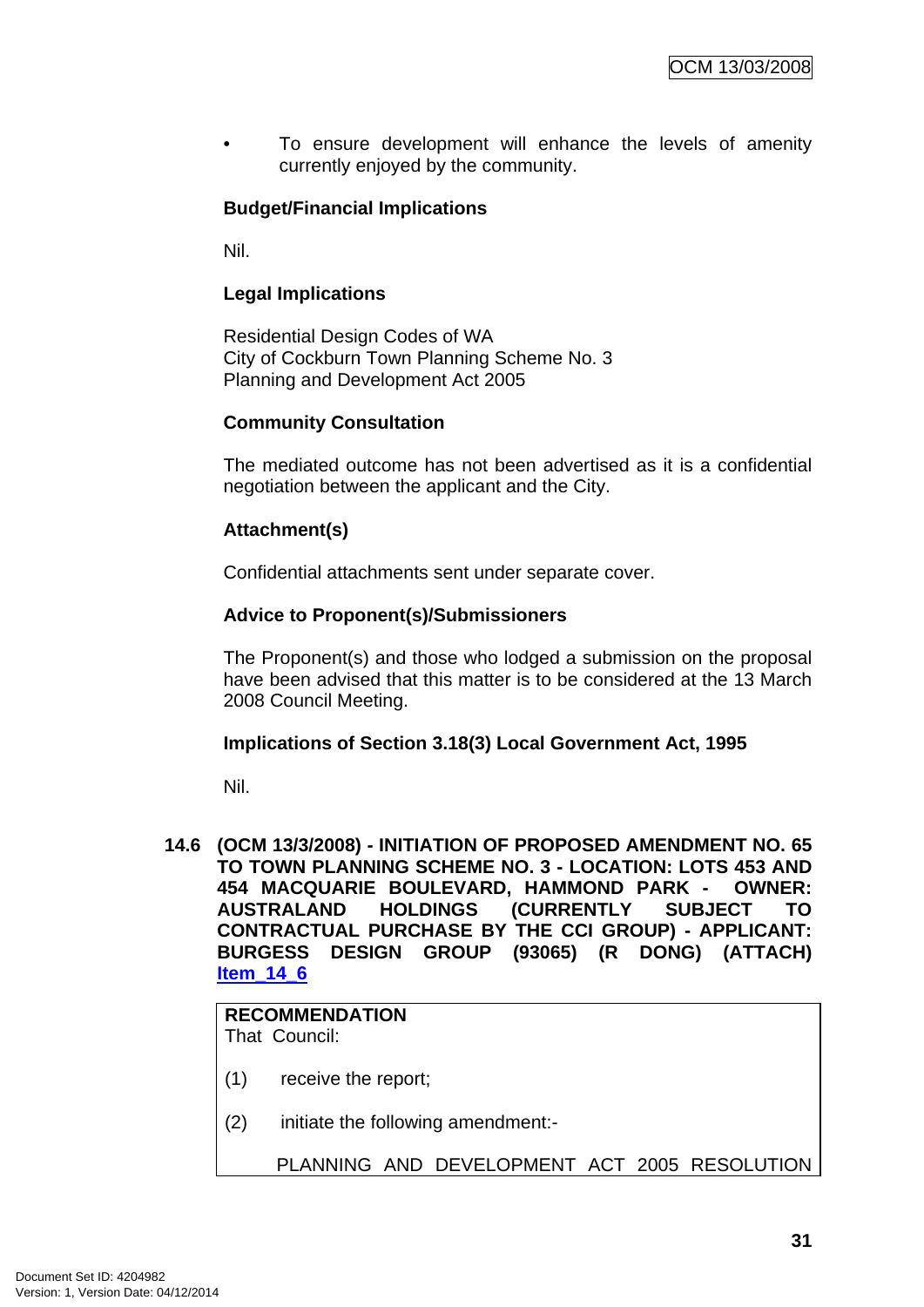DECIDING TO AMEND CITY OF COCKBURN TOWN PLANNING SCHEME NO. 3

AMENDMENT NO. 65

Resolved that Council, in pursuance of Section 75 of the Planning and Development Act 2005, amend the above Town Planning Scheme by:

- 1. deleting sub-clauses  $7(a)$  (i),  $7$  (b)(i) and  $7(d)(i)$  in the provisions column for the Gaebler Road Development Zone (DA 9) in Schedule 11 and :
- 2. inserting the following new sub-clause under clause 7 in the Provisions column for the Gaebler Road Development Zone (DA 9) in Schedule 11:
	- (a) Building Location
		- (i) Development fronting Russell Road (Other than car based development), Macquarie Boulevard and Yarra Promenade (other than residential development) is required to have a nil setback to the street front, or is to paved and landscaped to achieve visual integration and pedestrian permeability between the building frontage and street, to provide a "main street" character to the centre.
	- (b) Building Form
		- (i) Buildings shall be generally contiguous, other than for pedestrian access points, alfresco dining areas and vehicular access and parking. All buildings within the centre plan area should exhibit a high degree of architectural integrity and avoid the traditional "big box" supermarket style.
	- (d) Building Frontage
	- (i) The façade of development along Russell Road, Macquarie Boulevard, Hammond Road and Yarra Promenade shall comprise an aggregate of at least 40% of the façade area below the eave line as clear windows to provide a visual connection between uses inside the building and activity on the street
- (3) the amending documents, and advise the WAPC of Council's decision;

**32**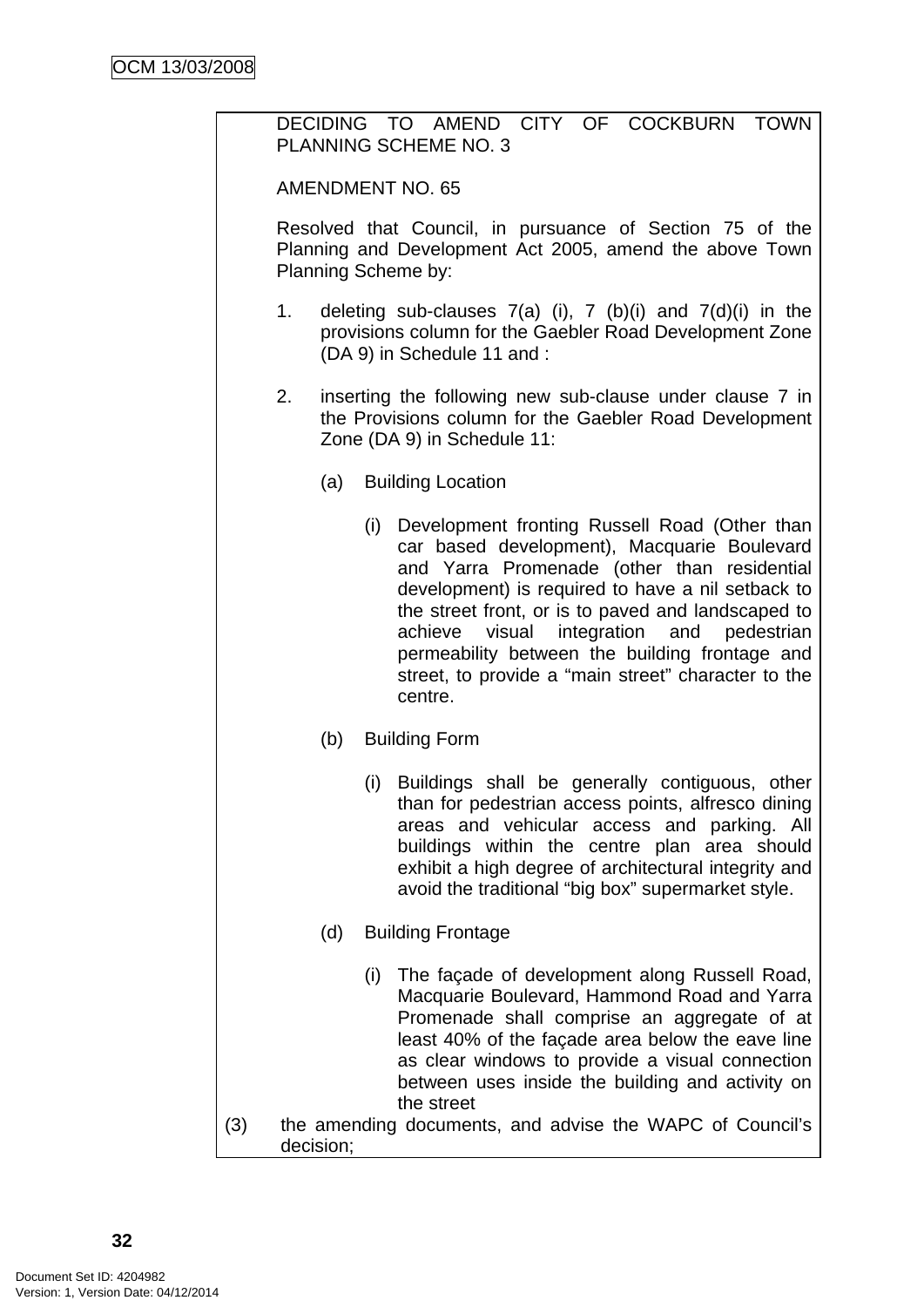- (4) forward a copy of the signed documents to the Environmental Protection Authority in accordance with Section 81 of the Planning and Development Act;
- (5) following the receipt of formal advice from the Environmental Protection Authority that the Scheme Amendment should not be assessed under Section 48A of the Environmental Protection Act, advertise the Amendment under Town Planning Regulation without reference to the Western Australian Planning Commission;
- (6) notwithstanding (4) above, the Director of Planning and Development may refer a Scheme or Scheme Amendment to the Council for its consideration following advice from the Environmental Protection Authority that the Scheme Amendment should be assessed under Section 48A of the Environmental Protection Act, as to whether the Council should proceed or not proceed with the Amendment;
- (7) should formal advice be received from the Environmental Protection Authority that the Scheme Amendment should be assessed or in incapable of being environmentally acceptable under Section 48(A) of the Environmental Protection Act, the Amendment be referred to the Council for its determination as to whether to proceed or not proceed with the Amendment; and
- (8) advise the applicant of Council's decision accordingly.

| <b>COUNCIL DECISION</b> |  |  |
|-------------------------|--|--|
|                         |  |  |
|                         |  |  |
|                         |  |  |

# **Background**

| Zoning:   | MRS:                        | Urban |              |  |                                  |  |
|-----------|-----------------------------|-------|--------------|--|----------------------------------|--|
|           | TPS3:                       |       |              |  | Local Centre (DA 9, Gaebler Road |  |
|           |                             |       | Development) |  |                                  |  |
| Land Use: | Vacant land.                |       |              |  |                                  |  |
| Lot Size: | 4,692 $m^2$ and 4,728 $m^2$ |       |              |  |                                  |  |

The subject land falls within the Frankland Local Structure Plan (Attachment 2 refers) area and is located at the junction of Russell Road and Hammond Road / Macquarie Boulevard in the Hammond Park locality. Lots 453 and 454 are respectively located on the western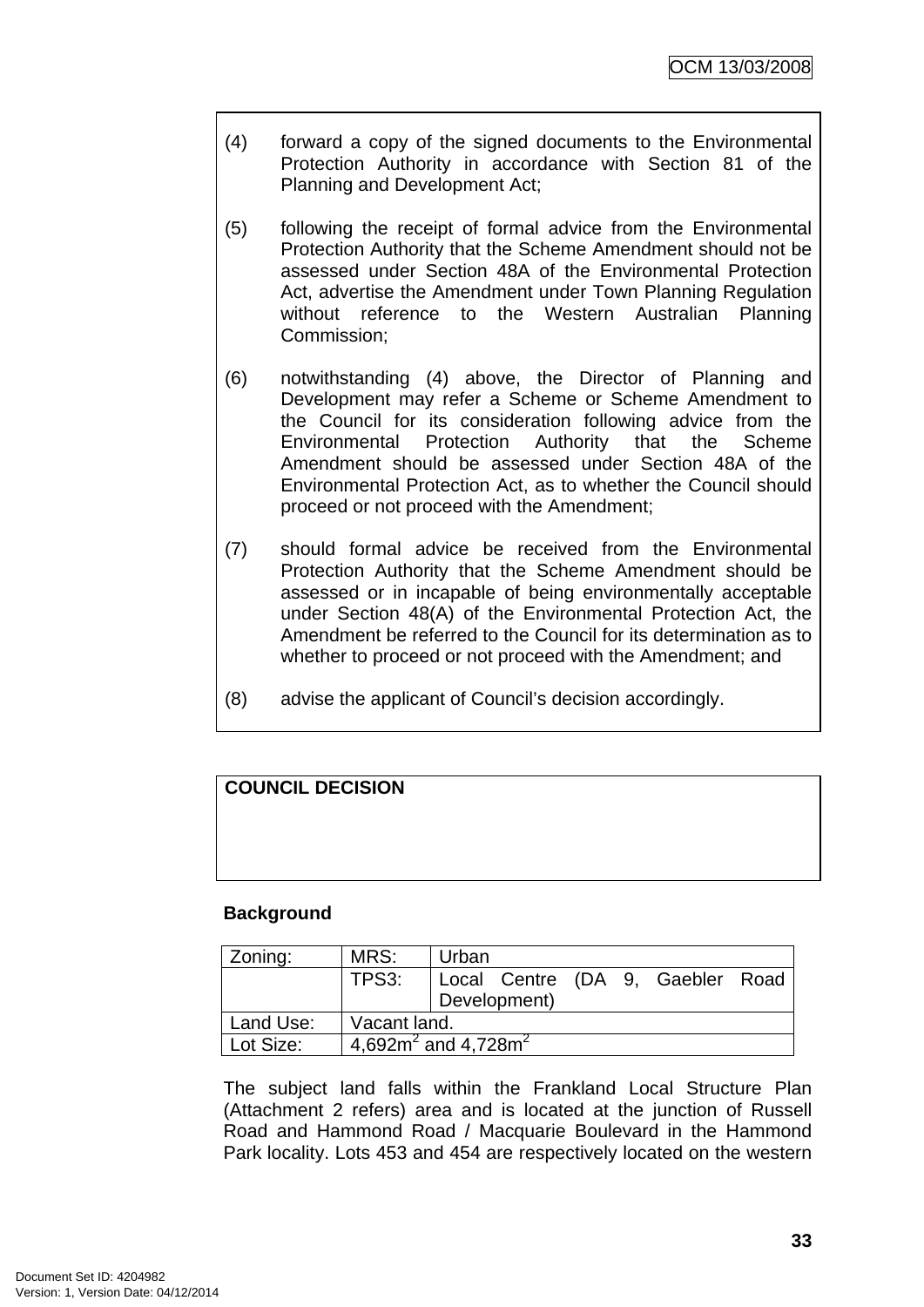and eastern sides of Macquarie Boulevard with lot area of  $4,692m^2$  and  $4,728m^2$ .

The applicant, Burgess Design Group, has been engaged by the contracted land owner (the CCI Group) to prepare an amendment to the City's Town Planning Scheme No. 3 (TPS No 3) to modify the Scheme Text provisions for the development of the neighbourhood centre in the Gaebler Road Development Area, in order to provide greater flexibility in terms of building location, building frontage and building form requirements.

# **Submission**

The applicant at request of the CCI Group has submitted the document for the proposed Scheme Amendment No. 65 (Attachment 3 refers).

#### **Report**

#### Hammond Park Neighbourhood Centre Master Plan

Attachment 4 shows the Hammond Park Neighbourhood Centre Master Plan (Centre Plan) prepared by the CCI Group, which illustrates a conceptual vision for the future supermarket, together with some retail tenancies on Lot 454, and a tavern together with a liquor retail on Lot 453.

In preparing this Centre Plan, the CCI Group had consulted with the City's senior planning staff and engineering officer with regards to the built form design and other planning aspects as well as vehicle/pedestrian accesses. It was considered that this Centre Plan generally satisfies local centre planning principles for this particular locality, and addresses issues of traffic and pedestrian movements.

Of a particular note with regard to whether the local centre should be a "main street" type or "big box" type, there has been significant discussions between the CCI Group and the City in order to define the character of the centre. Notwithstanding the Scheme provisions emphasise the "main street" character to the centre by requiring a nil setback to Russell Road, Macquarie Boulevard and Yarra Promenade, the CCI Group believes that a pure "main street" type local centre may not work well in this particular locality from their marketing point of view. It believes that a hybrid type with the mixture of "main street" and "big box" types of local centre will work better for this locality. Furthermore, the City's Planning department considers that due to the physical nature of the subject lots which form a considerably short street in Macquarie Boulevard, pure "main street" type in such a short street is unlikely to generate a strong local focus and maintain the centre's vibrancy. Therefore, overly emphasise the existing scheme provisions (for "main street" characters) may undermine the centre's long term economic sustainability and the centre's vibrancy.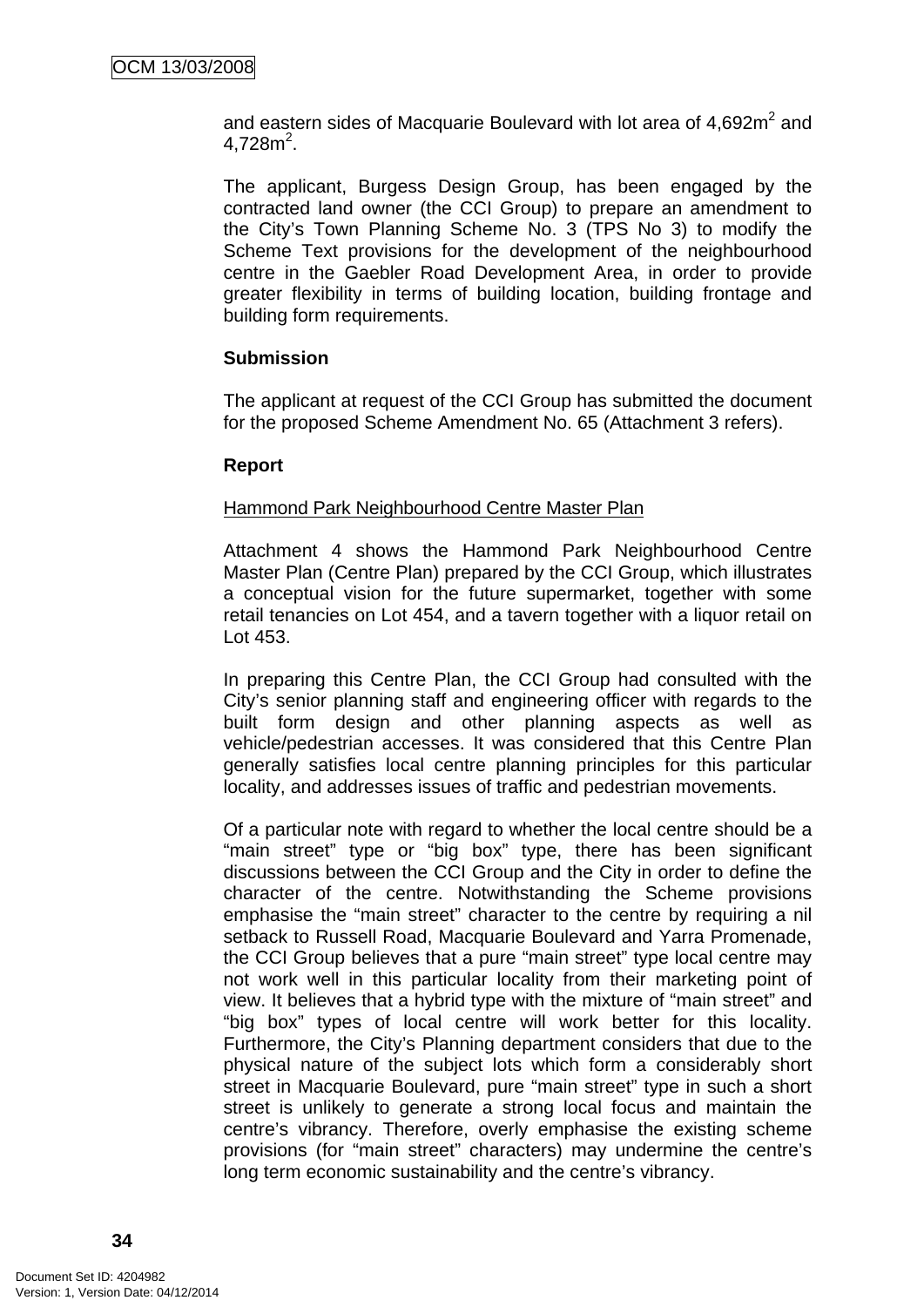The Centre Plan shows that the proposed tavern and the liquor retail having a nil setback to Russell Road, and with an alfresco dining area fronting Macquarie Boulevard, which is likely to provide a "main street" character to the centre. Furthermore, the Centre Plan proposes some retail tenancies in front of the supermarket, which will lessen the feeling of "big box" type local centre. This hybrid type approach requires some minor modifications to the existing Scheme provisions relating this centre to allow for some flexibility in terms of building location (setbacks), building form and building frontage.

#### Scheme Amendment No. 65

Attachment 5 shows the existing Scheme provisions for DA 9 subclauses 7(a)(i), 7(b)(i) and 7(d)(i) in Schedule 11.

The proposed Scheme provisions in the Recommendation section of this report only seek minor modifications to the existing Scheme provisions:

The applicant seeks to insert the texts "… or is to be paved and landscaped…" after the wording "… is required to have a nil setback to the street front," in subclause  $7(a)$  (i). This modified subclause  $7(a)(i)$ will have the effect of permitting development where buildings can be set back from the street in instances where appropriate landscaping is implemented that provides a visual and pedestrian environment such that the setback area is integrated with the street environment.

With regard to subclause 7(b) (i), the applicant seeks to insert the texts"… and vehicular access and parking" after the wording "Buildings shall be generally contiguous, other than for pedestrian access, alfresco dining areas". This will have the effect of permitting vehicular access and parking between buildings. This acknowledges that neighbourhood centre development, particularly where anchored by a neighbourhood supermarket and tavern as proposed in the CCI Group Centre Plan, is expected to generate significant demand for vehicular access. Most of this vehicular access and related parking will need to be accommodated on site, given the limited opportunity for on-street parking to be provided on neighbourhood streets where street amenity for residents needs to be balanced with the demand for visitor car parking.

With regard to the wording in subclause 7(d) (i)"... shall comprise an aggregate of at least 60% of the façade area below the eave line as clear windows to provide a visual connection between uses inside the building and activity on the street", the modified text at 7(d)(i) seeks to replace the "60%" with "40%". This will have minimum effect on development outcomes in respect to current provisions, where slightly less than half of façade areas will still require clear window as opposed to slightly more than half. However, it will provide more flexible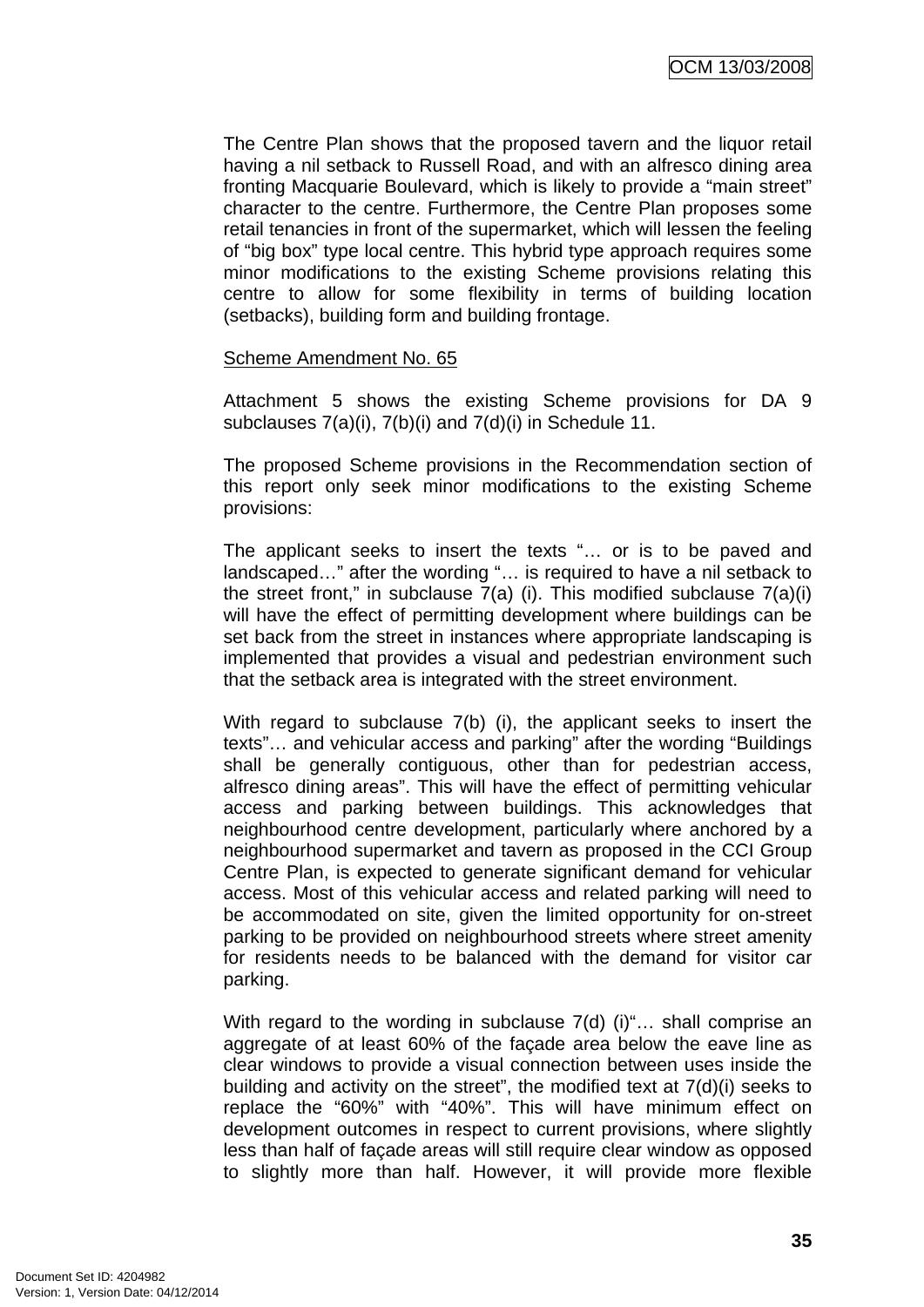arrangements for storage and display in terms of floor layout, particularly for retail development.

### Internal Consultation

The proposed amendment has been referred to the City's internal technical departments for comment. No issues have been raised by the Environmental, Engineering and Building departments. Parks department raised issues relating to traffic management and landscaping treatment for the local centre. These issues; however, can be addressed at the Development Approval stage, and would unlikely have any impact on the proposed Scheme amendment.

# **Conclusion**

Proposed Scheme Amendment No. 65 is aimed to support the Hammond Park Neighbourhood Centre Master Plan and provide some flexibility in the Scheme provisions relating to the subject land. These amended Scheme provisions will facilitate the landowner/developer to create a more attractive local centre and would likely achieve a more sustainable planning outcome. It is therefore recommended that the Council initiate Scheme Amendment No. 65 for the purpose of advertising.

#### **Strategic Plan/Policy Implications**

# **Demographic Planning**

• To ensure the planning of the City is based on an approach that has the potential to achieve high levels of convenience and prosperity for its citizens.

#### **Lifestyle and Aspiration Achievement**

• To identify community needs, aspirations, expectations and priorities for services that is required to meet the changing demographics of the district.

#### **Employment and Economic Development**

- To plan and promote economic development that encourages business opportunities within the City.
- To pursue high value employment opportunities for our residents.

# **Budget/Financial Implications**

Nil

# **Legal Implications**

Town Planning Scheme No. 3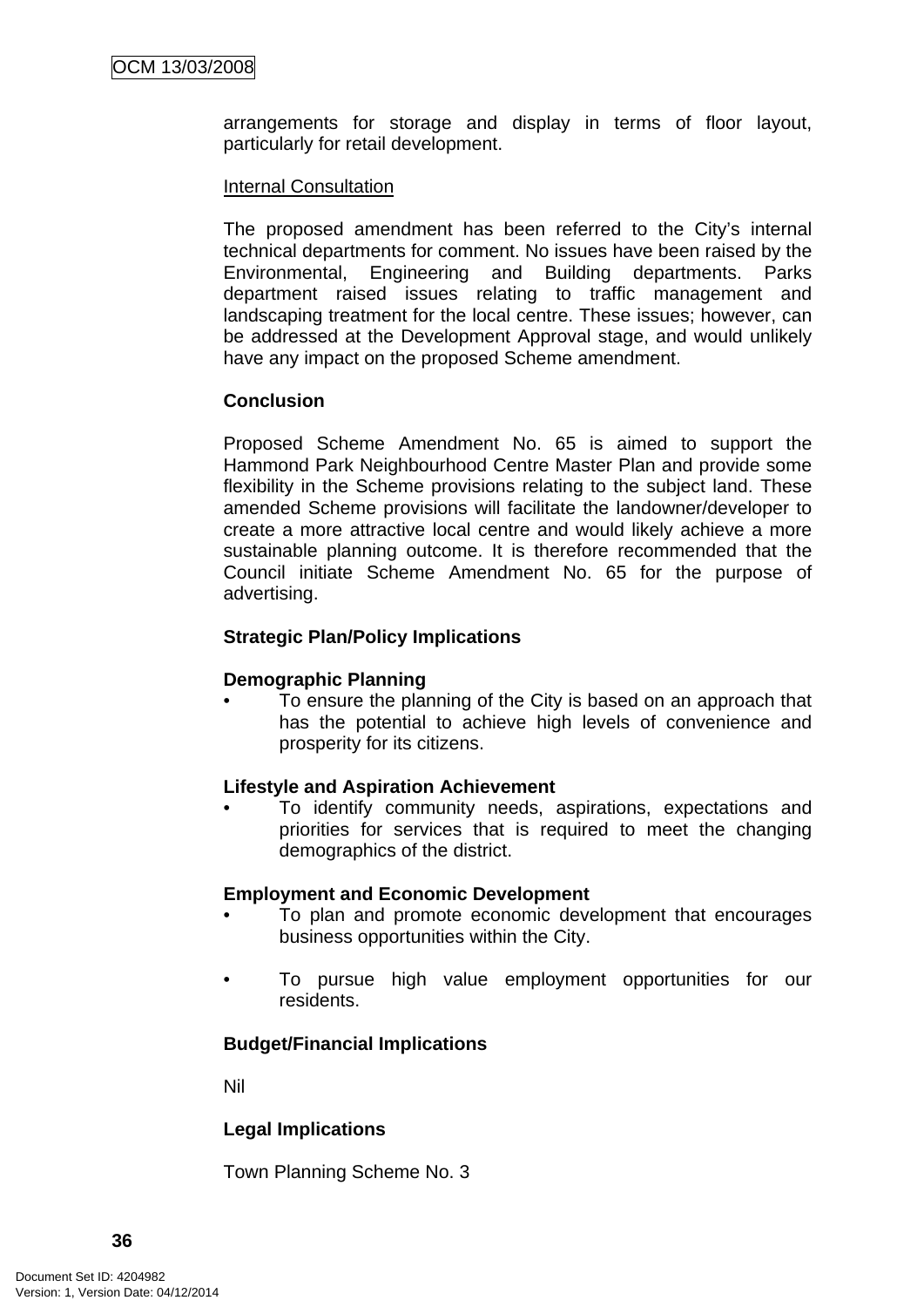<span id="page-40-0"></span>Planning and Development Act 2005 Town Planning Regulations 1967 (as amended)

# **Community Consultation**

The proposed amendment is required to be referred to the EPA for comment; following receipt of advice from the EPA, the amendment is required to be advertised for a 42 day period in accordance with Town Planning Regulations 1967.

# **Attachment(s)**

- (1) Locality Map
- (2) Frankland Local Structure Plan
- (3) Scheme Amendment Document
- (4) Hammond Park Neighbourhood Centre Master Plan
- (5) Exiting Scheme provisions in Schedule 11 for DA 9 sub-clauses 7

# **Advice to Proponent(s)/Submissioners**

The Proponent has been advised that this matter is to be considered at the 13 March 2008 Council Meeting.

# **Implications of Section 3.18(3) Local Government Act, 1995**

Nil

# **14.7 (OCM 13/3/2008) - MODIFIED STRUCTURE PLAN FOR LOTS 9501 AND 500 HAMMOND ROAD, SUCCESS - OWNER/APPLICANT: MATELJAN (9638G) (M CARBONE) (ATTACH) Item\_14\_7**

# **RECOMMENDATION**

That Council:

- (1) adopt the modified structure plan for lots 9501 and 500 Hammond Road, Success prepared by the City of Cockburn as shown within attachment 2;
- (2) adopt the officers recommendations on the Schedule of Submissions contained in the Agenda attachments and forward a copy of the modified Structure Plan and Schedule of Submissions to the Western Australian Planning Commission; and
- (3) advise the proponent and submissioners of Council's decision accordingly.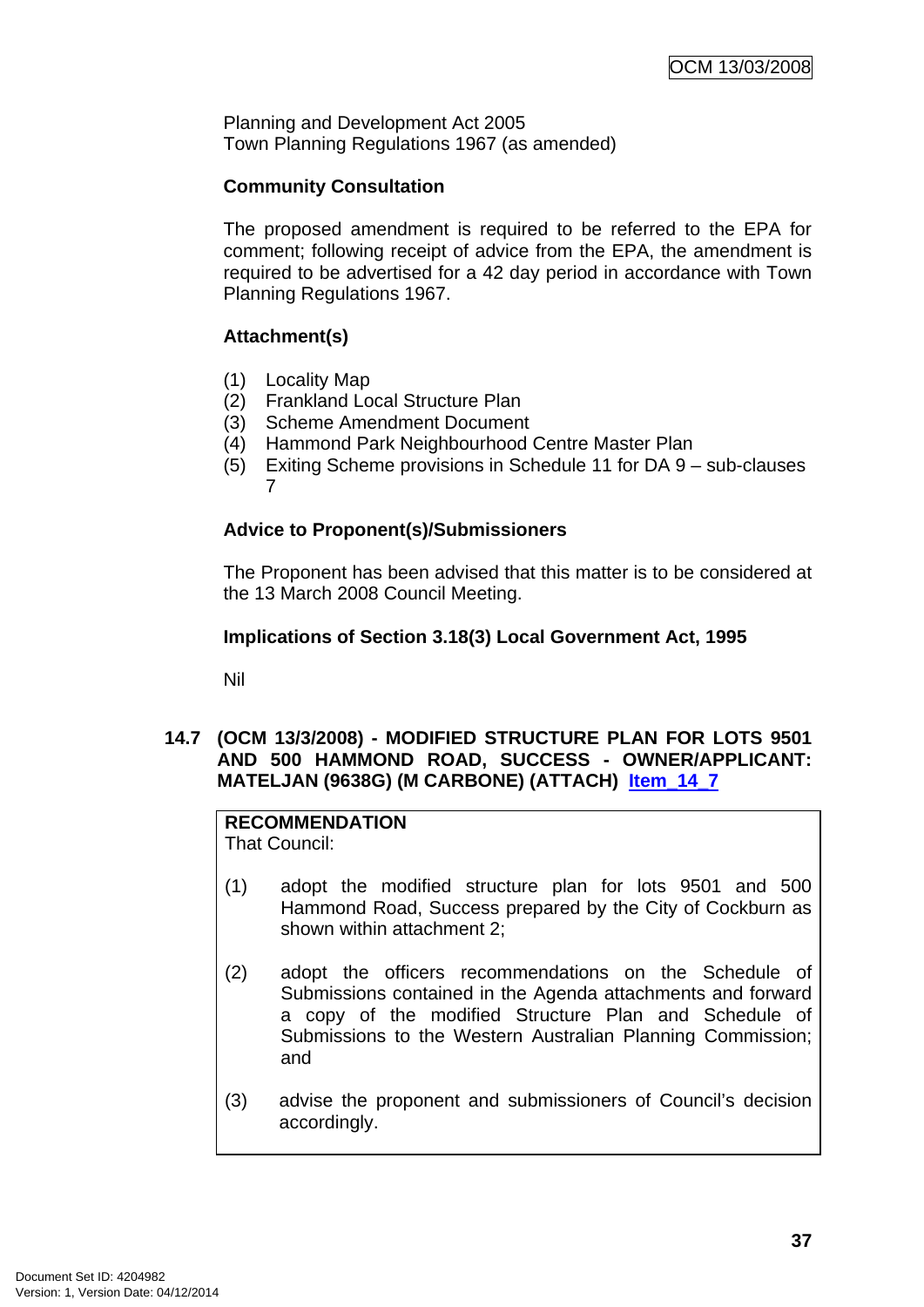# **COUNCIL DECISION**

# **Background**

A modified structure plan has been prepared for Lots 9501 and 500 Hammond Road, Success following a request from the landowners. Lot 9501 is 1762 $m^2$  and Lot 500 is 1000 $m^2$ .

The original structure plan for the area was approved by Council in April 2005 and endorsed by the Western Australian Planning Commission in December 2005.

# **Submission**

N/A

# **Report**

The proposal relates to lots 9501 and 500 Hammond Road, Success which are currently classified as Residential R20 and unzoned respectively under the endorsed Structure Plan. The modified Structure Plan involves changing the zoning of these lots to R40 which is consistent with the land to the north. No other changes are proposed.

Each of the affected lots contains two existing dwellings which have direct vehicular access to Hammond Road which is undesirable. The proposed modified Structure Plan will prohibit vehicle access from Hammond Road and ensure that the redevelopment of the site results in access from Pitta Corner only (note that access for existing dwellings to Hammond Road will continue until the land is redeveloped). Both lots are in the same ownership and will allow a coordinated medium density development to occur on the land.

The subject land is suitable for R40 development for the following reasons:

- 1. Logical extension of the R40 zoned land to the north.
- 2. The site is located on the bus route.
- 3. Can be redeveloped in a comprehensive manner fully utilising the R40 standards.
- 4. It will provide further diversity in housing product to the single residential lots and apartments to be constructed on the lot adjoining the site.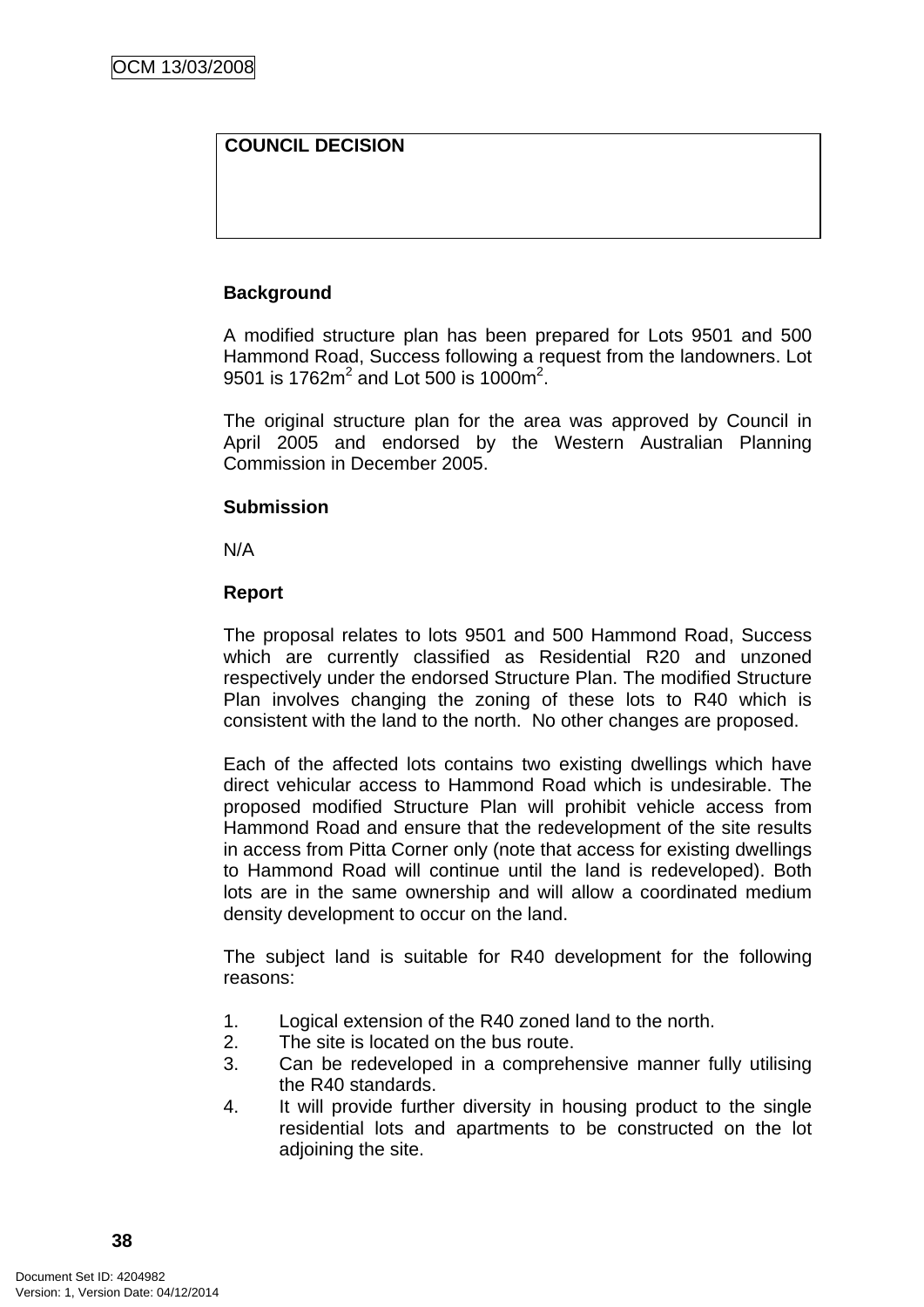- 5. Upon redevelopment, it will achieve the City's objective of having no direct lot frontage to Hammond Road.
- 6. Will create a better streetscape to Pitta Corner than the current rear of the lots and blank fence/sheds.
- 7. Will not have any adverse impacts.

It is not suitable to extend the R40 zone further south than as proposed for the following reasons:

- 1. Liveable Neighbourhoods encourages zoning changes to occur at the rear of properties which ensures a more consistent streetscape. The proposal achieves this requirement.
- 2. The property to the south (Lot 499) is a corner property with street frontage to Pitta Corner, Frankenia Turn and Hammond Road. This lot is zoned R25 which is consistent with the other lots within this section of Frankenia Turn. Frankenia Turn is the main entry into the estate and increasing the zoning on this lot would create additional traffic conflict.
- 3. Rezoning Lot 499 to R40 would result in an unacceptable streetscape dominated by garages.

The proposed modification better utilises the land and resolves undesirable access issues to Hammond Road.

The modified Structure Plan was advertised for public comment from 22 January 2008 to 13 February 2008. Five submissions were received all from services authorities providing no objections and/or advice on the proposal. The submissions are summarised in the Schedule of Submissions included in the Agenda attachments and do not require explanation over and above that outlined in the Schedule of Submissions.

It is recommended that Council adopt the modified structure plan and advise the Western Australian Planning Commission accordingly.

# **Strategic Plan/Policy Implications**

# **Demographic Planning**

- To ensure the planning of the City is based on an approach that has the potential to achieve high levels of convenience and prosperity for its citizens.
- To ensure development will enhance the levels of amenity currently enjoyed by the community.

The Planning Policies which apply to this item are: SPD4 - 'Liveable Neighbourhoods'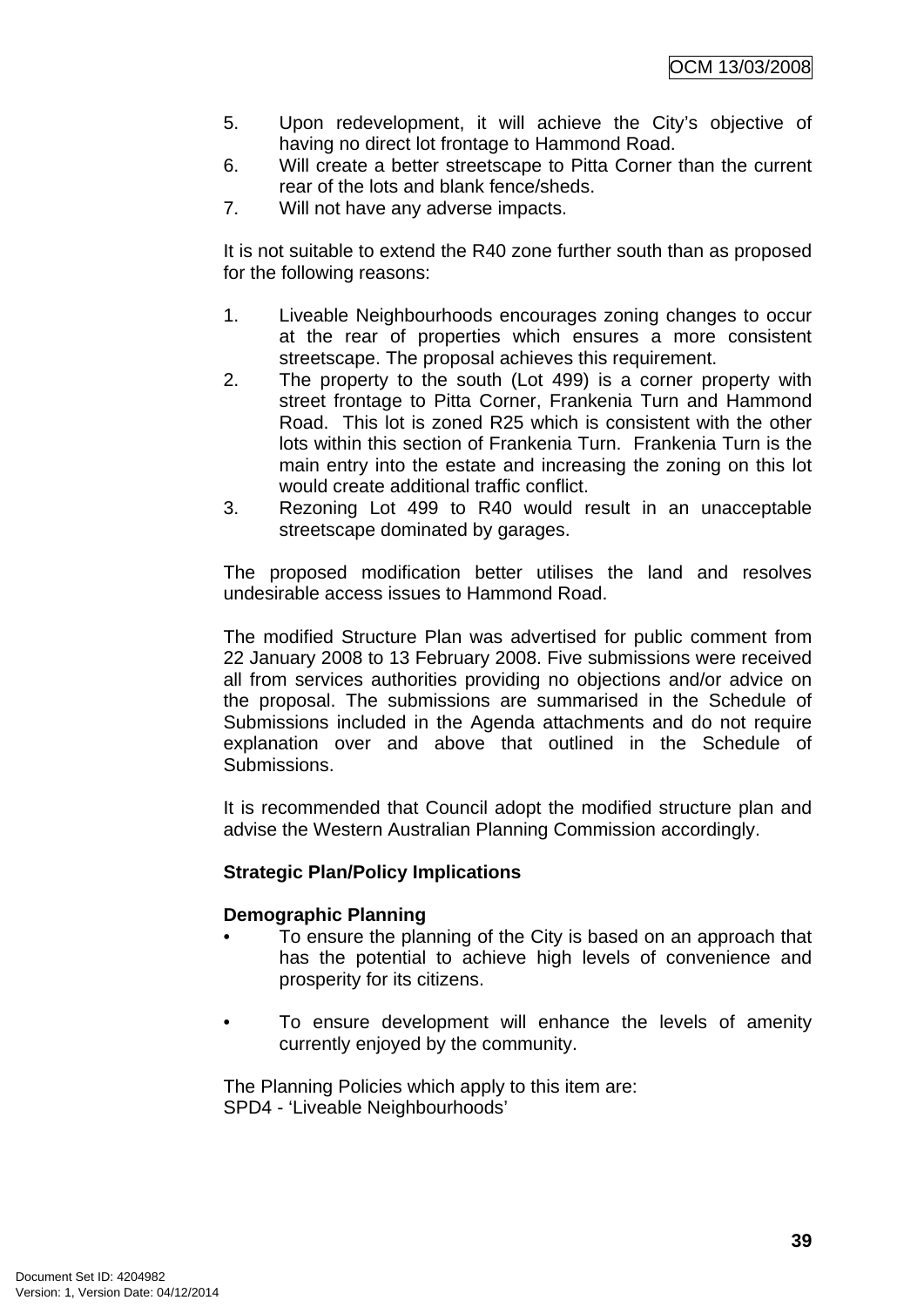# <span id="page-43-0"></span>**Budget/Financial Implications**

N/A

# **Legal Implications**

Nil

# **Community Consultation**

The structure plan was advertised in the local paper and letters were sent to the affected landowners and the servicing authorities.

# **Attachment(s)**

- 1. Location Plan
- 2. Existing and advertised modified structure plan
- 3. Schedule of submissions

# **Advice to Proponent(s)/Submissioners**

The Proponent(s) and those who lodged a submission on the proposal have been advised that this matter is to be considered at the 13 March 2008 Council Meeting.

# **Implications of Section 3.18(3) Local Government Act, 1995**

Nil.

# **15. FINANCE AND CORPORATE SERVICES DIVISION ISSUES**

# **15.1 (OCM 13/3/2008) - LIST OF CREDITORS PAID - JANUARY 2008 (5605) (K LAPHAM) (ATTACH) Item\_15\_1**

# **RECOMMENDATION**

That Council receive the List of Creditors Paid for January 2008, as attached to the Agenda.

# **COUNCIL DECISION**

**Background**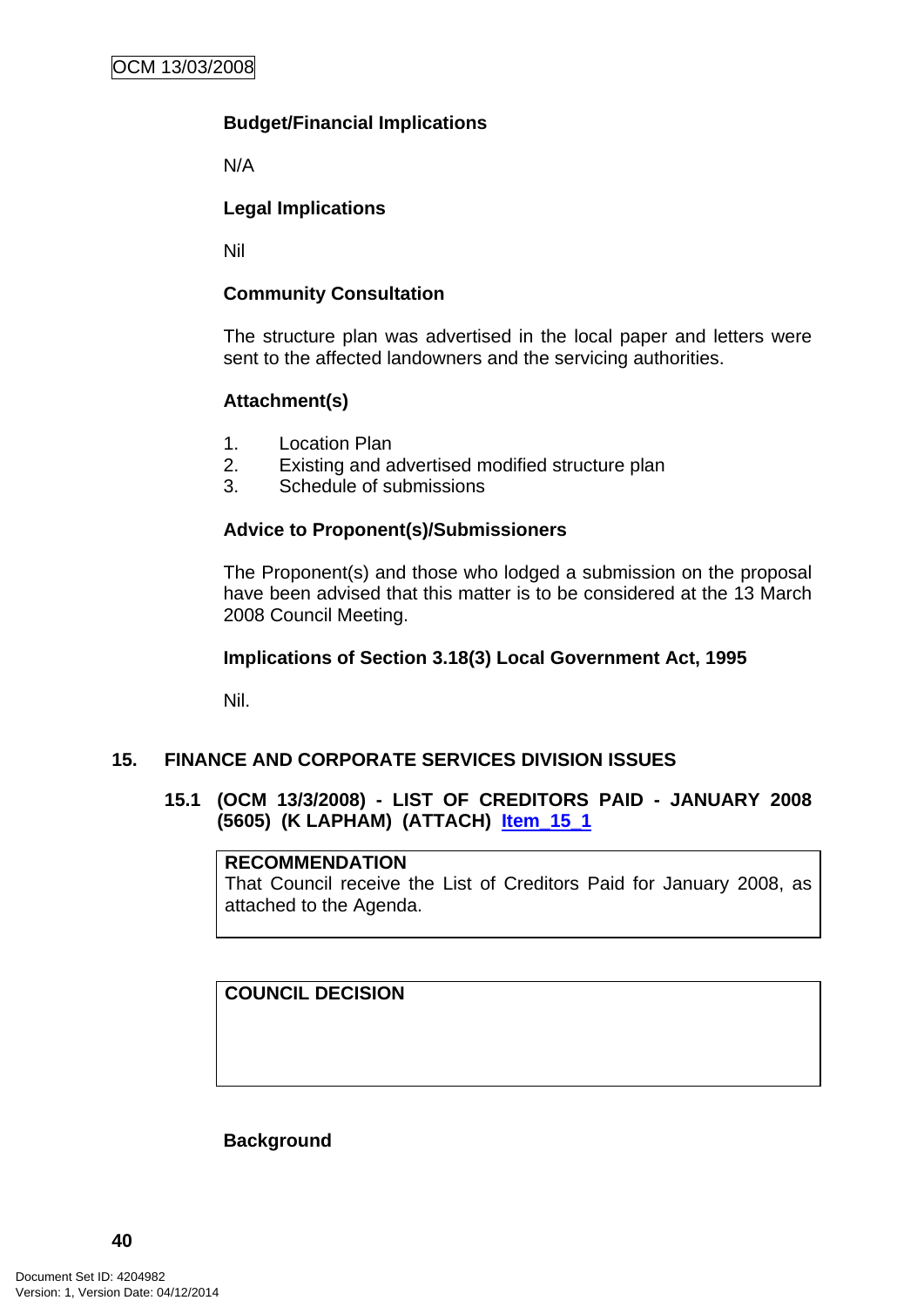It is a requirement of the Local Government (Financial Management) Regulations 1996, that a List of Creditors be compiled each month and provided to Council.

# **Submission**

N/A

# **Report**

The list of accounts for January 2008 is attached to the Agenda for consideration. The list contains details of payments made by the City in relation to goods and services received by the City.

# **Strategic Plan/Policy Implications**

# **Governance Excellence**

• To conduct Council business in open public forums and to manage Council affairs by employing publicly accountable practices.

# **Budget/Financial Implications**

N/A

**Legal Implications** 

N/A

# **Community Consultation**

N/A

# **Attachment(s)**

List of Creditors Paid - January 2008.

# **Advice to Proponent(s)/Submissioners**

N/A

# **Implications of Section 3.18(3) Local Government Act, 1995**

Nil.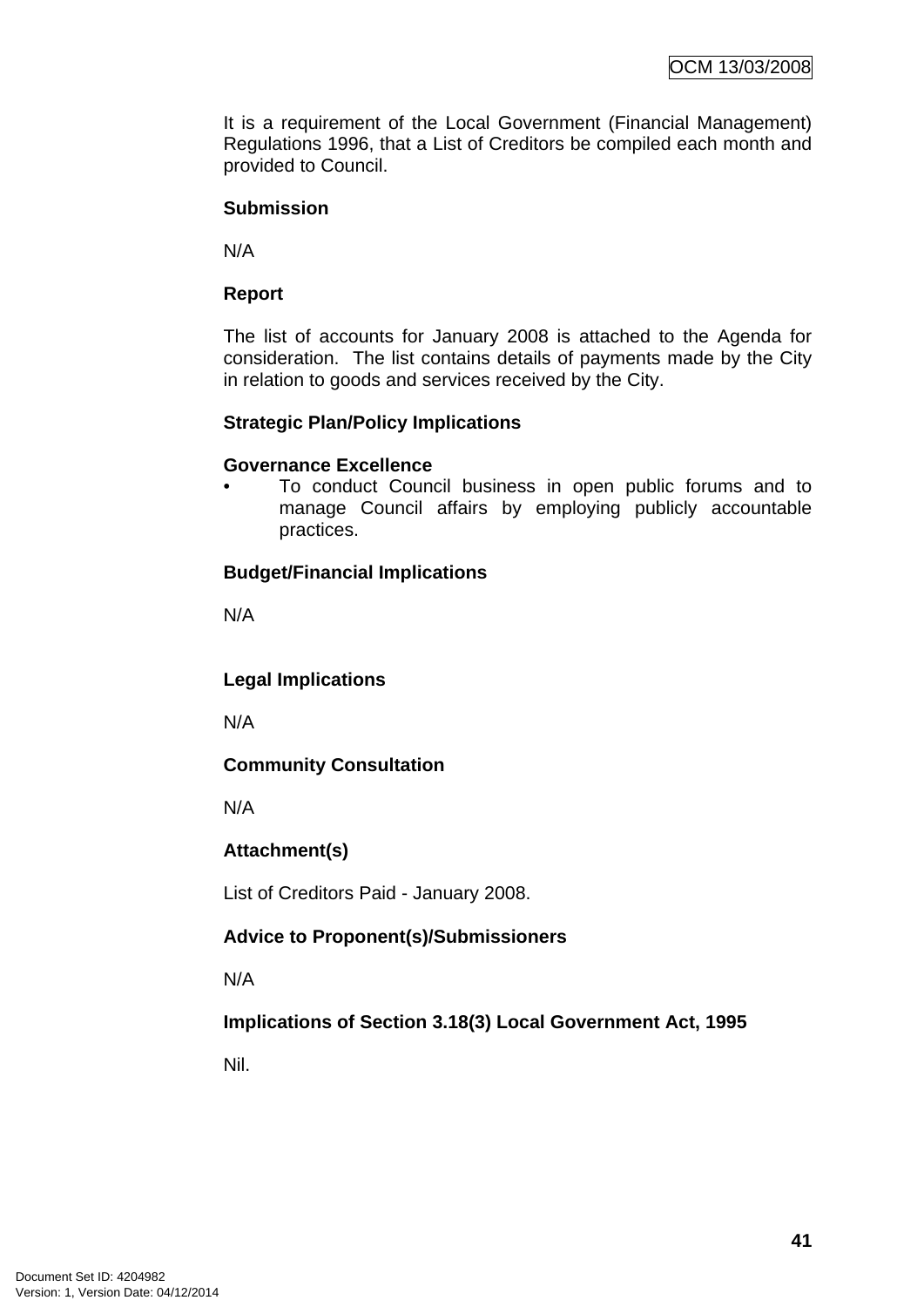# <span id="page-45-0"></span>**15.2 (OCM 13/3/2008) - STATEMENT OF FINANCIAL ACTIVITY - JANUARY 2008 (5505) (N MAURICIO) (ATTACH) Item\_15\_2**

#### **RECOMMENDATION**

That Council receive the Statement of Financial Activity and associated reports for January 2008, as attached to the Agenda.

# **COUNCIL DECISION**

#### **Background**

Regulation 34(1) of the Local Government (Financial Management) Regulations 1996 prescribes that a local government is to prepare each month a Statement of Financial Activity.

Regulation 34(2) requires the Statement of Financial Activity to be accompanied by documents containing:–

- (a) details of the composition of the closing net current assets (less restricted and committed assets),
- (b) explanations for each material variance identified between YTD budgets and actuals; and
- (c) any other supporting information considered relevant by the local government.

Regulation 34(4)(a) prescribes that the Statement of Financial Activity and accompanying documents are to be presented to the Council.

#### **Submission**

N/A

# **Report**

Attached to the Agenda is the Statement of Financial Activity for January 2008.

The financial statements for January 2008 do not reflect the Mid Year Budget Review accepted by Council in February 2008. The February 2008 Financial Statements will have all the budget adjustments posted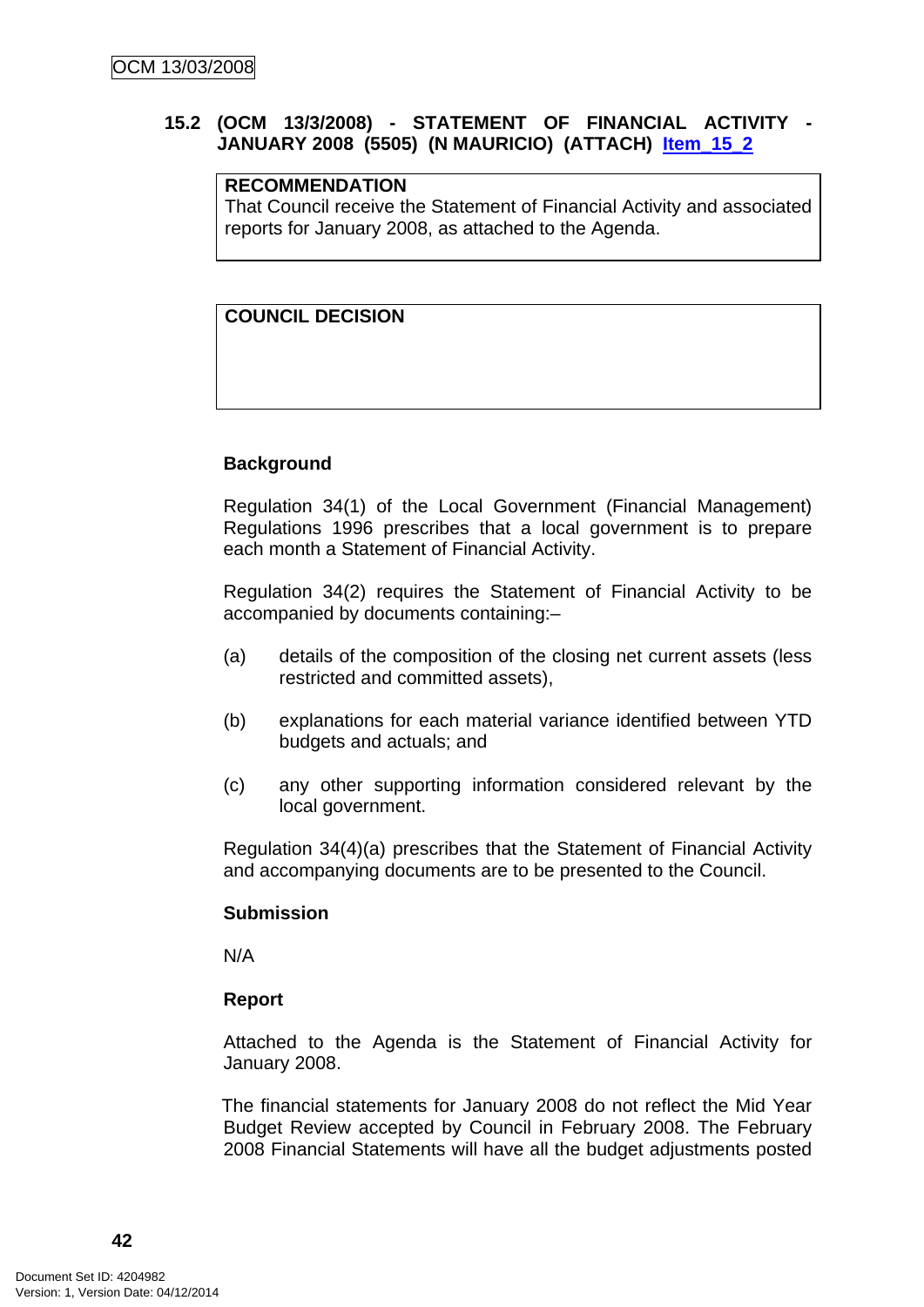to the general ledger. The January 2008 Financial Statements were produced before the Council considered the Mid Year Budget Review.

Note 1 shows how much capital grants and contributions are contained within the reported operating revenue.

Note 2 provides a reconciliation of Council's net current assets (adjusted for restricted assets and cash backed leave provisions). This provides a financial measure of Council's working capital and an indication of its liquid financial health.

Also provided are Reserve Fund and Restricted Funds Analysis Statements. These assist to substantiate the calculation of Council's net current assets position.

The Reserve Fund Statement reports the budget and actual balances for Council's cash backed reserves, whilst the Restricted Funds Analysis summarises bonds, deposits and infrastructure contributions held by Council. The funds reported in these statements are deemed restricted in accordance with Australian Accounting Standard AAS27.

#### Material Variance Threshold

For the purpose of identifying material variances in Statements of Financial Activity, Financial Management Regulation 34(5) requires Council to adopt each financial year, a percentage or value calculated in accordance with Australian Accounting Standard AAS5 - Materiality. This standard defines materiality in financial reporting and states that materiality is a matter for professional judgement. Information is material where its exclusion may impair the usefulness of the information provided. AAS5 does offer some guidance in this regard by stating that an amount that is equal to or greater than 10% of the appropriate base amount may be presumed to be material.

The materiality threshold set by Council for the 2007/08 financial year \$50,000 or 10% (whichever is the greater). This was increased from \$10,000 from previous years to better focus reporting and management's attention to variances considered more material in view of Council's budget size.

# **Strategic Plan/Policy Implications**

#### **Governance Excellence**

• To conduct Council business in open public forums and to manage Council affairs by employing publicly accountable practices.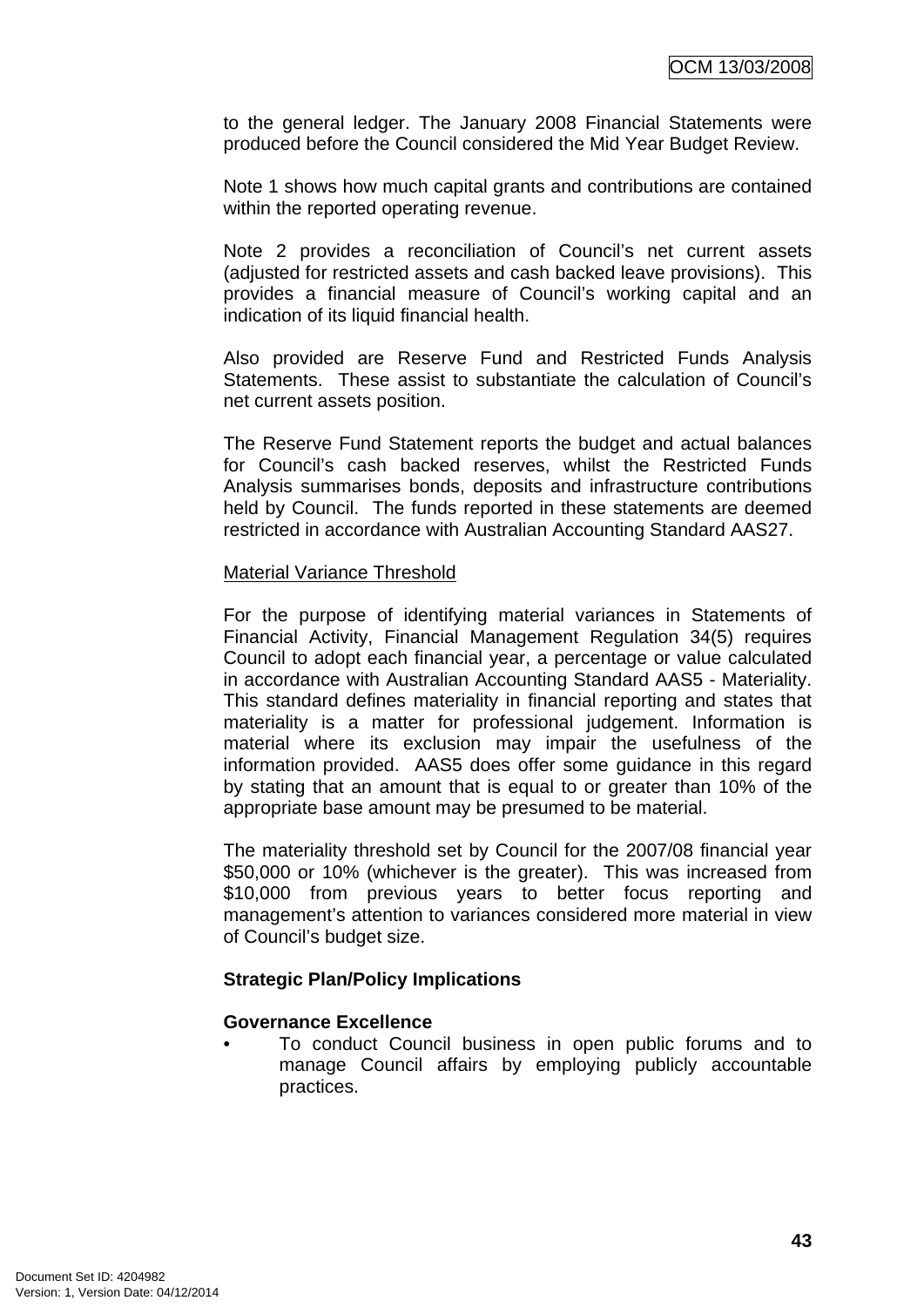# <span id="page-47-0"></span>**Budget/Financial Implications**

Where variances reported are of a permanent nature, they will impact upon Council's end of year surplus/deficit position. Variances that were identified at the end of December, were addressed in the mid-year Budget Review presented to the February 2008 Council Meeting. These will be reflected in the February 2008 Statement of Financial Activity.

# **Legal Implications**

Section 6.4 of the Local Government Act, 1995 and Regulation 34 of the Local Government (Financial management) Regulations 1996, refer.

#### **Community Consultation**

N/A

# **Attachment(s)**

Statement of Financial Activity and associated reports - January 2008.

# **Advice to Proponent(s)/Submissioners**

N/A

# **Implications of Section 3.18(3) Local Government Act, 1995**

Nil.

# **16. ENGINEERING AND WORKS DIVISION ISSUES**

**16.1 (OCM 13/3/2008) - TEMPORARY CLOSURE OF BUFFER LANE IN COCKBURN CENTRAL TO THE PASSAGE OF VEHICLES (3) (6007096; 4206) (S HUSSAIN) (ATTACH) Item\_16\_1**

#### **RECOMMENDATION**

That Council in accordance with section 3.50 of the Local Government Act 1995, institutes a temporary closure of Buffer Lane**,** Cockburn Central for a period of up to 8 months commencing 7 April 2008 during the construction of the development on Lot 12 Cockburn Central subject to:-

- (1) there being no substantial objection received as a result of advertising in a local newspaper;
- (2) there being no substantial objection from service authorities, emergency services or adjoining owners;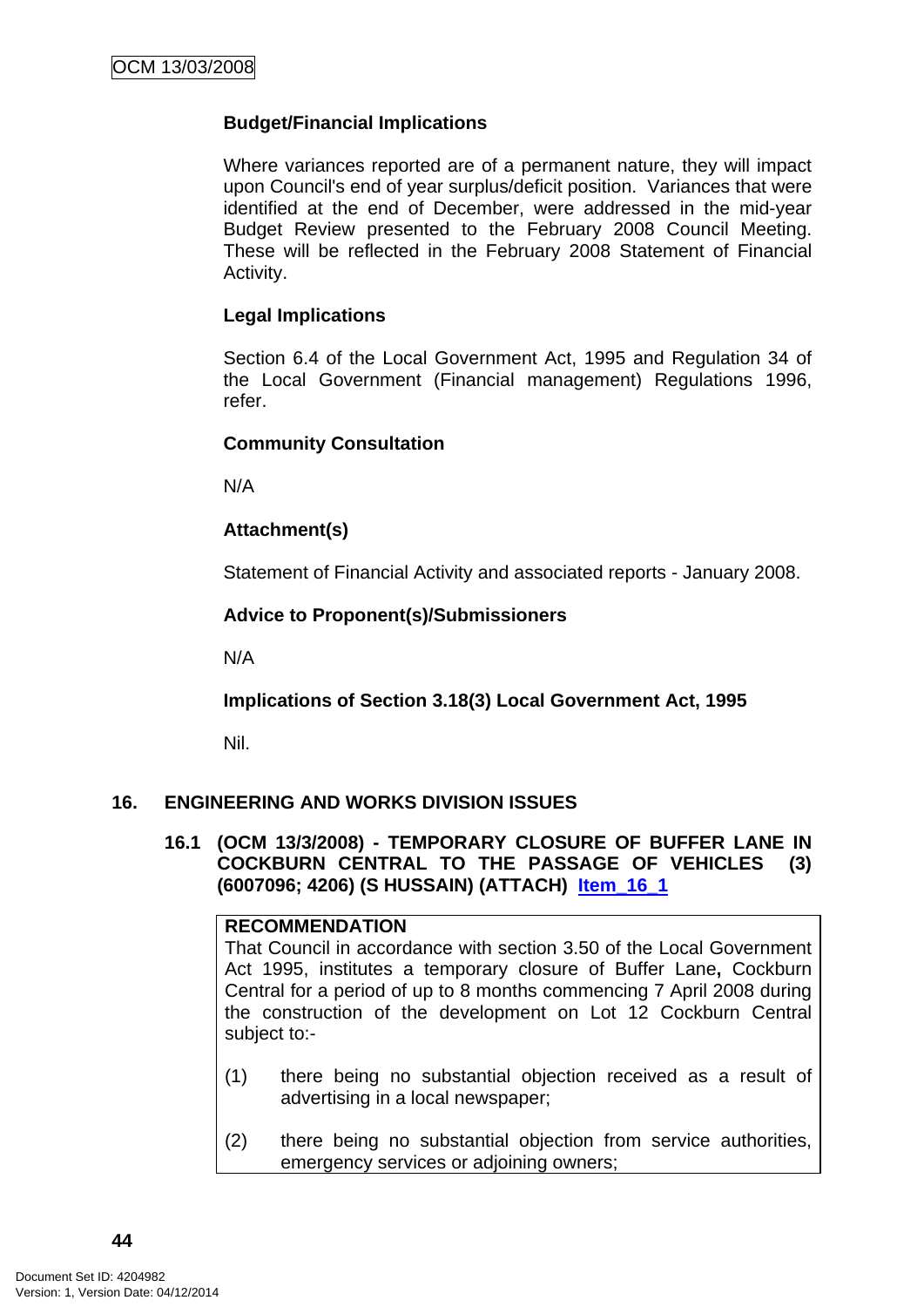- (3) the developer to engage a traffic management contractor to submit a certified traffic management plan to monitor and control traffic movements due to the closure; and
- (4) all works on / or damaged to existing City infrastructure (roads, footpaths, drainage, parks or verges) are to be completed and / or reinstated in accordance with the "Public Utilities Code of Practice 2000", "Restoration and Reinstatement Specification for Local Government 2002" and the City of Cockburn "Excavation Reinstatement Standards 2002" as a minimum. The proponent is fully responsible for public liability and damages arising from the works.

# **COUNCIL DECISION**

# **Background**

Cockburn Central Town Square area is now completed and the other infrastructures like roads, car parking and street lightings are also fully operational. Building activities on the vacant lots can commence any time.

# **Submission**

Australand Holdings Limited has requested that the City of Cockburn implements procedures to close Buffer Lane for a period of 8 months during the construction of the development on Lot 12 Cockburn Central.

# **Report**

During the building activities of Lot 12 Cockburn Central which is abutting Buffer Lane; the lane closure will be required for the below reasons:

1. The perimeter scaffold to the gable walls will encroach onto Buffer Lane by approximately 2-2.5m (laneways only have 6m road reserve width). This will reduce the road to a single lane of traffic.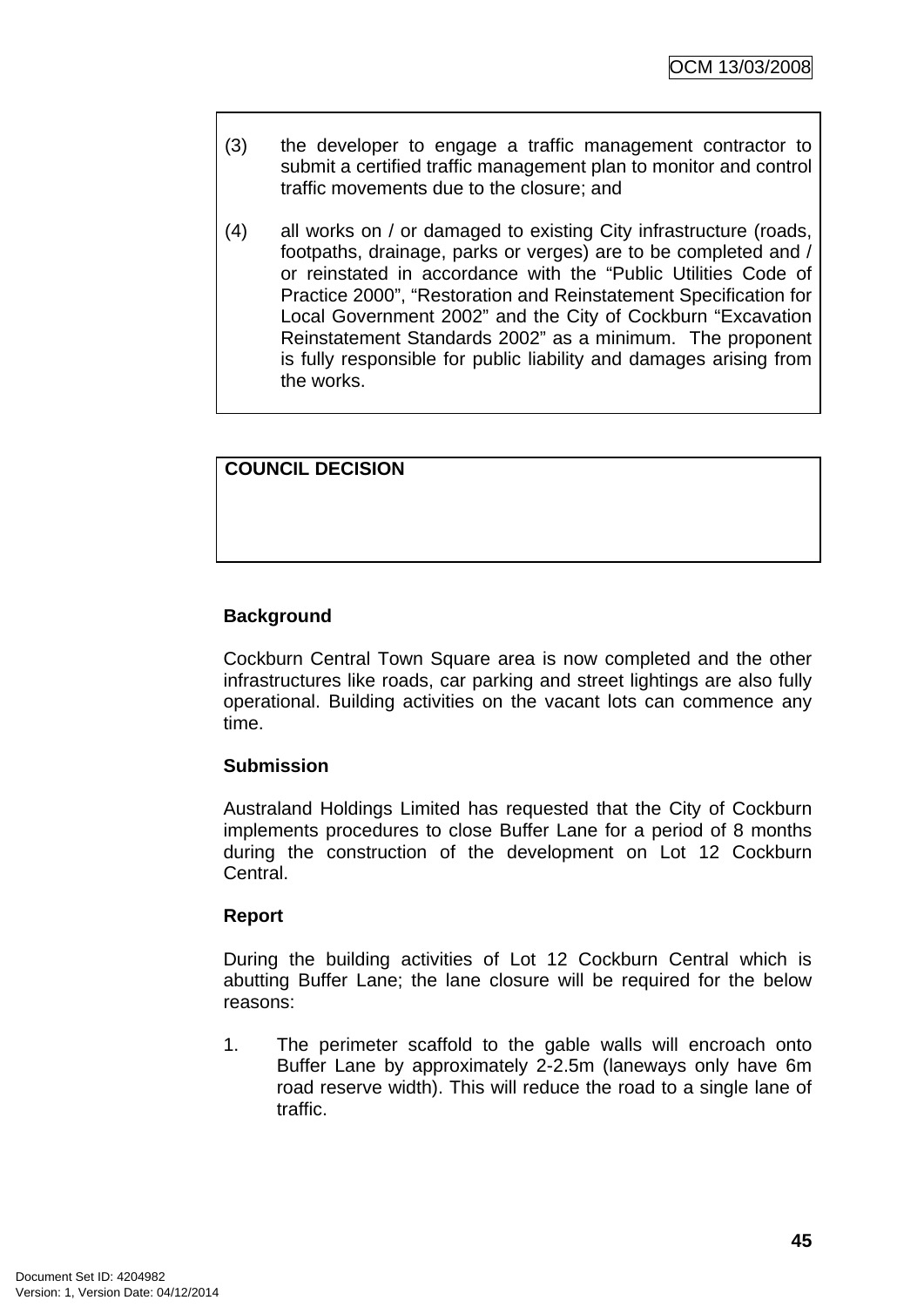- 2. The safest solution would be to close the road which would reduce the risk of potential accidents due to cars turning into single lane traffic.
- 3. Buffer lane is a minor road within the development without any car parking bays; therefore closure of the road will not reduce the number of available parking bays.
- 4. The lane is not used by any vehicle and closure will not have a detrimental affect on the flow of traffic within the development.
- 4. The temporary site fencing could be extended around the scaffolding to further reduce any potential risk and that requires full road closure.
- 6. Australand will appoint a certified traffic management contractor to monitor the impact of the road closure on Cockburn Central area, if it appears to the City's representative that the closure is creating undue congestion, the City will instruct the contractor to submit a traffic management plan for its approval and engage traffic management personnel to implement that.

# **Strategic Plan/Policy Implications**

# **Demographic Planning**

To ensure development will enhance the levels of amenity currently enjoyed by the community.

# **Employment and Economic Development**

• To plan and promote economic development that encourages business opportunities within the City.

# **Transport Optimisation**

• To construct and maintain roads which are convenient and safe for vehicles, cyclists and pedestrians.

# **Budget/Financial Implications**

All costs to the closure will be covered by the Developer.

# **Legal Implications**

Section 3.50 of the Local Government Act.

# **Community Consultation**

To be advertised in a local newspaper and service authorities, emergency services and adjoining owners advised.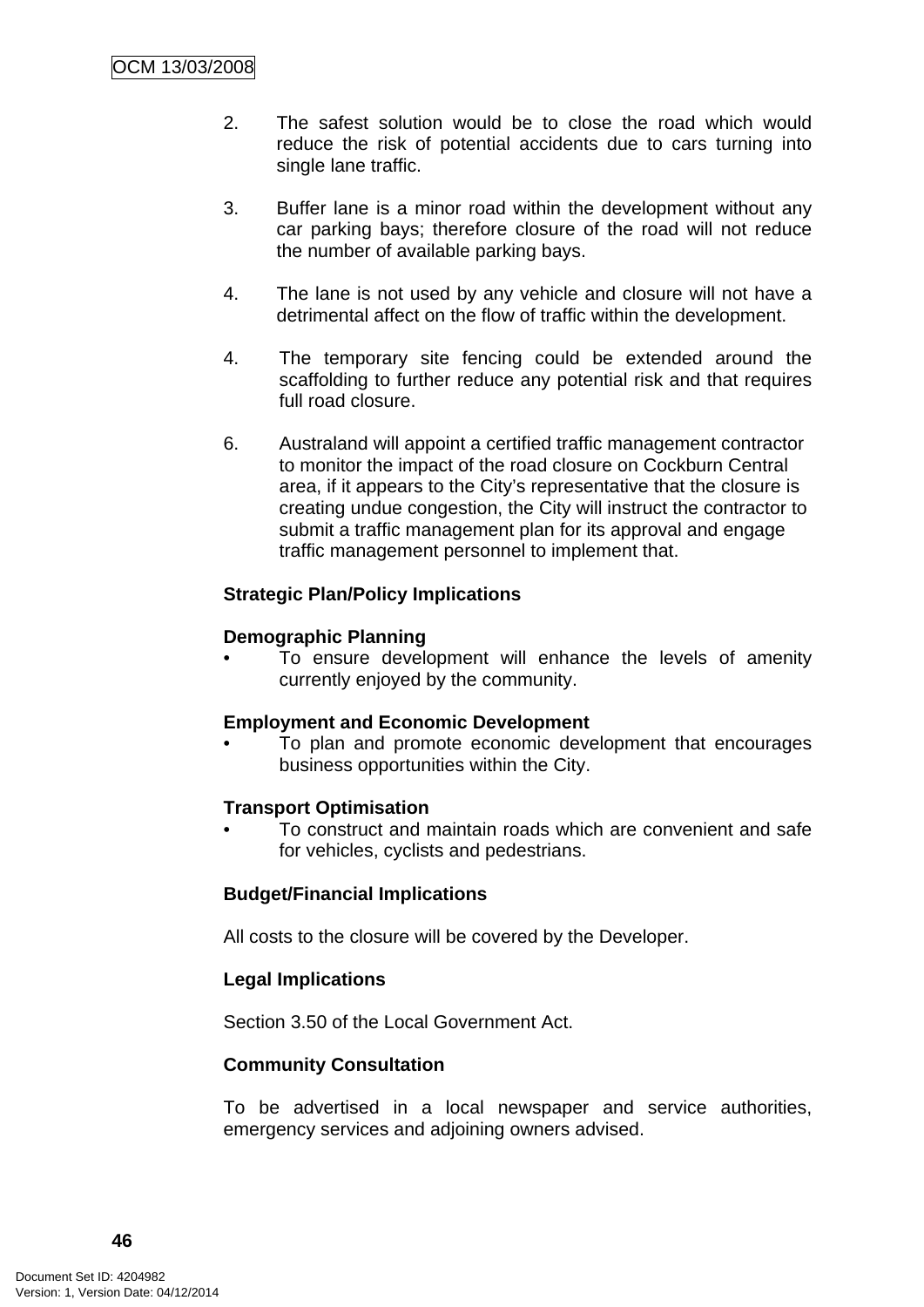# <span id="page-50-0"></span>**Attachment(s)**

Plan of the closure

# **Advice to Proponent(s)/Submissioners**

N/A

**Implications of Section 3.18(3) Local Government Act, 1995**

Nil

# **16.2 (OCM 13/3/2008) - TENDER RFT 05/2008 - ROAD CONSTRUCTION SERVICES - RUSSELL ROAD REALIGNMENT (EAST) (RFT05/2008) (450011) (4286) (J RADAICH) (ATTACH) Item\_16\_2**

# **RECOMMENDATION**

That Council accept the tender submitted by VDM Earthmoving Contractors Pty Ltd, for Tender No: RFT05/2008 – Road Construction Services – Russel Road realignment, for the lump sum price of \$2,832,110 (GST inclusive).

**COUNCIL DECISION**

# **Background**

There is a total allocation in the current budget of \$2,600,000 that has been collected from land developers to realign Russell Road between Ashendon Boulevard and Hammond Road as a dual carriageway. The major developer, Australand Holdings, engaged an engineering consultancy to prepare the necessary plans and specifications for the civil works to re-align Russell Road as the land reserved for the realigned road was originally theirs and the project involved completing and tying in their outstanding subdivision works. Because of the complexities of the project in terms of the number of entities and interests involved, and as the City's road works crews are fully occupied until the end of the budget year, the construction works are to be undertaken by tendered contract. Consequently, tenders were called for the road works, with the cost sharing responsibilities of the City and Australand Holdings able to be identified.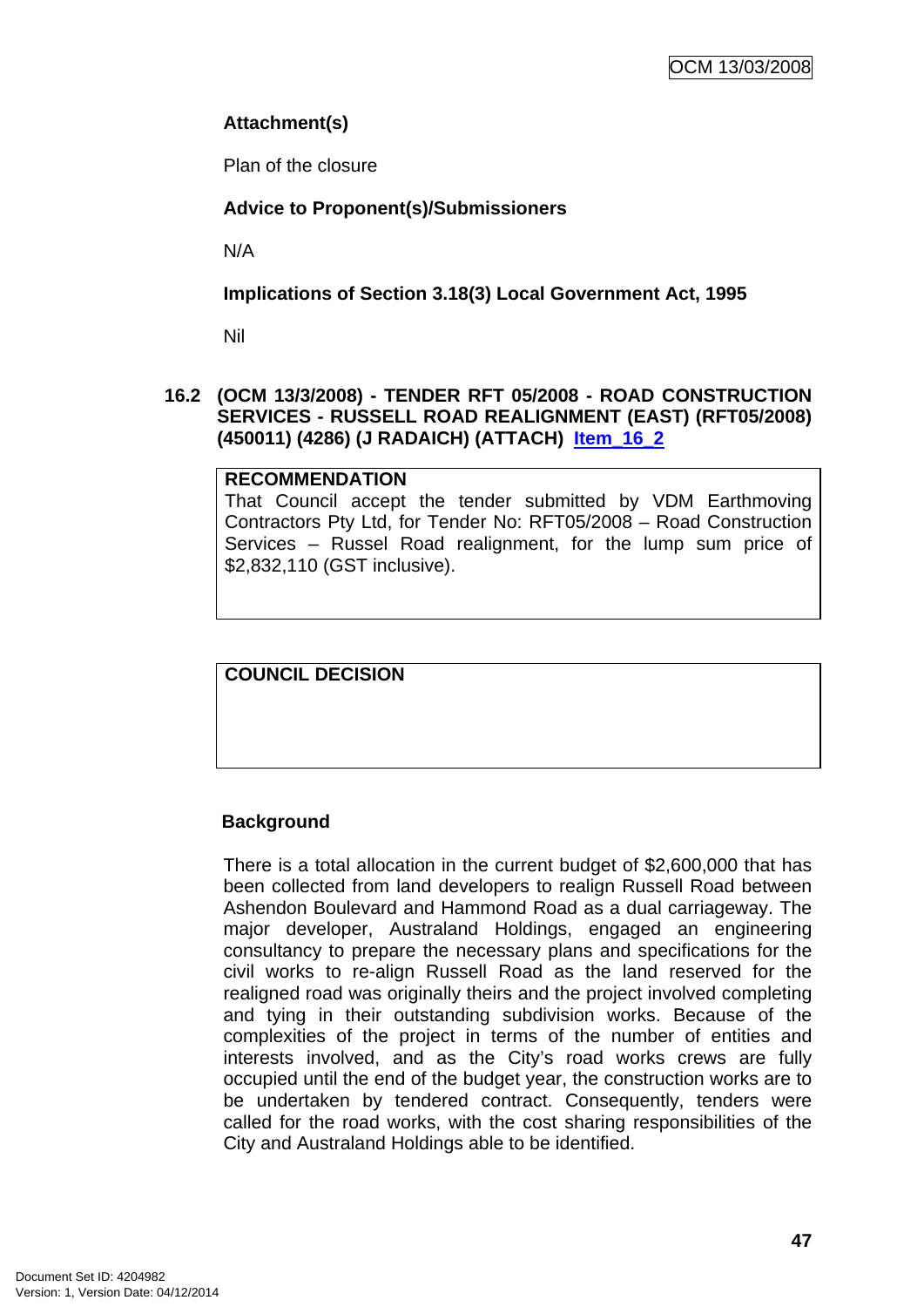# **Submission**

Tenders closed at 2.00 p.m. (AWST) on Tuesday 26 February 2008 and tender submissions were received from:

- 1. Croker Construction (WA) P/L
- 2. Riverlea Corporation
- 3. VDM Earthmoving Contractors T/A Malavoca
- 4. Georgiou Group P/L
- 5. Griffin Civil
- 6. Downer EDI Works P/L
- 7. Outlook Contracting
- 8. Marsh Civil Engineering Contractors P/L

#### **Report**

#### Compliant Tenderers

There were eight (8) tenders submitted and four (4) were all deemed non compliant with the conditions of the tendering and compliance criteria.

- 1. Crocker Construction (22) weeks), Georgiou Group (22 weeks) and Outlook Contracting (30 weeks) all nominated a construction period well in excess of that required by the Special Conditions of Contract (18 weeks), which is read in conjunction with the Specification; and
- 2. Marsh Civil did not specify a construction period and also failed to provide a Schedule of Rates – Plant Hire.

Consequently, only Riverlea Corporation, Malavoca, Griffin Civil and Downer EDI Works were further evaluated**.** 

| <b>Evaluation Criteria</b>        | Weighted<br>Percentage |
|-----------------------------------|------------------------|
| <b>Relevant Experience</b>        | 40%                    |
| Key Personnel Skills & Experience | 10%                    |
| <b>Tenderer's Resources</b>       | 10%                    |
| Lump Sum                          | 40%                    |
| <b>c</b> otal                     | 100%                   |

#### Elevation Criteria

#### Tender Intent/Requirements

The City is seeking the services of a suitably qualified and experienced Road Construction Contractor for the construction of a dual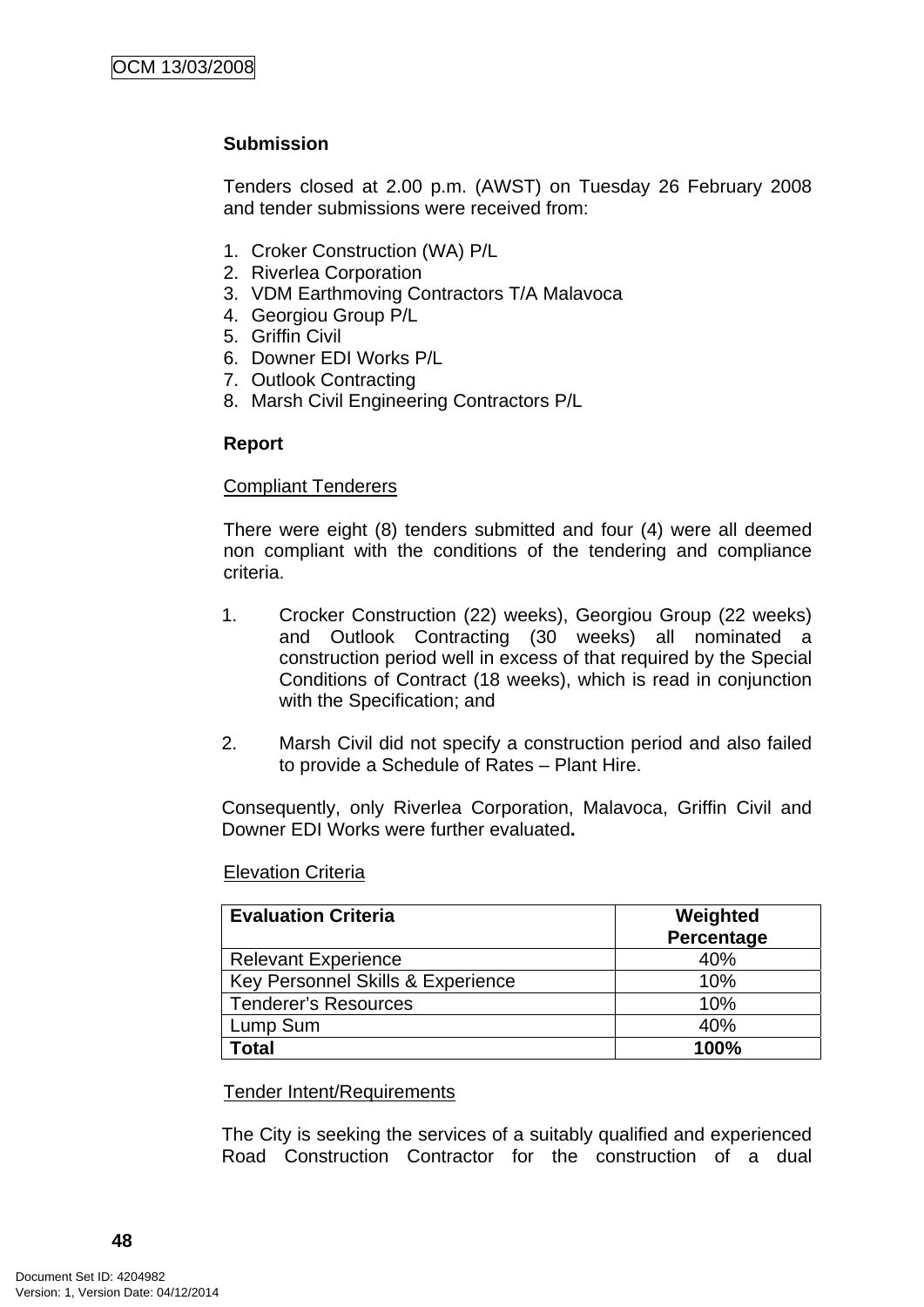carriageway realignment of Russell Road; between Ashendon Boulevard and Hammond Road; Hammond Park WA.

The road realignment is approximately six hundred (600) metres in length and the works include:

- Clearing and Earthworks.
- Road Construction, including kerbing, linemarking and signage
- Drainage Works and Structures Construction.
- Service Trenching and Ducting, for street lighting, traffic signals and service relocations.
- Power supply and installation for street lighting and service relocations.
- Footpath and Dual Use Path Construction.
- Any other works as detailed in the Specification or on the Drawings.

The expectation is that the works will be completed within eighteen (18) weeks from the date of possession of the Site.

The tender submissions were evaluated by:

John Radaich – Manager Engineering Steven Morrison – Roads Operations Manager

The consultant, Steve Allen from Development Engineering Consultants, was also evaluating the submissions, but had not provided his findings in time for inclusion in this report.

| <b>Tenderer's Name</b>      | <b>Non-Cost</b><br><b>Evaluation</b><br>Score 60% | Cost<br><b>Criteria</b><br><b>Evaluation</b><br>Score 40% | <b>Total Score</b><br>100% |
|-----------------------------|---------------------------------------------------|-----------------------------------------------------------|----------------------------|
| <b>Riverlea Corporation</b> | 48.0                                              | 38.8                                                      | 78.8                       |
| Malavoca                    | 59.4                                              | 40.0                                                      | 99.4                       |
| <b>Griffin Civil</b>        | 52.8                                              | 33.3                                                      | 86.1                       |
| Downer EDI Works            | 58.9                                              | 34.1                                                      | 93.0                       |

# Scoring Table

#### **Evaluation Criteria Assessment**

Tenders were required to provide adequate information in their tender submissions to allow for the scoring of each evaluation criteria. Where information was not supplied, the particular criterion was not scored.

#### Summary

Evaluation was undertaken by two internal staff members independently and a third assessment was undertaken by the City's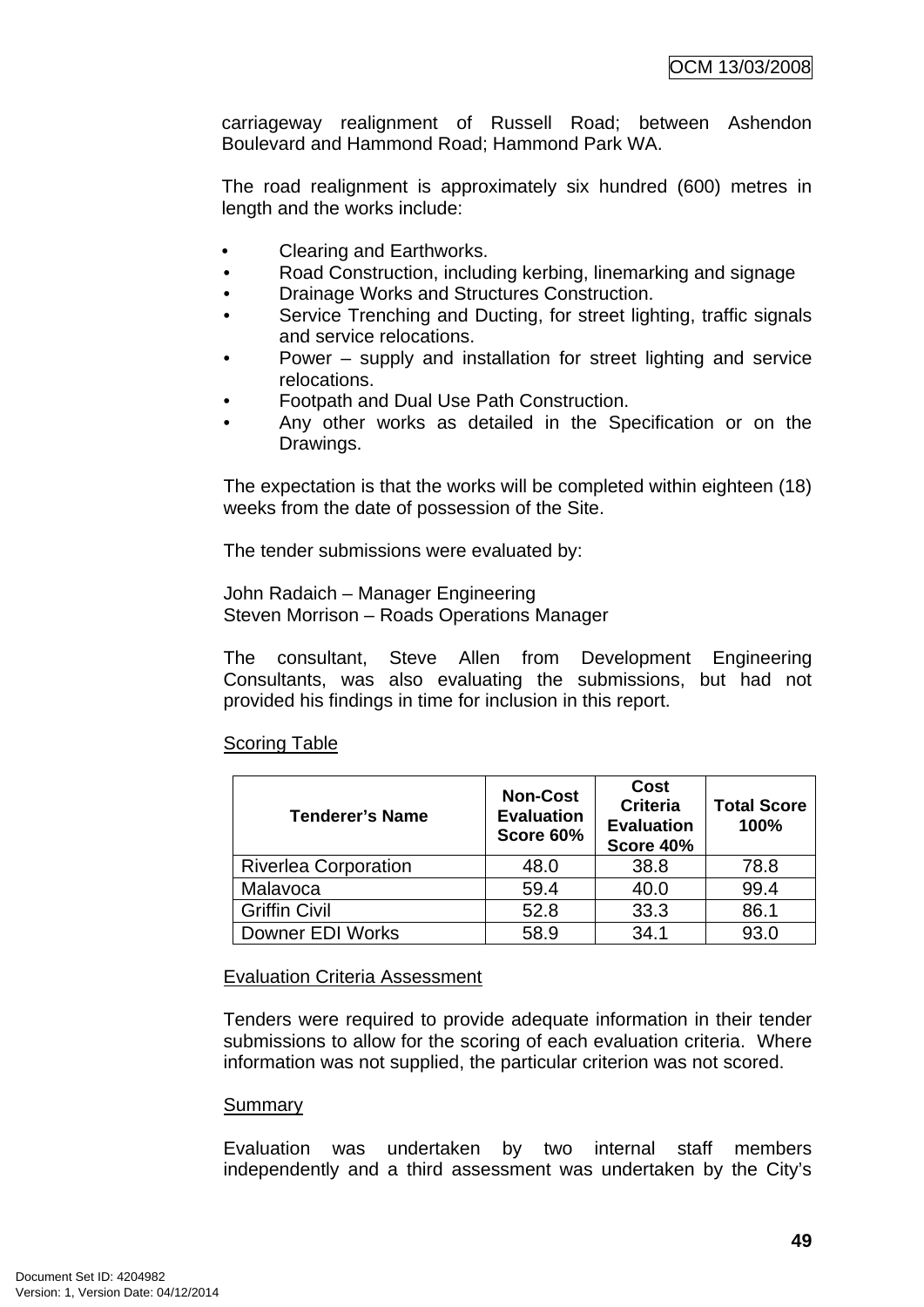engineering consultant, Development Engineering Consultants (a copy of this assessment will be provided, once available, under confidential cover). The combined officer's assessment supports awarding the tender to VDM Earthmoving Contractors T/A Malavoca and consequently officers recommend that Council accept their tender submission for the lump sum price of \$2,832,110 (GST inclusive).

# **Strategic Plan/Policy Implications**

The strategic Plan 2006-2016 has a commitment to:

#### *Infrastructure Development*

*•* To construct and maintain community facilities that meet community needs.

#### *Transport Optimisation*

*•* To construct and maintain roads which are convenient and safe for vehicle, cyclists and pedestrians*.* 

# **Budget/Financial Implications**

Funds are available under account number CW2247 in the 2007/08 budget. The splitting of costs between the developer and the City's collected developer contributions (DCA funds) using the recommended tenderer is estimated as follows:

| City of Cockburn           | $$2,400,000 + gst$ |
|----------------------------|--------------------|
| <b>Australand Holdings</b> | $$175,000 + gst$   |
|                            | $$2,575,000 + gst$ |

It should be noted that Australand had previously completed all the necessary bulk earthworks for the re-alignment of Russell Road, and that all costs are being covered by contributed developer funds.

# **Legal Implications**

Section 3.57 of the Local Government Act 1995 and part 4 of the Local Government (Functions and General) Regulations 1996 refers.

# **Community Consultation**

Tender No. RFT 05/2008 – Road Construction Services - Russell Road Realignment was advertised in the West Australian Saturday 9 February 2008 under the Local Government Tenders Section. It was also displayed on the City's website between 9 February 2008 and 26 February 2008.

# **Attachment(s)**

1. Tendered Prices –"Confidential"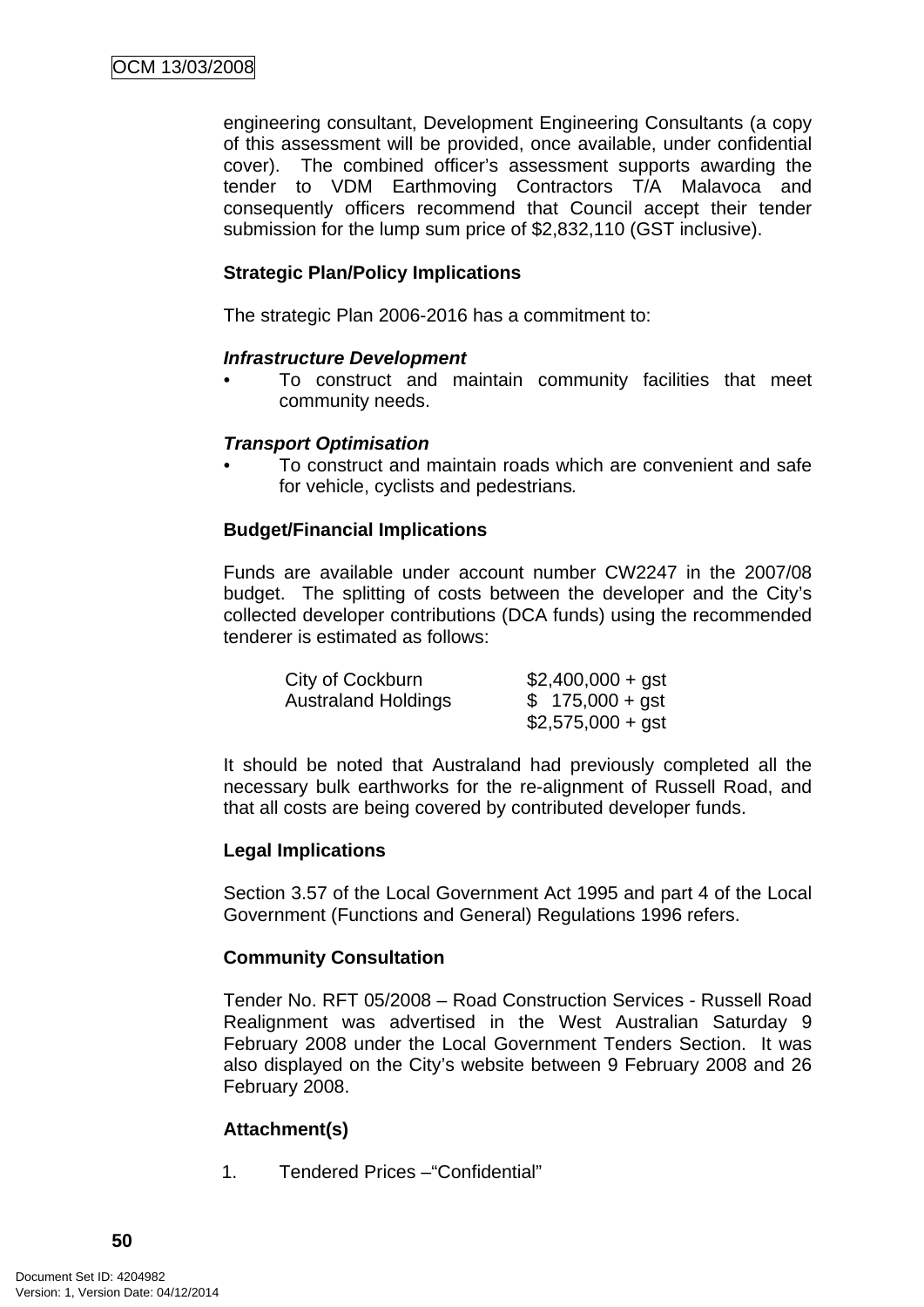- <span id="page-54-0"></span>2. Tender Evaluation Sheet – "Confidential"
- 3. Compliance Criteria Checklist

# **Advice to Proponent(s)/Submissioners**

Those companies which submitted a tender have been advised that this matter is to be considered at the 13 March 2008 Council Meeting.

# **Implications of Section 3.18(3) Local Government Act, 1995**

N/A

# **17. COMMUNITY SERVICES DIVISION ISSUES**

**17.1 (OCM 13/3/2008) - DEVELOPMENT MASTER PLAN - POORE GROVE, COOGEE (8004) (R AVARD) (ATTACH) Item\_17\_1**

**RECOMMENDATION** That Council:

- (1) approve the Development Master Plan and Building Design for the Regional Surf Life Saving and Multi-Purpose Community Facility and new Regional Beach Access Node at Poore Grove, Coogee, as attached to the Agenda; and
- (2) consider any further allocation of funds to the new Regional Beach Access Node at Poore Grove, Coogee in the context of the Plan for the Future of the District.

# **COUNCIL DECISION**

# **Background**

There has been a long term commitment by Council for the development of facilities to meet the needs of the Coogee Beach Surf Club and provide another beach access node at Poore Grove.

The most recent relevant decision of Council on this matter was at its meeting of 12 July 2007 which resolved as follows:

1. approve the Memorandum of Understanding between the City of Cockburn and the Coogee Beach Surf Life Saving Club (Inc.) as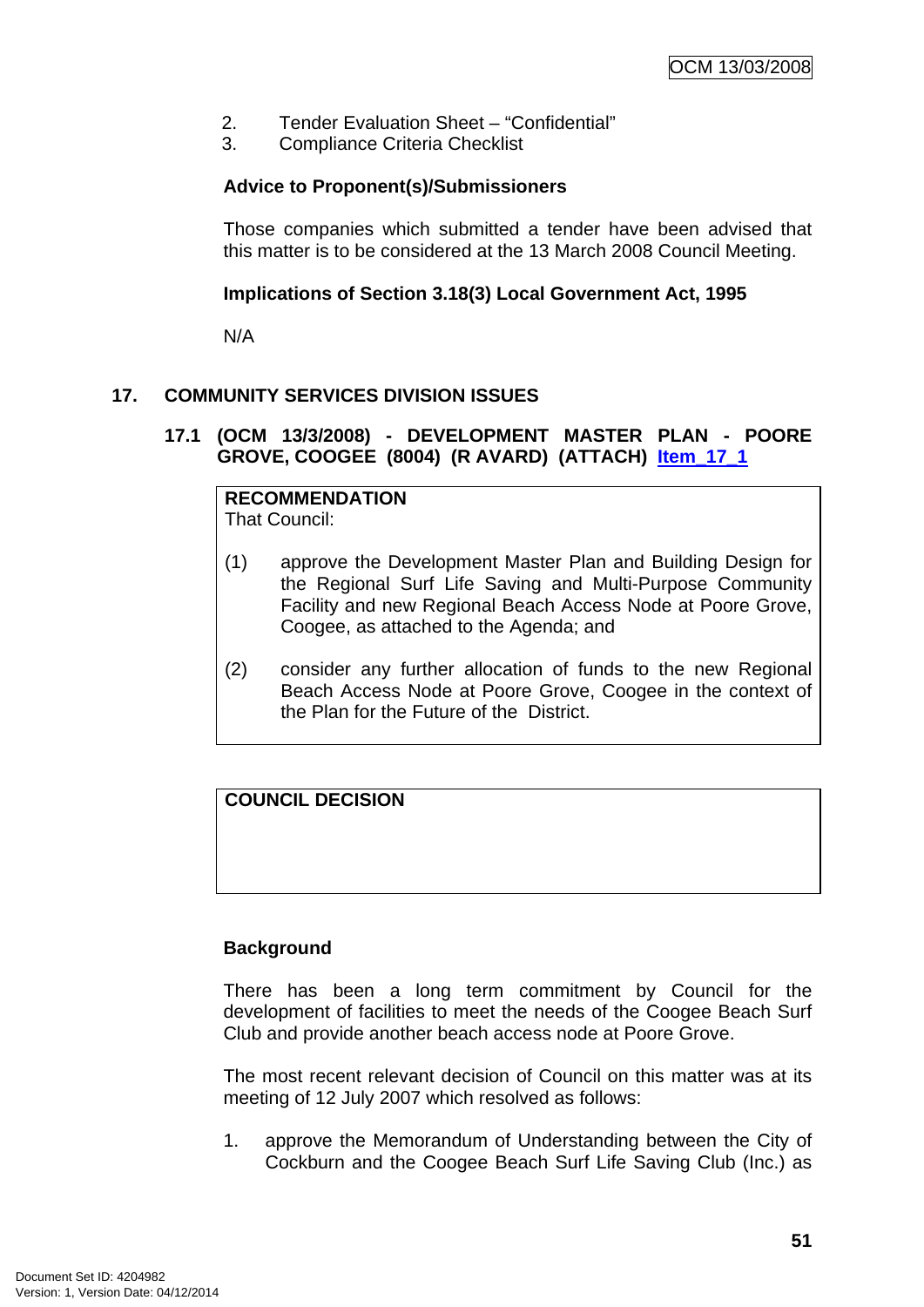attached to the Agenda for the Regional Surf Life Saving and Multi-purpose Community Facility at Poore Grove, Coogee; and

2. approve a budget allocation of \$360,000 toward Architectural and Consultancy Services for the Regional Surf Life Saving and Multipurpose Community Facilities Project with the funds being allocated from account CW4239 Surf Life Saving Club.

A Memorandum of Understanding (MOU) has been executed between the City of Cockburn and the Club. A condition within the MOU was for the Council to approve the concept design for the facilities prior to the development proceeding.

#### **Submission**

In accordance with the Council decision and the MOU, the Club has presented a draft development master plan and building design for the long term phased development of the facility at Poore Grove. It is to be noted that due to funding constraints the Club is only proposing to proceed with Stage 1 of the building development in 2008 subject to finalisation of funding and relevant building development approvals.

#### **Report**

The Coogee Beach Surf Life Saving Club Inc, has consistent with the Memorandum of Understanding appointed a Project Architect, Quantity Surveyor, and other relevant consultants to develop a site master plan and building design for the phased development of the Regional Surf Life Saving and Multi-purpose Community Facility and new regional beach access node.

Stage 1 of the facility will provide for lifesaving equipment storage, beach patrol operations, toilets/change rooms, gymnasium and multipurpose training and meeting areas, for the Coogee Beach Surf Life Saving Club and other community groups proposing to share the facility, including YMCA Perth, and the Spearwood AUSSI Masters Swimming Club. In addition to the specific requirements of the club Stage 1 of the building development proposes to include public facilities (change rooms/toilets and disabled beach wheelchair storage) which have been included at the City's request.

Stage 2 of the development will include a kiosk with alfresco outdoor area with ocean and park views to serve the general community and the surf club members.

Stages 3 & 4 will provide for future common use administrative areas and training rooms as well as a caretaker's bed sit.

Stage 5 of the plan identifies future long term areas for expansion of equipment storage and multifunction community uses if required.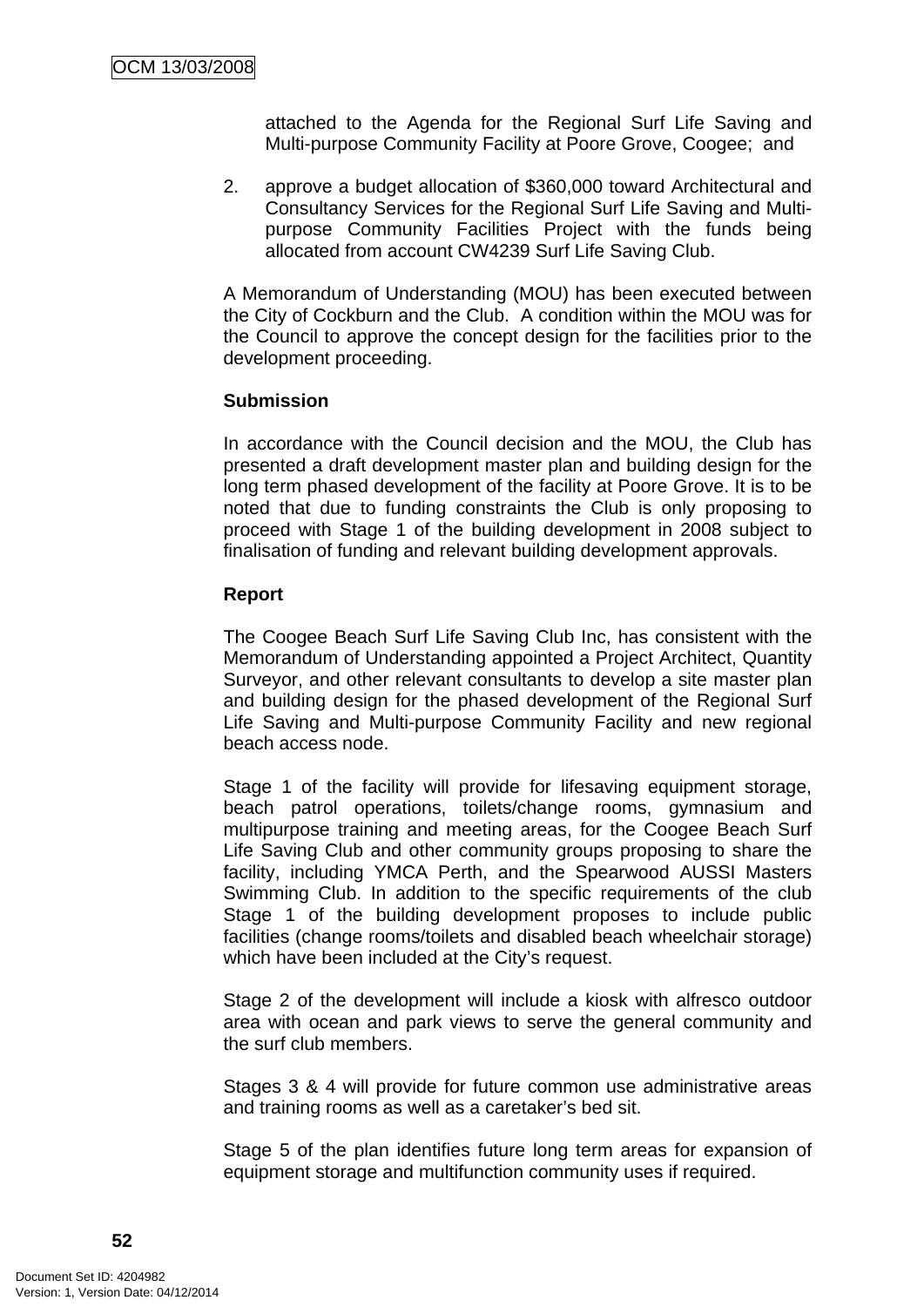The overall building design incorporates significant building sustainability design initiatives including; natural lighting and ventilation, passive heating and cooling, rainwater harvesting and grey water recycling, advanced solar water heating and grid connected solar energy production.

A public interpretation area has been incorporated into the facility plan for sustainability initiatives, indigenous heritage and culture, and Woodman Point flora and fauna.

The building specifications for the facility have been developed using best practice building principles. Incorporating reduced embodied energy materials which provide an economical, efficient, low maintenance building with an appropriate aesthetic, combined with a functional, economical and modern design.

The initial design principles have been driven by an appreciation of this unique site and have incorporated the strong desire to portray a responsible outcome which reflects the existing environmental site conditions addressing topography, climatic issues and the desire to harness the spectacular ocean and park views.

A peer review of the design was undertaken by a recognised local solar design expert, Mr Garry Baverstock, and the suggestions for improvement have been incorporated with the development of the building design.

The structure will consist of concrete footings, reinforced concrete floor slab and precast concrete wall framing. The upper ground floor will include a reinforced concrete floor slab, recycled timber columns, precast concrete wall framing and laminated timber roof beams. The roof will be of stainless steel custom orb profile roof sheeting on R2.5 aircell thermal insulation.

The windows and doors will be natural anodised aluminium commercial 100x40 profile frames with high performance solar laminated glass. Pavements will be insitu exposed aggregate concrete.

Plans for a public car park and public beach access at Poore Grove have also been developed for the proposed new regional beach access node. The car park can also be developed in two phases as required by Council.

The cost of developing the first stage of the car park, including lighting and beach access as shown on the attachment is estimated at \$1 million.

Rehabilitation and revegetation of some four hectares of Woodman Point Regional Park adjacent to Poore Grove is an integral part of this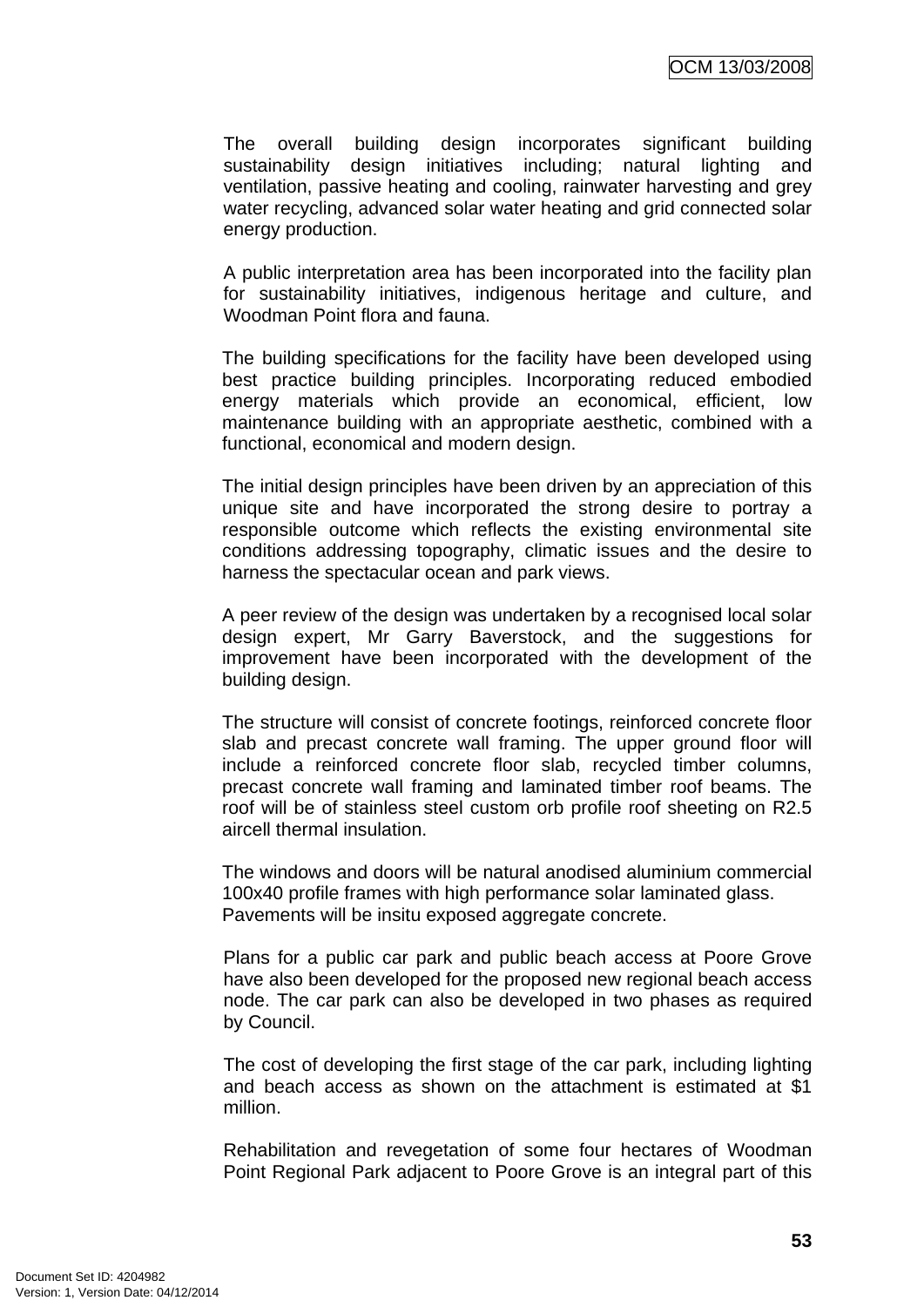development. Phase 1 of this program is fully funded with support from the Australian Government Envirofund, WA Department of Environment and Conservation, the City of Cockburn/ Alcoa Community projects Fund, and Coastwest.

In accordance with the decision of Council of July 2007 the City has completed all reports and documentation related to the conditions imposed by the Western Australian Planning Commission relative to the Development Approval, including an Environmental Management Plan, Ethnographic and Heritage Reports.

Reports prepared for services have identified disposal of waste through the sewage system as a requirement. There is a Council owned sewage line in close proximity to the site which could be used, however, further investigation is required to ascertain whether the system has the capacity to handle the additional load created by the proposed facilities. In accordance with the MOU the costs for the car parking, beach access, power and scheme water provided to the site are to be borne by the City. The areas of responsibility between the two parties are designated in the attachment.

There is an area shown on the master plan, currently on Department of Conservation land, that could be developed in the future as a grassed area with barbecues and the like or alternatively revegetated with native plants. Whilst there is no immediate decision required on this matter acknowledgment of this possible development ought to be noted.

Council's agreement to the concept plans for the Coogee Beach Surf Life Saving Club facilities and beach access will allow for the development of the Bill of Quantities for the club facilities to be developed which are required to gain corporate sponsorship and gives credibility to the clubs grant applications.

# **Strategic Plan/Policy Implications**

# **Infrastructure Development**

- To construct and maintain community facilities that meet community needs.
- To provide an appropriate range of recreation areas that meets the needs of all age groups within the community.

#### **Lifestyle and Aspiration Achievement**

- To facilitate and provide an optimum range of community services and events.
- To deliver our services and to manage resources in a way that is cost effective without compromising quality.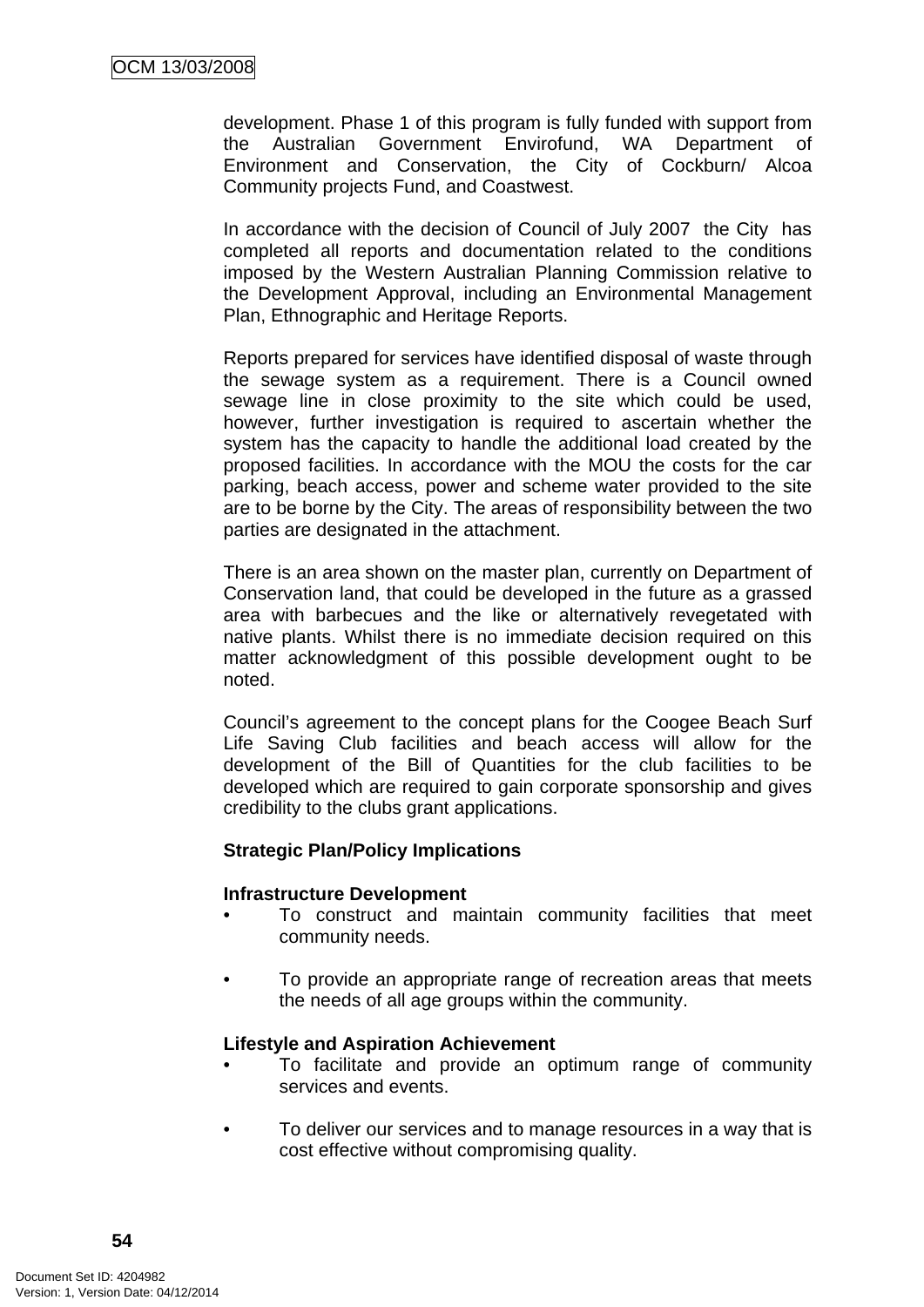<span id="page-58-0"></span>• To identify community needs, aspirations, expectations and priorities for services that is required to meet the changing demographics of the district.

# **Budget/Financial Implications**

Estimated costs of Stage 1 car parking, lighting and beach access estimated at \$1 million. A further \$1 million has previously been committed to the project by Council for preliminary works and professional fees.

# **Legal Implications**

N/A

# **Community Consultation**

N/A

# **Attachment(s)**

- 1. Master Site Plan for Poore Grove development and revegetation
- 2. 3D artist impression.
- 3. Lower ground floor schematic master plan.
- 4. Upper ground floor schematic master plan.
- 5. Master building development south and west elevation plans.
- 6. Master building development north and east elevation plans.
- 7. Designated areas of responsibility club and City.

# **Advice to Proponent(s)/Submissioners**

The Coogee Beach Surf Life Saving Club has been advised that the concept plans will be considered at 13 March 2008 Council Meeting.

# **Implications of Section 3.18(3) Local Government Act, 1995**

Nil.

# **18. EXECUTIVE DIVISION ISSUES**

Nil

# **19. MOTIONS OF WHICH PREVIOUS NOTICE HAS BEEN GIVEN**

# **20. NOTICES OF MOTION GIVEN AT THE MEETING FOR CONSIDERATION AT NEXT MEETING**